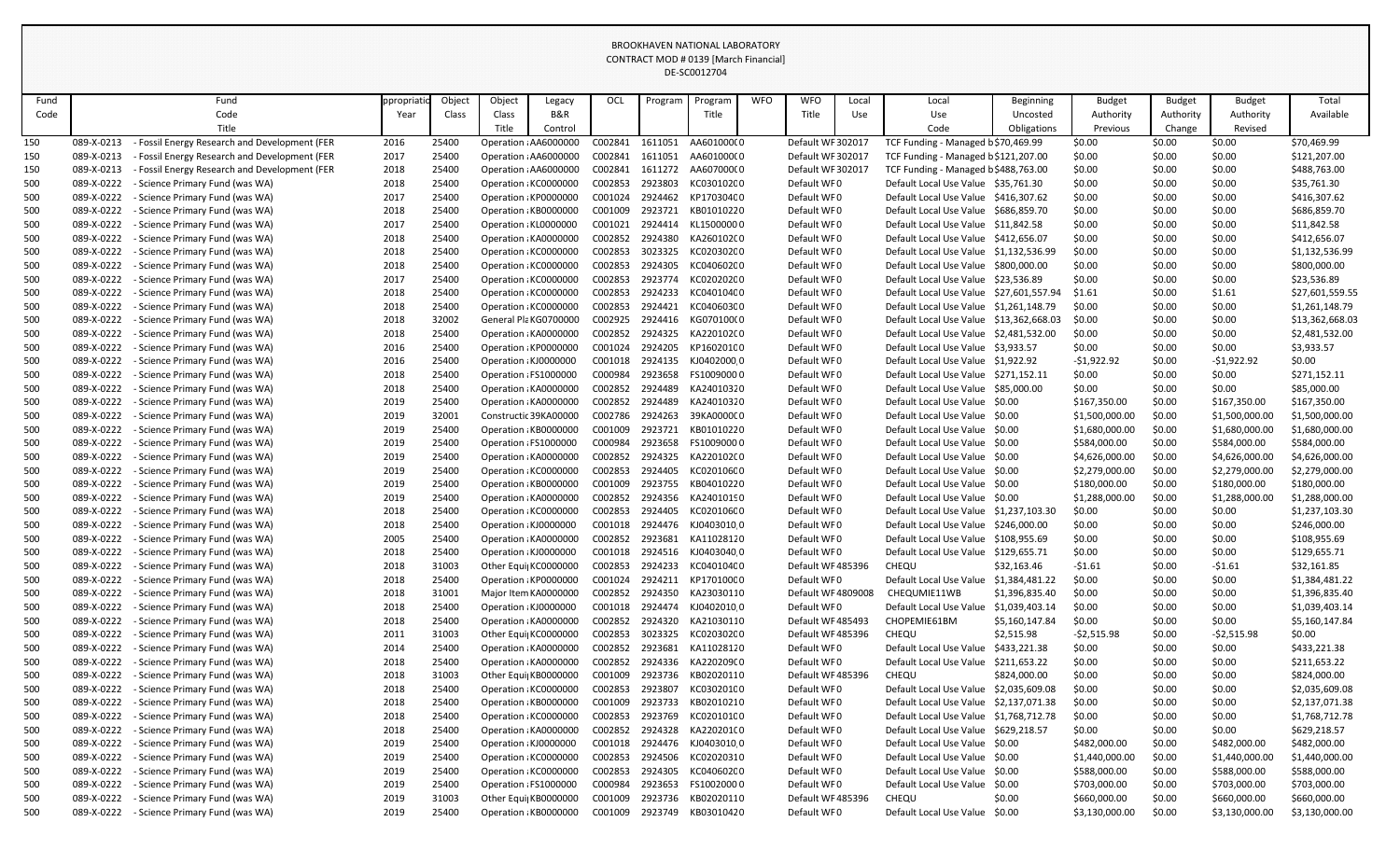|      |            |                                      |           |        |                       |                      |         |         | DE-SC0012704        |            |                  |       |                                         |                  |                  |               |                  |                  |
|------|------------|--------------------------------------|-----------|--------|-----------------------|----------------------|---------|---------|---------------------|------------|------------------|-------|-----------------------------------------|------------------|------------------|---------------|------------------|------------------|
| Fund |            | Fund                                 | ppropriat | Object | Object                | Legacy               | OCL     | Program | Program             | <b>WFO</b> | <b>WFO</b>       | Local | Local                                   | <b>Beginning</b> | <b>Budget</b>    | <b>Budget</b> | <b>Budget</b>    | Total            |
| Code |            | Code                                 | Year      | Class  | Class                 | <b>B&amp;R</b>       |         |         | Title               |            | Title            | Use   | Use                                     | Uncosted         | Authority        | Authority     | Authority        | Available        |
|      |            | Title                                |           |        | Title                 | Control              |         |         |                     |            |                  |       | Code                                    | Obligations      | Previous         | Change        | Revised          |                  |
| 500  | 089-X-0222 | Science Primary Fund (was WA)        | 2019      | 31001  |                       | Major Item KA0000000 | C002852 | 2924320 | KA21030110          |            | Default WF485496 |       | CHEQUMIE61BL                            | \$0.00           | \$6,404,000.00   | \$0.00        | \$6,404,000.00   | \$6,404,000.00   |
| 500  | 089-X-0222 | - Science Primary Fund (was WA)      | 2019      | 25400  | Operation : KA0000000 |                      | C002852 | 2924358 | KA24010220          |            | Default WF0      |       | Default Local Use Value                 | \$0.00           | \$257,000.00     | \$0.00        | \$257,000.00     | \$257,000.00     |
| 500  | 089-X-0222 | - Science Primary Fund (was WA)      | 2018      | 25400  | Operation : FS1000000 |                      | C000984 | 2923656 | FS10060000          |            | Default WF0      |       | Default Local Use Value                 | \$17.935.90      | \$0.00           | \$0.00        | \$0.00           | \$17,935.90      |
| 500  | 089-X-0222 | - Science Primary Fund (was WA)      | 2018      | 25400  | Operation : KL0000000 |                      | C001021 | 2924406 | KL10010000          |            | Default WF0      |       | Default Local Use Value                 | \$513,683.24     | \$0.00           | \$0.00        | \$0.00           | \$513,683.24     |
| 500  | 089-X-0222 | Science Primary Fund (was WA)        | 2016      | 31003  | Other Equi FS1000000  |                      | C000984 | 2923655 | FS10050000          |            | Default WF485396 |       | <b>CHEQU</b>                            | \$508,268.60     | -\$508,268.60    | \$0.00        | $-5508,268.60$   | \$0.00           |
| 500  | 089-X-0222 | - Science Primary Fund (was WA)      | 2017      | 25400  | Operation : KC0000000 |                      | C002853 | 2924447 | KC021301C0          |            | Default WF0      |       | Default Local Use Value                 | \$1,955,071.95   | \$0.00           | \$0.00        | \$0.00           | \$1,955,071.95   |
| 500  | 089-X-0222 | - Science Primary Fund (was WA)      | 2018      | 25400  | Operation : KA0000000 |                      | C002852 | 2924371 | KA25010320          |            | Default WF0      |       | Default Local Use Value \$1,007,519.74  |                  | \$0.00           | \$0.00        | \$0.00           | \$1,007,519.74   |
| 500  | 089-X-0222 | - Science Primary Fund (was WA)      | 2018      | 25400  | Operation : KB0000000 |                      | C001009 | 2923737 | KB02020120          |            | Default WF0      |       | Default Local Use Value                 | \$16,390,683.63  | \$0.00           | \$0.00        | \$0.00           | \$16,390,683.63  |
| 500  | 089-X-0222 | - Science Primary Fund (was WA)      | 2018      | 25400  | Operation : KC0000000 |                      | C002853 | 2924504 | KC02020210          |            | Default WF0      |       | Default Local Use Value                 | \$2,441,794.24   | \$0.00           | \$0.00        | \$0.00           | \$2,441,794.24   |
| 500  | 089-X-0222 | Science Primary Fund (was WA)        | 2018      | 25400  | Operation : KC0000000 |                      | C002853 | 2924242 | KC040302C0          |            | Default WF0      |       | Default Local Use Value \$13,073,045.43 |                  | \$0.00           | \$0.00        | \$0.00           | \$13,073,045.43  |
| 500  | 089-X-0222 | - Science Primary Fund (was WA)      | 2014      | 25400  | Operation : KC0000000 |                      | C002853 | 2923794 | KC02810130          |            | Default WF0      |       | Default Local Use Value                 | \$165,193.55     | \$0.00           | \$0.00        | \$0.00           | \$165,193.55     |
| 500  | 089-X-0222 | - Science Primary Fund (was WA)      | 2017      | 31003  | Other Equi KB0000000  |                      | C001009 | 2923736 | KB02020110          |            | Default WF485396 |       | CHEQU                                   | \$847,197.70     | \$0.00           | \$0.00        | \$0.00           | \$847,197.70     |
| 500  | 089-X-0222 | - Science Primary Fund (was WA)      | 2018      | 32003  | Accelerator KA0000000 |                      | C002852 | 2924496 | KA260202(0          |            | Default WF485395 |       | <b>CHAIP</b>                            | \$81,894.40      | \$0.00           | \$0.00        | \$0.00           | \$81,894.40      |
| 500  | 089-X-0222 | Science Primary Fund (was WA)        | 2017      | 25400  | Operation : KP0000000 |                      | C001024 | 2924203 | KP160104C0          |            | Default WF0      |       | Default Local Use Value                 | \$23,025.11      | \$0.00           | \$0.00        | \$0.00           | \$23,025.11      |
| 500  | 089-X-0222 | Science Primary Fund (was WA)        | 2017      | 25400  | Operation : KB0000000 |                      | C001009 | 2924156 | KB02010520          |            | Default WF0      |       | Default Local Use Value \$278,466.25    |                  | \$0.00           | \$0.00        | \$0.00           | \$278,466.25     |
| 500  | 089-X-0222 | - Science Primary Fund (was WA)      | 2018      | 25400  | Operation : FS1000000 |                      | C000984 | 2923657 | FS10070000          |            | Default WF0      |       | Default Local Use Value \$602,807.81    |                  | \$0.00           | \$0.00        | \$0.00           | \$602,807.81     |
| 500  | 089-X-0222 | - Science Primary Fund (was WA)      | 2019      | 25400  | Operation : KP0000000 |                      | C001024 | 2924993 | KP160701C0          |            | Default WF0      |       | Default Local Use Value \$0.00          |                  | \$3,750,000.00   | \$0.00        | \$3,750,000.00   | \$3,750,000.00   |
| 500  | 089-X-0222 | - Science Primary Fund (was WA)      | 2019      | 25400  | Operation : FS1000000 |                      | C000984 | 2923655 | FS10050000          |            | Default WF0      |       | Default Local Use Value \$0.00          |                  | \$2,641,000.00   | \$0.00        | \$2,641,000.00   | \$2,641,000.00   |
| 500  | 089-X-0222 | - Science Primary Fund (was WA)      | 2019      | 25400  | Operation : KP0000000 |                      | C001024 | 2924204 | KP160105C0          |            | Default WF0      |       | Default Local Use Value \$0.00          |                  | \$1,308,000.00   | \$0.00        | \$1,308,000.00   | \$1,308,000.00   |
| 500  | 089-X-0222 | Science Primary Fund (was WA)        | 2019      | 25400  | Operation : KA0000000 |                      | C002852 | 2924317 | KA21020210          |            | Default WF0      |       | Default Local Use Value \$0.00          |                  | \$20,045,000.00  | \$0.00        | \$20,045,000.00  | \$20,045,000.00  |
| 500  | 089-X-0222 | - Science Primary Fund (was WA)      | 2019      | 25400  | Operation : KJ0000000 |                      | C001018 | 2924134 | KJ04010000          |            | Default WF0      |       | Default Local Use Value \$0.00          |                  | \$400,000.00     | \$0.00        | \$400,000.00     | \$400,000.00     |
| 500  | 089-X-0222 | Science Primary Fund (was WA)        | 2019      | 25400  | Operation : KC0000000 |                      | C002853 | 2924294 | KC020204C0          |            | Default WF0      |       | Default Local Use Value \$0.00          |                  | \$147,000.00     | \$0.00        | \$147,000.00     | \$147,000.00     |
| 500  | 089-X-0222 | - Science Primary Fund (was WA)      | 2019      | 25400  | Operation : KA0000000 |                      | C002852 | 2924357 | KA24010210          |            | Default WF0      |       | Default Local Use Value \$0.00          |                  | \$171,000.00     | \$0.00        | \$171,000.00     | \$171,000.00     |
| 500  | 089-X-0222 | - Science Primary Fund (was WA)      | 2019      | 25400  | Operation : KB0000000 |                      | C001009 | 2923736 | KB02020110          |            | Default WF0      |       | Default Local Use Value                 | S0.00            | \$108,720,000.00 | \$0.00        | \$108,720,000.00 | \$108,720,000.00 |
| 500  | 089-X-0222 | - Science Primary Fund (was WA)      | 2019      | 25400  | Operation : KC0000000 |                      | C002853 | 2925000 | KC03040310          |            | Default WF0      |       | Default Local Use Value \$0.00          |                  | \$4,168,000.00   | \$0.00        | \$4,168,000.00   | \$4,168,000.00   |
| 500  | 089-X-0222 | <b>Science Primary Fund (was WA)</b> | 2017      | 25400  | Operation : KP0000000 |                      | C001024 | 2924209 | KP160501C0          |            | Default WF0      |       | Default Local Use Value \$583,204.96    |                  | \$0.00           | \$0.00        | \$0.00           | \$583,204.96     |
| 500  | 089-X-0222 | - Science Primary Fund (was WA)      | 2018      | 25400  | Operation : KJ0000000 |                      | C001018 |         | 2924134 KJ0401000 0 |            | Default WF0      |       | Default Local Use Value \$400,000.00    |                  | \$0.00           | \$0.00        | \$0.00           | \$400,000.00     |
| 500  | 089-X-0222 | Science Primary Fund (was WA)        | 2017      | 25400  | Operation : KC0000000 |                      | C002853 | 2923775 | KC020203C0          |            | Default WF0      |       | Default Local Use Value                 | \$20,429.34      | \$0.00           | \$0.00        | \$0.00           | \$20,429.34      |
| 500  | 089-X-0222 | - Science Primary Fund (was WA)      | 2014      | 25400  | Operation : KB0000000 |                      | C001009 | 2923728 | KB01810120          |            | Default WF0      |       | Default Local Use Value                 | \$34,228.17      | \$0.00           | \$0.00        | \$0.00           | \$34,228.17      |
| 500  | 089-X-0222 | Science Primary Fund (was WA)        | 2017      | 32003  | Accelerator KB0000000 |                      | C001009 | 2923736 | KB02020110          |            | Default WF485395 |       | <b>CHAIP</b>                            | \$1,170,117.68   | \$0.00           | \$0.00        | \$0.00           | \$1,170,117.68   |
| 500  | 089-X-0222 | - Science Primary Fund (was WA)      | 2017      | 25400  | Operation : KB0000000 |                      | C001009 | 2923752 | KB03010520          |            | Default WF0      |       | Default Local Use Value                 | \$203,265.87     | \$0.00           | \$0.00        | \$0.00           | \$203,265.87     |
| 500  | 089-X-0222 | - Science Primary Fund (was WA)      | 2018      | 25400  | Operation : KC0000000 |                      | C002853 | 2924294 | KC020204C0          |            | Default WF0      |       | Default Local Use Value \$22,642.43     |                  | \$0.00           | \$0.00        | \$0.00           | \$22,642.43      |
| 500  | 089-X-0222 | <b>Science Primary Fund (was WA)</b> | 2018      | 25400  | Operation : KC0000000 |                      | C002853 | 2924506 | KC02020310          |            | Default WF0      |       | Default Local Use Value \$579,927.69    |                  | \$0.00           | \$0.00        | \$0.00           | \$579,927.69     |
| 500  | 089-X-0222 | Science Primary Fund (was WA)        | 2017      | 25400  | Operation : KA0000000 |                      | C002852 | 2924382 | KA260201(0          |            | Default WF0      |       | Default Local Use Value \$2,088.07      |                  | \$0.00           | \$0.00        | \$0.00           | \$2,088.07       |
| 500  | 089-X-0222 | - Science Primary Fund (was WA)      | 2018      | 25400  | Operation : KP0000000 |                      | C001024 | 2924209 | KP160501C0          |            | Default WF0      |       | Default Local Use Value \$2,500,000.00  |                  | \$0.00           | \$0.00        | \$0.00           | \$2,500,000.00   |
| 500  | 089-X-0222 | - Science Primary Fund (was WA)      | 2017      | 25400  | Operation : KA0000000 |                      | C002852 | 2924357 | KA24010210          |            | Default WF0      |       | Default Local Use Value \$110,074.05    |                  | \$0.00           | \$0.00        | \$0.00           | \$110,074.05     |
| 500  | 089-X-0222 | - Science Primary Fund (was WA)      | 2018      | 25400  | Operation : KP0000000 |                      | C001024 | 2924200 | KP160101C0          |            | Default WF0      |       | Default Local Use Value \$1,737,000.00  |                  | \$0.00           | \$0.00        | \$0.00           | \$1,737,000.00   |
| 500  | 089-X-0222 | - Science Primary Fund (was WA)      | 2018      | 25400  | Operation : KC0000000 |                      | C002853 | 2924472 | KC020107C0          |            | Default WF0      |       | Default Local Use Value \$1,768,978.04  |                  | \$0.00           | \$0.00        | \$0.00           | \$1,768,978.04   |
| 500  | 089-X-0222 | Science Primary Fund (was WA)        | 2019      | 25400  | Operation : KA0000000 |                      | C002852 | 2924336 | KA220209(0          |            | Default WF0      |       | Default Local Use Value \$0.00          |                  | \$330,000.00     | \$0.00        | \$330,000.00     | \$330,000.00     |
| 500  | 089-X-0222 | - Science Primary Fund (was WA)      | 2019      | 31001  | Major Item KA0000000  |                      | C002852 | 2924320 | KA21030110          |            | Default WF485498 |       | CHEQUMIE61BM                            | \$0.00           | \$21,286,000.00  | \$0.00        | \$21,286,000.00  | \$21,286,000.00  |
| 500  | 089-X-0222 | - Science Primary Fund (was WA)      | 2019      | 25400  | Operation : KB0000000 |                      | C001009 | 2923733 | KB02010210          |            | Default WF0      |       | Default Local Use Value                 | \$0.00           | \$5,130,000.00   | \$0.00        | \$5,130,000.00   | \$5,130,000.00   |
| 500  | 089-X-0222 | Science Primary Fund (was WA)        | 2019      | 31003  | Other Equi KB0000000  |                      | C001009 | 2923737 | KB02020120          |            | Default WF485396 |       | CHEQU                                   | \$0.00           | \$1,456,000.00   | \$0.00        | \$1,456,000.00   | \$1,456,000.00   |
| 500  | 089-X-0222 | - Science Primary Fund (was WA)      | 2019      | 25400  | Operation : KA0000000 |                      | C002852 | 2924346 | KA230102(0          |            | Default WF0      |       | Default Local Use Value                 | \$0.00           | \$1,070,000.00   | \$0.00        | \$1,070,000.00   | \$1,070,000.00   |
| 500  | 089-X-0222 | Science Primary Fund (was WA)        | 2019      | 25400  | Operation : KC0000000 |                      | C002853 | 3023325 | KC020302C0          |            | Default WF0      |       | Default Local Use Value \$0.00          |                  | \$1,023,000.00   | \$0.00        | \$1,023,000.00   | \$1,023,000.00   |
| 500  | 089-X-0222 | - Science Primary Fund (was WA)      | 2019      | 25400  | Operation : FS1000000 |                      | C000984 | 2923657 | FS10070000          |            | Default WF0      |       | Default Local Use Value \$0.00          |                  | \$555,000.00     | \$0.00        | \$555,000.00     | \$555,000.00     |
| 500  | 089-X-0222 | - Science Primary Fund (was WA)      | 2018      | 25400  | Operation : FS1000000 |                      | C000984 | 2923652 | FS10010000          |            | Default WF0      |       | Default Local Use Value \$883,599.74    |                  | \$0.00           | \$0.00        | \$0.00           | \$883,599.74     |
| 500  | 089-X-0222 | - Science Primary Fund (was WA)      | 2018      | 25400  | Operation : KC0000000 |                      | C002853 | 2924299 | KC030402C0          |            | Default WF0      |       | Default Local Use Value \$2,048,670.39  |                  | \$0.00           | \$0.00        | \$0.00           | \$2,048,670.39   |
| 500  | 089-X-0222 | - Science Primary Fund (was WA)      | 2018      | 25400  | Operation : KA0000000 |                      | C002852 | 2924366 | KA25010120          |            | Default WF0      |       | Default Local Use Value                 | \$20,000.00      | \$0.00           | \$0.00        | \$0.00           | \$20,000.00      |
| 500  | 089-X-0222 | - Science Primary Fund (was WA)      | 2017      | 25400  | Operation : KC0000000 |                      | C002853 | 2923809 | KC030203C0          |            | Default WF0      |       | Default Local Use Value \$1,985.20      |                  | \$0.00           | \$0.00        | \$0.00           | \$1,985.20       |
| 500  | 089-X-0222 | - Science Primary Fund (was WA)      | 2018      | 25400  | Operation : KA0000000 |                      | C002852 | 2924346 | KA230102(0          |            | Default WF0      |       | Default Local Use Value \$642,490.45    |                  | \$0.00           | \$0.00        | \$0.00           | \$642,490.45     |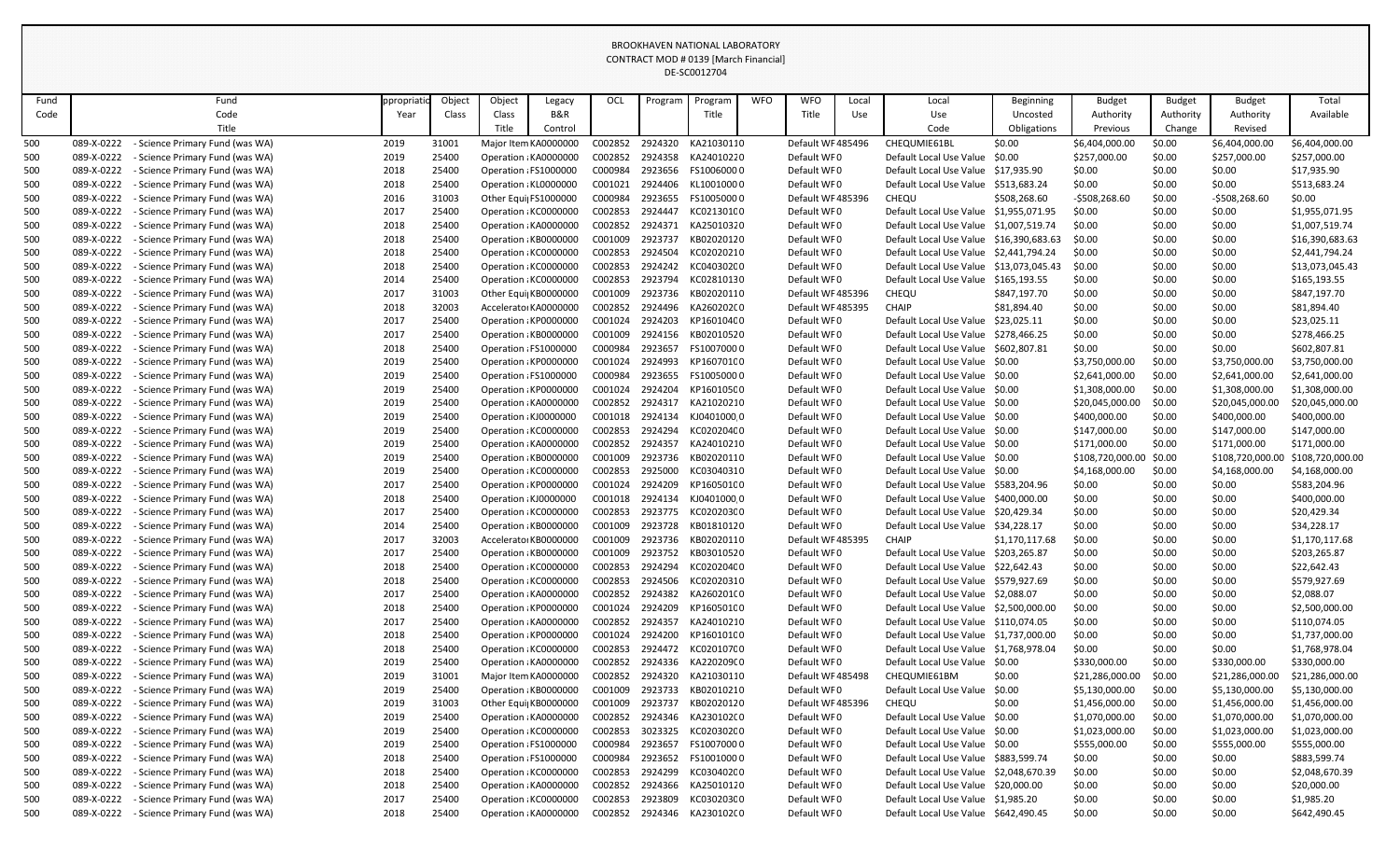|      |            |                                 |           |        |                       |                      |         |         | DE-SC0012704 |            |                  |       |                                         |                  |                  |               |                  |                 |
|------|------------|---------------------------------|-----------|--------|-----------------------|----------------------|---------|---------|--------------|------------|------------------|-------|-----------------------------------------|------------------|------------------|---------------|------------------|-----------------|
| Fund |            | Fund                            | ppropriat | Object | Object                | Legacy               | OCL     | Program | Program      | <b>WFO</b> | <b>WFO</b>       | Local | Local                                   | <b>Beginning</b> | <b>Budget</b>    | <b>Budget</b> | <b>Budget</b>    | Total           |
| Code |            | Code                            | Year      | Class  | Class                 | <b>B&amp;R</b>       |         |         | Title        |            | Title            | Use   | Use                                     | Uncosted         | Authority        | Authority     | Authority        | Available       |
|      |            | Title                           |           |        | Title                 | Control              |         |         |              |            |                  |       | Code                                    | Obligations      | Previous         | Change        | Revised          |                 |
| 500  | 089-X-0222 | - Science Primary Fund (was WA) | 2018      | 25400  | Operation : KA0000000 |                      | C002852 | 2924368 | KA25010210   |            | Default WF0      |       | Default Local Use Value                 | \$38,519.35      | \$0.00           | \$0.00        | \$0.00           | \$38,519.35     |
| 500  | 089-X-0222 | - Science Primary Fund (was WA) | 2018      | 25400  | Operation : KL0000000 |                      | C001021 | 2924414 | KL15000000   |            | Default WF0      |       | Default Local Use Value                 | \$80,000.00      | \$0.00           | \$0.00        | \$0.00           | \$80,000.00     |
| 500  | 089-X-0222 | Science Primary Fund (was WA)   | 2018      | 25400  | Operation : KB0000000 |                      | C001009 | 2924156 | KB02010520   |            | Default WF0      |       | Default Local Use Value                 | \$101,000.00     | \$0.00           | \$0.00        | \$0.00           | \$101,000.00    |
| 500  | 089-X-0222 | - Science Primary Fund (was WA) | 2016      | 25400  | Operation : KA0000000 |                      | C002852 | 2924369 | KA25010220   |            | Default WF0      |       | Default Local Use Value                 | \$274,718.92     | $-5200,000.00$   | \$0.00        | $-5200,000.00$   | \$74,718.92     |
| 500  | 089-X-0222 | Science Primary Fund (was WA)   | 2018      | 25400  | Operation : KB0000000 |                      | C001009 | 2923736 | KB02020110   |            | Default WF0      |       | Default Local Use Value                 | \$15,617,704.64  | \$0.00           | \$0.00        | \$0.00           | \$15,617,704.64 |
| 500  | 089-X-0222 | Science Primary Fund (was WA)   | 2018      | 32003  | Accelerato KC0000000  |                      | C002853 | 2924233 | KC040104C0   |            | Default WF485395 |       | <b>CHAIP</b>                            | \$3,300,000.00   | \$0.00           | \$0.00        | \$0.00           | \$3,300,000.00  |
| 500  | 089-X-0222 | - Science Primary Fund (was WA) | 2017      | 25400  | Operation : KP0000000 |                      | C001024 | 2924200 | KP160101C0   |            | Default WF0      |       | Default Local Use Value                 | \$2,061,441.13   | \$0.00           | \$0.00        | \$0.00           | \$2,061,441.13  |
| 500  | 089-X-0222 | - Science Primary Fund (was WA) | 2018      | 25400  | Operation : FS1000000 |                      | C000984 | 2923653 | FS10020000   |            | Default WF0      |       | Default Local Use Value                 | \$349,650.54     | \$0.00           | \$0.00        | \$0.00           | \$349,650.54    |
| 500  | 089-X-0222 | - Science Primary Fund (was WA) | 2017      | 25400  | Operation : KJ0000000 |                      | C001018 | 2924476 | KJ04030100   |            | Default WF0      |       | Default Local Use Value \$364,107.69    |                  | \$0.00           | \$0.00        | \$0.00           | \$364,107.69    |
| 500  | 089-X-0222 | Science Primary Fund (was WA)   | 2018      | 25400  | Operation : KA0000000 |                      | C002852 | 2924355 | KA24010120   |            | Default WF0      |       | Default Local Use Value                 | \$1,019,423.20   | \$0.00           | \$0.00        | \$0.00           | \$1,019,423.20  |
| 500  | 089-X-0222 | Science Primary Fund (was WA)   | 2014      | 25400  | Operation : KB0000000 |                      | C001009 | 2923741 | KB02810110   |            | Default WF0      |       | Default Local Use Value                 | \$82,974.96      | \$0.00           | \$0.00        | \$0.00           | \$82,974.96     |
| 500  | 089-X-0222 | - Science Primary Fund (was WA) | 2018      | 32003  | Accelerator KB0000000 |                      | C001009 | 2923736 | KB02020110   |            | Default WF485395 |       | <b>CHAIP</b>                            | \$2,440,000.00   | \$0.00           | \$0.00        | \$0.00           | \$2,440,000.00  |
| 500  | 089-X-0222 | - Science Primary Fund (was WA) | 2019      | 25400  | Operation : KP0000000 |                      | C001024 | 2924203 | KP16010400   |            | Default WF0      |       | Default Local Use Value                 | \$0.00           | \$330,000.00     | \$0.00        | \$330,000.00     | \$330,000.00    |
| 500  | 089-X-0222 | Science Primary Fund (was WA)   | 2019      | 25400  | Operation : KA0000000 |                      | C002852 | 2924496 | KA260202(0   |            | Default WF0      |       | Default Local Use Value \$0.00          |                  | \$3,816,000.00   | \$0.00        | \$3,816,000.00   | \$3,816,000.00  |
| 500  | 089-X-0222 | Science Primary Fund (was WA)   | 2019      | 25400  | Operation : FS1000000 |                      | C000984 | 2923656 | FS10060000   |            | Default WF0      |       | Default Local Use Value                 | \$0.00           | \$461,000.00     | \$0.00        | \$461,000.00     | \$461,000.00    |
| 500  | 089-X-0222 | Science Primary Fund (was WA)   | 2019      | 25400  | Operation : KC0000000 |                      | C002853 | 2924233 | KC040104C0   |            | Default WF0      |       | Default Local Use Value \$0.00          |                  | \$80,848,000.00  | \$0.00        | \$80,848,000.00  | \$80,848,000.00 |
| 500  | 089-X-0222 | - Science Primary Fund (was WA) | 2019      | 32001  | Constructic 39KG01000 |                      | C003087 | 2924481 | 39KG0100(0   |            | Default WF0      |       | Default Local Use Value \$0.00          |                  | \$25,490,348.00  | \$0.00        | \$25,490,348.00  | \$25,490,348.00 |
| 500  | 089-X-0222 | - Science Primary Fund (was WA) | 2019      | 25400  | Operation : KP0000000 |                      | C001024 | 2924211 | KP17010000   |            | Default WF0      |       | Default Local Use Value \$0.00          |                  | \$5,007,000.00   | \$0.00        | \$5,007,000.00   | \$5,007,000.00  |
| 500  | 089-X-0222 | - Science Primary Fund (was WA) | 2019      | 25400  | Operation : KB0000000 |                      | C001009 | 2923737 | KB02020120   |            | Default WF0      |       | Default Local Use Value \$0.00          |                  | \$34,580,000.00  | \$0.00        | \$34,580,000.00  | \$34,580,000.00 |
| 500  | 089-X-0222 | - Science Primary Fund (was WA) | 2019      | 25400  | Operation : KA0000000 |                      | C002852 | 2924355 | KA24010120   |            | Default WF0      |       | Default Local Use Value                 | S0.00            | \$3,025,000.00   | \$0.00        | \$3,025,000.00   | \$3,025,000.00  |
| 500  | 089-X-0222 | - Science Primary Fund (was WA) | 2018      | 25400  | Operation : KC0000000 |                      | C002853 | 2924300 | KC030403C0   |            | Default WF0      |       | Default Local Use Value                 | \$1,609,603.03   | \$0.00           | \$0.00        | \$0.00           | \$1,609,603.03  |
| 500  | 089-X-0222 | Science Primary Fund (was WA)   | 2018      | 31003  | Other Equi  KC0000000 |                      | C002853 | 2924242 | KC040302C0   |            | Default WF485396 |       | CHEQU                                   | \$1,844,459.15   | \$0.00           | \$0.00        | \$0.00           | \$1,844,459.15  |
| 500  | 089-X-0222 | Science Primary Fund (was WA)   | 2018      | 25400  | Operation : KB0000000 |                      | C001009 | 2923752 | KB03010520   |            | Default WF0      |       | Default Local Use Value                 | \$352,000.00     | \$0.00           | \$0.00        | \$0.00           | \$352,000.00    |
| 500  | 089-X-0222 | Science Primary Fund (was WA)   | 2018      | 25400  | Operation : KA0000000 |                      | C002852 | 2924314 | KA210103(0   |            | Default WF0      |       | Default Local Use Value                 | \$369,578.86     | \$0.00           | \$0.00        | \$0.00           | \$369,578.86    |
| 500  | 089-X-0222 | - Science Primary Fund (was WA) | 2018      | 25400  | Operation : KP0000000 |                      | C001024 | 2924204 | KP160105C0   |            | Default WF0      |       | Default Local Use Value \$405,645.66    |                  | \$0.00           | \$0.00        | \$0.00           | \$405,645.66    |
| 500  | 089-X-0222 | - Science Primary Fund (was WA) | 2011      | 25400  | Operation : KP0000000 |                      | C001024 | 2924206 | KP16020200   |            | Default WF0      |       | Default Local Use Value \$5,187.28      |                  | \$0.00           | \$0.00        | \$0.00           | \$5,187.28      |
| 500  | 089-X-0222 | - Science Primary Fund (was WA) | 2015      | 25400  | Operation : KC0000000 |                      | C002853 | 2924232 | KC040103C0   |            | Default WF0      |       | Default Local Use Value \$0.65          |                  | $-50.65$         | \$0.00        | $-50.65$         | \$0.00          |
| 500  | 089-X-0222 | - Science Primary Fund (was WA) | 2018      | 25400  | Operation : KB0000000 |                      | C001009 | 2923746 | KB030102C0   |            | Default WF0      |       | Default Local Use Value                 | \$2,066,632.70   | \$0.00           | \$0.00        | \$0.00           | \$2,066,632.70  |
| 500  | 089-X-0222 | Science Primary Fund (was WA)   | 2018      | 25400  | Operation : KA0000000 |                      | C002852 | 2924319 | KA210209(0   |            | Default WF0      |       | Default Local Use Value                 | \$159,687.08     | \$0.00           | \$0.00        | \$0.00           | \$159,687.08    |
| 500  | 089-X-0222 | Science Primary Fund (was WA)   | 2017      | 31001  |                       | Major Item KA0000000 | C002852 | 2924320 | KA21030110   |            | Default WF485486 |       | CHEQUMIE30YD                            | \$8,396,292.02   | $-53,590,000.00$ | \$0.00        | $-53,590,000.00$ | \$4,806,292.02  |
| 500  | 089-X-0222 | Science Primary Fund (was WA)   | 2018      | 25400  | Operation : KP0000000 |                      | C001024 | 2924514 | KP160601C0   |            | Default WF0      |       | Default Local Use Value                 | \$2,300,000.00   | \$0.00           | \$0.00        | \$0.00           | \$2,300,000.00  |
| 500  | 089-X-0222 | Science Primary Fund (was WA)   | 2018      | 25400  | Operation : KP0000000 |                      | C001024 | 2924462 | KP170304C0   |            | Default WF0      |       | Default Local Use Value \$1,392,000.00  |                  | \$0.00           | \$0.00        | \$0.00           | \$1,392,000.00  |
| 500  | 089-X-0222 | - Science Primary Fund (was WA) | 2009      | 25400  | Operation : KB0000000 |                      | C001009 | 2923741 | KB02810110   |            | Default WF0      |       | Default Local Use Value \$4,262.47      |                  | \$0.00           | \$0.00        | \$0.00           | \$4,262.47      |
| 500  | 089-X-0222 | - Science Primary Fund (was WA) | 2018      | 25400  | Operation : KA0000000 |                      | C002852 | 2924317 | KA21020210   |            | Default WF0      |       | Default Local Use Value \$10,318,802.13 |                  | \$0.00           | \$0.00        | \$0.00           | \$10,318,802.13 |
| 500  | 089-X-0222 | Science Primary Fund (was WA)   | 2018      | 25400  | Operation : KC0000000 |                      | C002853 | 2924447 | KC021301C0   |            | Default WF0      |       | Default Local Use Value \$2,875,000.00  |                  | \$0.00           | \$0.00        | \$0.00           | \$2,875,000.00  |
| 500  | 089-X-0222 | Science Primary Fund (was WA)   | 2018      | 25400  | Operation : KP0000000 |                      | C001024 | 2924216 | KP170302C0   |            | Default WF0      |       | Default Local Use Value \$326,000.00    |                  | \$0.00           | \$0.00        | \$0.00           | \$326,000.00    |
| 500  | 089-X-0222 | Science Primary Fund (was WA)   | 2019      | 25400  | Operation : KC0000000 |                      | C002853 | 2923769 | KC020101C0   |            | Default WF0      |       | Default Local Use Value \$0.00          |                  | \$2,373,000.00   | \$0.00        | \$2,373,000.00   | \$2,373,000.00  |
| 500  | 089-X-0222 | - Science Primary Fund (was WA) | 2019      | 25400  | Operation : KC0000000 |                      | C002853 | 2923807 | KC030201C0   |            | Default WF0      |       | Default Local Use Value \$0.00          |                  | \$2,651,000.00   | \$0.00        | \$2,651,000.00   | \$2,651,000.00  |
| 500  | 089-X-0222 | Science Primary Fund (was WA)   | 2019      | 25400  | Operation : KL0000000 |                      | C001021 | 2924407 | KL10020000   |            | Default WF0      |       | Default Local Use Value \$0.00          |                  | \$100,000.00     | \$0.00        | \$100,000.00     | \$100,000.00    |
| 500  | 089-X-0222 | Science Primary Fund (was WA)   | 2019      | 25400  | Operation : KL0000000 |                      | C001021 | 2924406 | KL1001000 0  |            | Default WF0      |       | Default Local Use Value \$0.00          |                  | \$1,400,000.00   | \$0.00        | \$1,400,000.00   | \$1,400,000.00  |
| 500  | 089-X-0222 | - Science Primary Fund (was WA) | 2019      | 25400  | Operation : KA0000000 |                      | C002852 | 2924313 | KA210102C0   |            | Default WF0      |       | Default Local Use Value \$0.00          |                  | \$4,608,000.00   | \$0.00        | \$4,608,000.00   | \$4,608,000.00  |
| 500  | 089-X-0222 | - Science Primary Fund (was WA) | 2019      | 25400  | Operation : KB0000000 |                      | C001009 | 2923746 | KB030102C0   |            | Default WF0      |       | Default Local Use Value \$0.00          |                  | \$1,890,000.00   | \$0.00        | \$1,890,000.00   | \$1,890,000.00  |
| 500  | 089-X-0222 | Science Primary Fund (was WA)   | 2017      | 25400  | Operation : KC0000000 |                      | C002853 | 2924192 | KC020701C0   |            | Default WF0      |       | Default Local Use Value                 | \$791,878.52     | \$0.00           | \$0.00        | \$0.00           | \$791,878.52    |
| 500  | 089-X-0222 | Science Primary Fund (was WA)   | 2018      | 25400  | Operation : KA0000000 |                      | C002852 | 2924320 | KA21030110   |            | Default WF485492 |       | CHOPEMIE61BL                            | \$133,086.10     | \$0.00           | \$0.00        | \$0.00           | \$133,086.10    |
| 500  | 089-X-0222 | Science Primary Fund (was WA)   | 2018      | 25400  | Operation : KA0000000 |                      | C002852 | 2924357 | KA24010210   |            | Default WF0      |       | Default Local Use Value \$120,000.00    |                  | \$0.00           | \$0.00        | \$0.00           | \$120,000.00    |
| 500  | 089-X-0222 | - Science Primary Fund (was WA) | 2018      | 25400  | Operation : KC0000000 |                      | C002853 | 2924460 | KC030105C0   |            | Default WF0      |       | Default Local Use Value \$43,125.76     |                  | \$0.00           | \$0.00        | \$0.00           | \$43,125.76     |
| 500  | 089-X-0222 | Science Primary Fund (was WA)   | 2017      | 25400  | Operation : KC0000000 |                      | C002853 | 2924305 | KC040602C0   |            | Default WF0      |       | Default Local Use Value \$117,489.73    |                  | \$0.00           | \$0.00        | \$0.00           | \$117,489.73    |
| 500  | 089-X-0222 | - Science Primary Fund (was WA) | 2017      | 25400  | Operation : KA0000000 |                      | C002852 | 2924366 | KA25010120   |            | Default WF0      |       | Default Local Use Value \$257.97        |                  | \$0.00           | \$0.00        | \$0.00           | \$257.97        |
| 500  | 089-X-0222 | - Science Primary Fund (was WA) | 2017      | 25400  | Operation : KA0000000 |                      | C002852 | 2924369 | KA25010220   |            | Default WF0      |       | Default Local Use Value \$250,000.00    |                  | $-5250,000.00$   | \$0.00        | $-$ \$250,000.00 | \$0.00          |
| 500  | 089-X-0222 | Science Primary Fund (was WA)   | 2018      | 25400  | Operation : KB0000000 |                      | C001009 | 2923749 | KB03010420   |            | Default WF0      |       | Default Local Use Value \$1,456,174.09  |                  | \$0.00           | \$0.00        | \$0.00           | \$1,456,174.09  |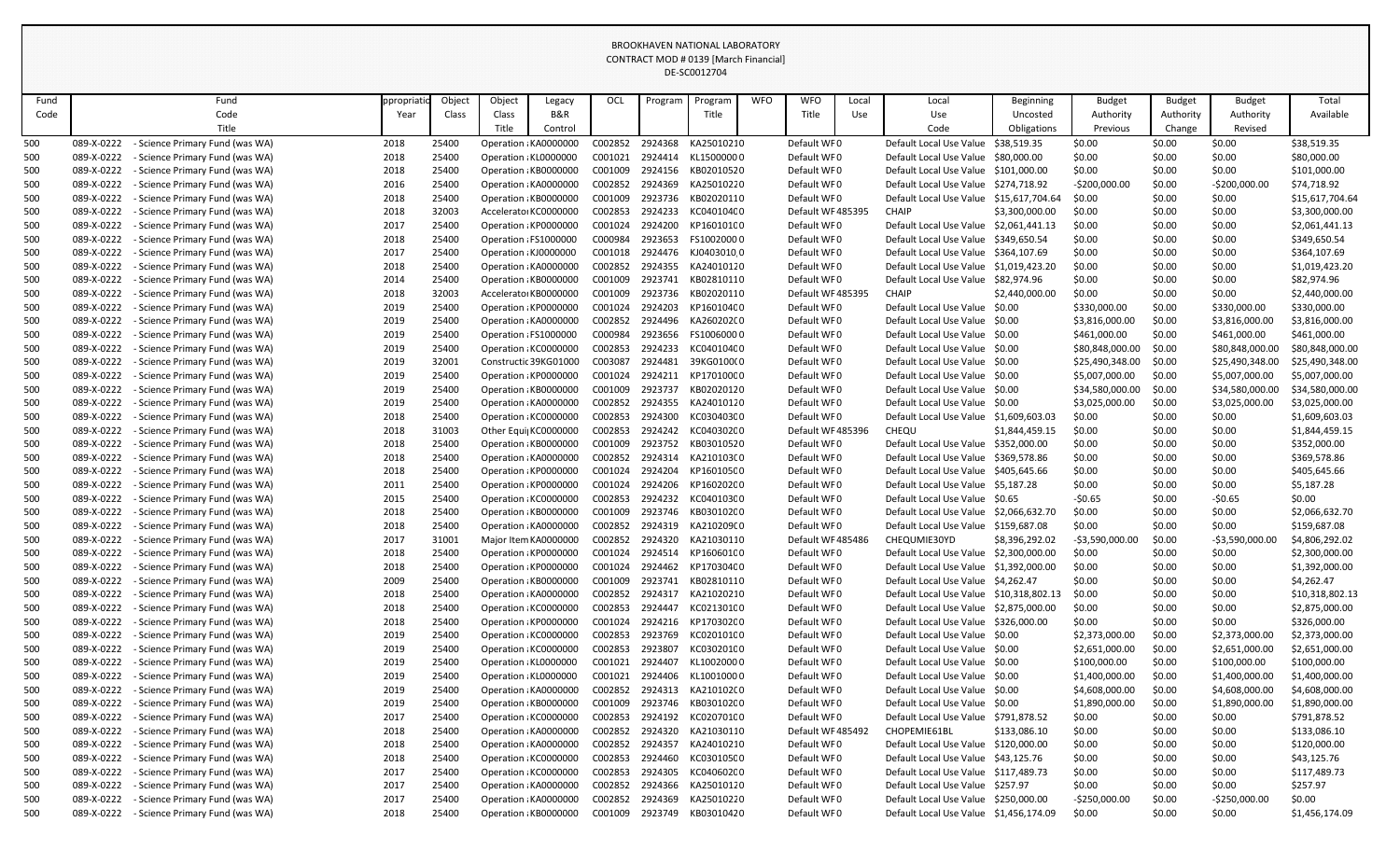|      |            |                                               |           |        |                       |                       |         |         | DE-3COUTZ704     |            |                   |            |                                        |                  |                 |               |                 |                 |
|------|------------|-----------------------------------------------|-----------|--------|-----------------------|-----------------------|---------|---------|------------------|------------|-------------------|------------|----------------------------------------|------------------|-----------------|---------------|-----------------|-----------------|
| Fund |            | Fund                                          | ppropriat | Object | Object                | Legacy                | OCL     | Program | Program          | <b>WFO</b> | <b>WFO</b>        | Local      | Local                                  | <b>Beginning</b> | <b>Budget</b>   | <b>Budget</b> | <b>Budget</b>   | Total           |
| Code |            | Code                                          | Year      | Class  | Class                 | <b>B&amp;R</b>        |         |         | Title            |            | Title             | <b>Use</b> | <b>Use</b>                             | Uncosted         | Authority       | Authority     | Authority       | Available       |
|      |            | Title                                         |           |        | Title                 | Control               |         |         |                  |            |                   |            | Code                                   | Obligations      | Previous        | Change        | Revised         |                 |
| 500  | 089-X-0222 | - Science Primary Fund (was WA)               | 2018      | 31001  |                       | Major Item KA0000000  | C002852 | 2924320 | KA21030110       |            | Default WF485496  |            | CHEQUMIE61BL                           | \$733,031.10     | \$0.00          | \$0.00        | \$0.00          | \$733,031.10    |
| 500  | 089-X-0222 | - Science Primary Fund (was WA)               | 2018      | 25400  |                       | Operation : KC0000000 | C002853 | 2924192 | KC020701C0       |            | Default WF0       |            | Default Local Use Value                | \$1,490,000.00   | \$0.00          | \$0.00        | \$0.00          | \$1,490,000.00  |
| 500  | 089-X-0222 | Science Primary Fund (was WA)                 | 2017      | 25400  |                       | Operation : KA0000000 | C002852 | 2924363 | KA24030130       |            | Default WF0       |            | Default Local Use Value                | \$154,484.87     | \$0.00          | \$0.00        | \$0.00          | \$154,484.87    |
| 500  | 089-X-0222 | - Science Primary Fund (was WA)               | 2018      | 25400  |                       | Operation : FS1000000 | C000984 | 2923655 | FS10050000       |            | Default WF0       |            | Default Local Use Value \$2,856,948.29 |                  | \$0.00          | \$0.00        | \$0.00          | \$2,856,948.29  |
| 500  | 089-X-0222 | - Science Primary Fund (was WA)               | 2018      | 25400  |                       | Operation : KA0000000 | C002852 | 2924496 | KA260202(0       |            | Default WF0       |            | Default Local Use Value                | \$386,964.47     | \$0.00          | \$0.00        | \$0.00          | \$386,964.47    |
| 500  | 089-X-0222 | - Science Primary Fund (was WA)               | 2018      | 25400  |                       | Operation : KL0000000 | C001021 | 2924407 | KL10020000       |            | Default WF0       |            | Default Local Use Value                | \$105,987.27     | \$0.00          | \$0.00        | \$0.00          | \$105,987.27    |
| 500  | 089-X-0222 | Science Primary Fund (was WA)                 | 2017      | 25400  |                       | Operation : KP0000000 | C001024 | 2924216 | KP170302C0       |            | Default WF0       |            | Default Local Use Value                | \$134,019.79     | \$0.00          | \$0.00        | \$0.00          | \$134,019.79    |
| 500  | 089-X-0222 | - Science Primary Fund (was WA)               | 2018      | 25400  |                       | Operation : KB0000000 | C001009 | 2923755 | KB04010220       |            | Default WF0       |            | Default Local Use Value                | \$257,253.17     | \$0.00          | \$0.00        | \$0.00          | \$257,253.17    |
| 500  | 089-X-0222 | - Science Primary Fund (was WA)               | 2018      | 25400  |                       | Operation : KA0000000 | C002852 | 2924313 | KA210102(0       |            | Default WF0       |            | Default Local Use Value                | \$2,784,398.80   | \$0.00          | \$0.00        | \$0.00          | \$2,784,398.80  |
| 500  | 089-X-0222 | - Science Primary Fund (was WA)               | 2018      | 31003  |                       | Other Equi KB0000000  | C001009 | 2923737 | KB02020120       |            | Default WF485396  |            | CHEQU                                  | \$1,200,000.00   | \$0.00          | \$0.00        | \$0.00          | \$1,200,000.00  |
| 500  | 089-X-0222 | - Science Primary Fund (was WA)               | 2017      | 25400  |                       | Operation : KC0000000 | C002853 | 2924295 | KC020205C0       |            | Default WF0       |            | Default Local Use Value                | \$11,184.97      | \$0.00          | \$0.00        | \$0.00          | \$11,184.97     |
| 500  | 089-X-0222 | - Science Primary Fund (was WA)               | 2015      | 25400  |                       | Operation : KP0000000 | C001024 | 2924417 | KP160600C0       |            | Default WF0       |            | Default Local Use Value                | \$209,151.43     | \$0.00          | \$0.00        | \$0.00          | \$209,151.43    |
| 500  | 089-X-0222 | - Science Primary Fund (was WA)               | 2018      | 25400  | Operation : KL0000000 |                       | C001021 | 2924408 | KL10030000       |            | Default WF0       |            | Default Local Use Value                | \$367,175.51     | \$0.00          | \$0.00        | \$0.00          | \$367,175.51    |
| 500  | 089-X-0222 | - Science Primary Fund (was WA)               | 2019      | 25400  |                       | Operation : KC0000000 | C002853 | 2924299 | KC030402C0       |            | Default WF0       |            | Default Local Use Value \$0.00         |                  | \$1,881,000.00  | \$0.00        | \$1,881,000.00  | \$1,881,000.00  |
| 500  | 089-X-0222 | - Science Primary Fund (was WA)               | 2019      | 25400  |                       | Operation : KA0000000 | C002852 | 2924328 | KA220201(0       |            | Default WF0       |            | Default Local Use Value \$0.00         |                  | \$2,353,000.00  | \$0.00        | \$2,353,000.00  | \$2,353,000.00  |
| 500  | 089-X-0222 | - Science Primary Fund (was WA)               | 2019      | 25400  |                       | Operation : KP0000000 | C001024 | 2924200 | KP160101C0       |            | Default WF0       |            | Default Local Use Value                | \$0.00           | \$1,271,000.00  | \$0.00        | \$1,271,000.00  | \$1,271,000.00  |
| 500  | 089-X-0222 | - Science Primary Fund (was WA)               | 2019      | 25400  |                       | Operation : KA0000000 | C002852 | 2924348 | KA230201(0       |            | Default WF0       |            | Default Local Use Value \$0.00         |                  | \$188,000.00    | \$0.00        | \$188,000.00    | \$188,000.00    |
| 500  | 089-X-0222 | - Science Primary Fund (was WA)               | 2019      | 25400  |                       | Operation : FS1000000 | C000984 | 2923654 | FS10040000       |            | Default WF0       |            | Default Local Use Value                | \$0.00           | \$399,000.00    | \$0.00        | \$399,000.00    | \$399,000.00    |
| 500  | 089-X-0222 | - Science Primary Fund (was WA)               | 2019      | 31001  |                       | Major Item KB0000000  | C001009 | 2923737 | KB02020120       |            | Default WF485499  |            | CHEQUMIE19N1                           | \$0.00           | \$5,310,000.00  | \$0.00        | \$5,310,000.00  | \$5,310,000.00  |
| 500  | 089-X-0222 | - Science Primary Fund (was WA)               | 2019      | 25400  |                       | Operation : KA0000000 | C002852 | 2924327 | KA220109(0       |            | Default WF0       |            | Default Local Use Value                | \$0.00           | \$551,000.00    | \$0.00        | \$551,000.00    | \$551,000.00    |
| 500  | 089-X-0222 | - Science Primary Fund (was WA)               | 2019      | 32003  |                       | Accelerato KB0000000  | C001009 | 2923736 | KB02020110       |            | Default WF485395  |            | <b>CHAIP</b>                           | \$0.00           | \$1,970,000.00  | \$0.00        | \$1,970,000.00  | \$1,970,000.00  |
| 500  | 089-X-0222 | - Science Primary Fund (was WA)               | 2019      | 25400  |                       | Operation : KC0000000 | C002853 | 2924504 | KC02020210       |            | Default WF0       |            | Default Local Use Value                | \$0.00           | \$1,388,000.00  | \$0.00        | \$1,388,000.00  | \$1,388,000.00  |
| 500  | 089-X-0222 | Science Primary Fund (was WA)                 | 2018      | 25400  |                       | Operation : KA0000000 | C002852 | 2924358 | KA24010220       |            | Default WF0       |            | Default Local Use Value                | \$268,446.75     | \$0.00          | \$0.00        | \$0.00          | \$268,446.75    |
| 500  | 089-X-0222 | - Science Primary Fund (was WA)               | 2017      | 32003  |                       | Accelerator KC0000000 | C002853 | 2924233 | KC040104C0       |            | Default WF485395  |            | <b>CHAIP</b>                           | \$331,483.16     | \$0.00          | \$0.00        | \$0.00          | \$331,483.16    |
| 500  | 089-X-0222 | - Science Primary Fund (was WA)               | 2018      | 25400  |                       | Operation : KP0000000 | C001024 | 2924203 | KP160104C0       |            | Default WF0       |            | Default Local Use Value                | \$470,000.00     | \$0.00          | \$0.00        | \$0.00          | \$470,000.00    |
| 500  | 089-X-0222 | - Science Primary Fund (was WA)               | 2017      | 25400  | Operation : KJ0000000 |                       | C001018 | 2924137 | KJ04040000       |            | Default WF0       |            | Default Local Use Value                | \$249,396.49     | \$0.00          | \$0.00        | \$0.00          | \$249,396.49    |
| 500  | 089-X-0222 | - Science Primary Fund (was WA)               | 2017      | 31003  |                       | Other Equi KB0000000  | C001009 | 2923737 | KB02020120       |            | Default WF485396  |            | CHEQU                                  | \$152,638.30     | \$0.00          | \$0.00        | \$0.00          | \$152,638.30    |
| 500  | 089-X-0222 | Science Primary Fund (was WA)                 | 2018      | 32001  |                       | Constructic 39KA00000 | C002786 | 2924263 | 39KA0000C0       |            | Default WF0       |            | Default Local Use Value                | \$629,609.74     | \$0.00          | \$0.00        | \$0.00          | \$629,609.74    |
| 500  | 089-X-0222 | - Science Primary Fund (was WA)               | 2018      | 25400  |                       | Operation : KC0000000 | C002853 | 2924193 | KC030701C0       |            | Default WF0       |            | Default Local Use Value                | \$1,812,764.94   | \$0.00          | \$0.00        | \$0.00          | \$1,812,764.94  |
| 500  | 089-X-0222 | - Science Primary Fund (was WA)               | 2015      | 25400  |                       | Operation : KA0000000 | C002852 | 2924313 | KA210102(0       |            | Default WF485474  |            | CHOPEMIE30YD                           | \$28,201.08      | \$0.00          | \$0.00        | \$0.00          | \$28,201.08     |
| 500  | 089-X-0222 | Science Primary Fund (was WA)                 | 2017      | 32003  |                       | Accelerato KA0000000  | C002852 | 2924382 | KA260201(0       |            | Default WF485395  |            | <b>CHAIP</b>                           | \$304,031.06     | \$0.00          | \$0.00        | \$0.00          | \$304,031.06    |
| 500  | 089-X-0222 | Science Primary Fund (was WA)                 | 2018      | 32001  |                       | Constructic 39KG01000 | C003087 | 2924481 | 39KG0100(0       |            | Default WF0       |            | Default Local Use Value                | \$29,414,962.47  | \$0.00          | \$0.00        | \$0.00          | \$29,414,962.47 |
| 500  | 089-X-0222 | - Science Primary Fund (was WA)               | 2018      | 25400  |                       | Operation : FS1000000 | C000984 | 2923654 | FS10040000       |            | Default WF0       |            | Default Local Use Value \$215,192.50   |                  | \$0.00          | \$0.00        | \$0.00          | \$215,192.50    |
| 500  | 089-X-0222 | - Science Primary Fund (was WA)               | 2016      | 25400  |                       | Operation : FS1000000 | C000984 | 2923655 | FS10050000       |            | Default WF0       |            | Default Local Use Value \$0.00         |                  | \$508,268.60    | \$0.00        | \$508,268.60    | \$508,268.60    |
| 500  | 089-X-0222 | - Science Primary Fund (was WA)               | 2019      | 25400  |                       | Operation : KA0000000 | C002852 | 2924371 | KA25010320       |            | Default WF0       |            | Default Local Use Value                | \$0.00           | \$1,198,000.00  | \$0.00        | \$1,198,000.00  | \$1,198,000.00  |
| 500  | 089-X-0222 | Science Primary Fund (was WA)                 | 2019      | 32003  |                       | Accelerator KC0000000 | C002853 | 2924233 | KC040104C0       |            | Default WF485395  |            | <b>CHAIP</b>                           | \$0.00           | \$3,500,000.00  | \$0.00        | \$3,500,000.00  | \$3,500,000.00  |
| 500  | 089-X-0222 | - Science Primary Fund (was WA)               | 2017      | 25400  |                       | Operation : KA0000000 | C002852 | 2924380 | KA260102(0       |            | Default WF0       |            | Default Local Use Value                | \$0.00           | \$250,000.00    | \$0.00        | \$250,000.00    | \$250,000.00    |
| 500  | 089-X-0222 | - Science Primary Fund (was WA)               | 2019      | 32001  |                       | Constructic 39KG01000 | C003227 | 2924984 | 39KG0100(0       |            | Default WF0       |            | Default Local Use Value \$0.00         |                  | \$7,000,000.00  | \$0.00        | \$7,000,000.00  | \$7,000,000.00  |
| 500  | 089-X-0222 | - Science Primary Fund (was WA)               | 2019      | 25400  |                       | Operation : KJ0000000 | C001018 | 2924474 | KJ04020100       |            | Default WF0       |            | Default Local Use Value \$0.00         |                  | \$250,000.00    | \$0.00        | \$250,000.00    | \$250,000.00    |
| 500  | 089-X-0222 | - Science Primary Fund (was WA)               | 2019      | 25400  |                       | Operation : KP0000000 | C001024 | 2924995 | KP170300C0       |            | Default WF0       |            | Default Local Use Value \$0.00         |                  | \$441,000.00    | \$0.00        | \$441,000.00    | \$441,000.00    |
| 500  | 089-X-0222 | - Science Primary Fund (was WA)               | 2019      | 25400  |                       | Operation : FS1000000 | C000984 | 2923652 | FS10010000       |            | Default WF0       |            | Default Local Use Value \$0.00         |                  | \$5,634,000.00  | \$0.00        | \$5,634,000.00  | \$5,634,000.00  |
| 500  | 089-X-0222 | - Science Primary Fund (was WA)               | 2019      | 25400  |                       | Operation : KC0000000 | C002853 | 2924472 | KC020107C0       |            | Default WF0       |            | Default Local Use Value \$0.00         |                  | \$1,250,000.00  | \$0.00        | \$1,250,000.00  | \$1,250,000.00  |
| 500  | 089-X-0222 | - Science Primary Fund (was WA)               | 2016      | 25400  |                       | Operation : KA0000000 | C002852 | 2924380 | KA260102(0       |            | Default WF0       |            | Default Local Use Value \$0.00         |                  | \$200,000.00    | \$0.00        | \$200,000.00    | \$200,000.00    |
| 500  | 089-X-0222 | Science Primary Fund (was WA)                 | 2017      | 25400  |                       | Operation : KA0000000 | C002852 | 2924317 | KA21020210       |            | Default WF0       |            | Default Local Use Value \$0.00         |                  | \$3,590,000.00  | \$0.00        | \$3,590,000.00  | \$3,590,000.00  |
| 500  | 089-X-0222 | - Science Primary Fund (was WA)               | 2019      | 25400  |                       | Operation : KC0000000 | C002853 | 2924242 | KC040302C0       |            | Default WF0       |            | Default Local Use Value \$0.00         |                  | \$17,652,000.00 | \$0.00        | \$17,652,000.00 | \$17,652,000.00 |
| 510  | 089-X-0222 | - Science Reimbursable Work Technology Transf | 2018      | 25400  |                       | Operation : 456100000 | C003005 | 6600199 | 4561650214861004 |            | <b>CHAGR8410</b>  |            | Default Local Use Value \$2,123.13     |                  | $-52,123.13$    | \$0.00        | $-52,123.13$    | \$0.00          |
| 510  | 089-X-0222 | - Science Reimbursable Work Technology Transf | 2018      | 25400  |                       | Operation : 456100000 | C003005 | 6600199 | 4561650214861014 |            | <b>CHAGR8400</b>  |            | Default Local Use Value \$22,453.69    |                  | -\$22,453.69    | \$0.00        | $-522,453.69$   | \$0.00          |
| 510  | 089-X-0222 | - Science Reimbursable Work Technology Transf | 2017      | 25400  |                       | Operation : 456100000 | C003005 | 6600199 | 4561650214860747 |            | CHAGR8710         |            | Default Local Use Value \$25,548.78    |                  | -\$25,548.78    | \$0.00        | $-525,548.78$   | \$0.00          |
| 510  | 089-X-0222 | - Science Reimbursable Work Technology Transf | 2019      | 25400  |                       | Operation : 456100000 | C003005 | 6600199 | 4561650214861091 |            | <b>CHAGRRIKEO</b> |            | Default Local Use Value \$0.00         |                  | \$487,669.07    | \$0.00        | \$487,669.07    | \$487,669.07    |
| 510  | 089-X-0222 | - Science Reimbursable Work Technology Transf | 2018      | 25400  |                       | Operation : 456100000 | C003005 | 6600199 | 4561650214861091 |            | <b>CHAGRRIKEO</b> |            | Default Local Use Value                | \$71,022.21      | \$0.00          | \$0.00        | \$0.00          | \$71,022.21     |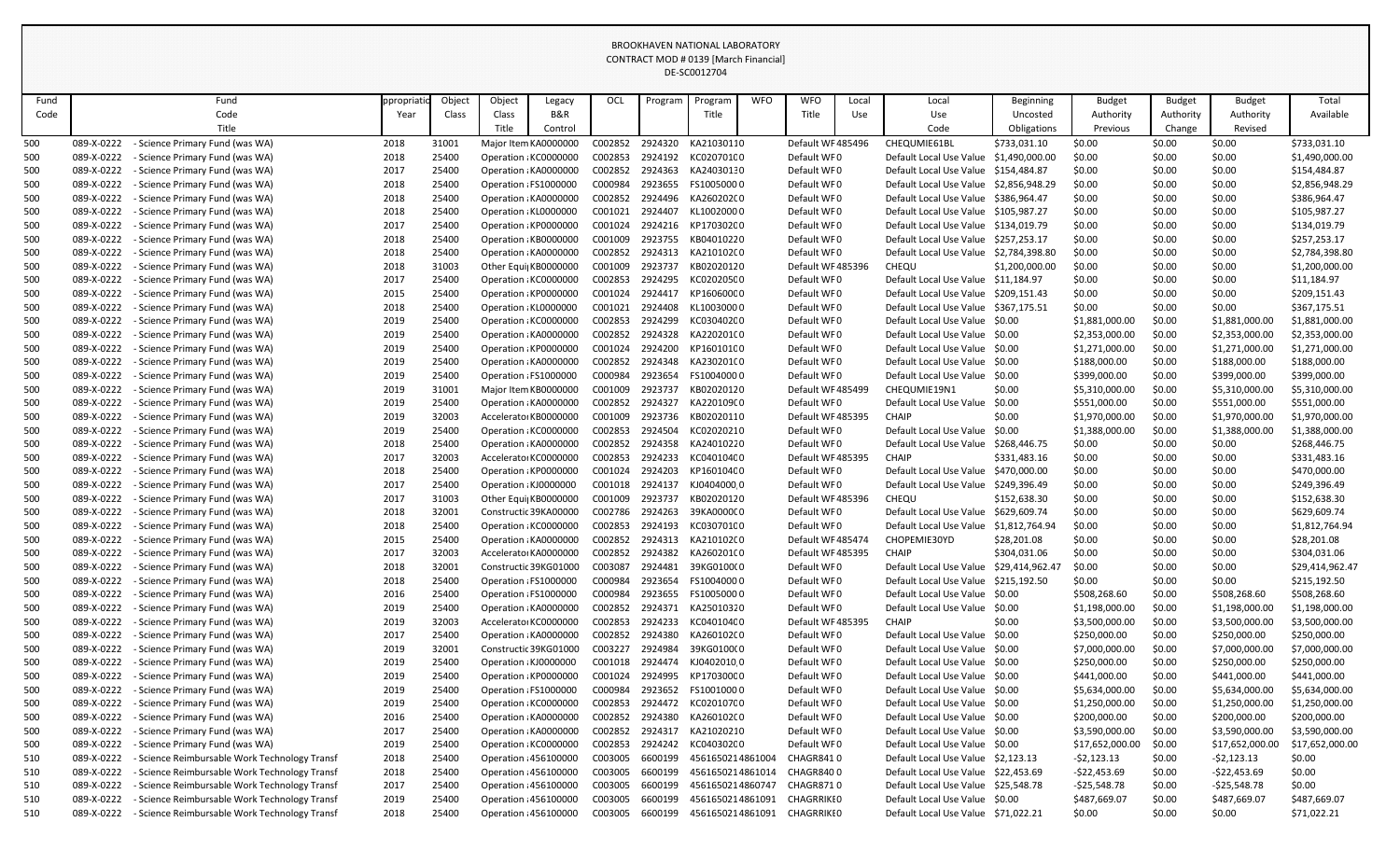|            |            |                                                   |           |        |        |                       |         |         | DE-3COUTZ704     |            |                  |            |                                        |                  |                |               |                |                |
|------------|------------|---------------------------------------------------|-----------|--------|--------|-----------------------|---------|---------|------------------|------------|------------------|------------|----------------------------------------|------------------|----------------|---------------|----------------|----------------|
| Fund       |            | Fund                                              | ppropriat | Object | Object | Legacy                | OCL     | Program | Program          | <b>WFO</b> | <b>WFO</b>       | Local      | Local                                  | <b>Beginning</b> | <b>Budget</b>  | <b>Budget</b> | <b>Budget</b>  | Total          |
| Code       |            | Code                                              | Year      | Class  | Class  | B&R                   |         |         | Title            |            | Title            | <b>Use</b> | <b>Use</b>                             | Uncosted         | Authority      | Authority     | Authority      | Available      |
|            |            | Title                                             |           |        | Title  | Control               |         |         |                  |            |                  |            | Code                                   | Obligations      | Previous       | Change        | Revised        |                |
| 511        | 089-X-0222 | <b>Science Reimbursable Work with Non-Federal</b> | 2018      | 25400  |        | Operation : 456100000 | C003005 | 6600146 | 4561600314861068 |            | CHAGR8420        |            | Default Local Use Value                | \$122.99         | \$0.00         | \$0.00        | \$0.00         | \$122.99       |
| 511        | 089-X-0222 | - Science Reimbursable Work with Non-Federal      | 2018      | 25400  |        | Operation : 456100000 | C003005 | 6600146 | 4561600314861111 |            | CHAGR8430        |            | Default Local Use Value                | \$23,648.21      | -\$23,648.21   | \$0.00        | $-523,648.21$  | \$0.00         |
| 511        | 089-X-0222 | - Science Reimbursable Work with Non-Federal      | 2018      | 25400  |        | Operation : 456100000 | C003005 | 6600146 | 4561600314861100 |            | CHAGR8430        |            | Default Local Use Value \$45,915.88    |                  | \$0.00         | \$0.00        | \$0.00         | \$45,915.88    |
| <u>511</u> | 089-X-0222 | Science Reimbursable Work with Non-Federa         | 2017      | 25400  |        | Operation : 456100000 | C003005 | 6600146 | 4561600314861052 |            | CHAGR8410        |            | Default Local Use Value \$2,146,667.98 |                  | \$0.00         | \$0.00        | \$0.00         | \$2,146,667.98 |
| 511        | 089-X-0222 | Science Reimbursable Work with Non-Federa         | 2018      | 25400  |        | Operation : 456100000 | C003005 | 6600146 | 4561600314861021 |            | CHAGR8400        |            | Default Local Use Value \$6,587.34     |                  | -\$6,587.34    | \$0.00        | -\$6,587.34    | \$0.00         |
| 511        | 089-X-0222 | Science Reimbursable Work with Non-Federa         | 2019      | 25400  |        | Operation : 456100000 | C003005 | 6600146 | 4561600314861141 |            | CHAGR8440        |            | Default Local Use Value \$0.00         |                  | \$18,693.00    | \$0.00        | \$18,693.00    | \$18,693.00    |
| 511        | 089-X-0222 | <b>Science Reimbursable Work with Non-Federal</b> | 2019      | 25400  |        | Operation : 456100000 | C003005 | 6600146 | 4561600314861053 |            | CHAGR8420        |            | Default Local Use Value \$0.00         |                  | \$187,291.00   | \$0.00        | \$187,291.00   | \$187,291.00   |
| 511        | 089-X-0222 | Science Reimbursable Work with Non-Federal        | 2019      | 25400  |        | Operation : 456100000 | C003005 | 6600146 | 4561600314861023 |            | CHAGR8400        |            | Default Local Use Value \$0.00         |                  | \$95,700.69    | \$0.00        | \$95,700.69    | \$95,700.69    |
| <u>511</u> | 089-X-0222 | Science Reimbursable Work with Non-Federa         | 2019      | 25400  |        | Operation : 456100000 | C003005 | 6600146 | 4561600314861098 |            | CHAGR8430        |            | Default Local Use Value \$0.00         |                  | \$24,557.15    | \$0.00        | \$24,557.15    | \$24,557.15    |
| 511        | 089-X-0222 | - Science Reimbursable Work with Non-Federa       | 2019      | 25400  |        | Operation : 456100000 | C003005 | 6600147 | 4561600324801577 |            | CH AGR8780       |            | Default Local Use Value \$0.00         |                  | \$25,242.72    | \$0.00        | \$25,242.72    | \$25,242.72    |
| 511        | 089-X-0222 | Science Reimbursable Work with Non-Federa         | 2019      | 25400  |        | Operation : 456100000 | C003005 | 6600146 | 4561600314861075 |            | CHAGR8430        |            | Default Local Use Value \$0.00         |                  | \$14,823.59    | \$0.00        | \$14,823.59    | \$14,823.59    |
| 511        | 089-X-0222 | Science Reimbursable Work with Non-Federal        | 2019      | 25400  |        | Operation : 456100000 | C003005 | 6600146 | 4561600314860946 |            | CHAGR8730        |            | Default Local Use Value \$0.00         |                  | \$217,230.50   | \$0.00        | \$217,230.50   | \$217,230.50   |
| 511        | 089-X-0222 | <b>Science Reimbursable Work with Non-Federal</b> | 2019      | 25400  |        | Operation : 456100000 | C003005 | 6600146 | 4561600314861138 |            | AGR84416 0       |            | Default Local Use Value \$0.00         |                  | \$114,789.71   | \$0.00        | \$114,789.71   | \$114,789.71   |
| 511        | 089-X-0222 | - Science Reimbursable Work with Non-Federal      | 2019      | 25400  |        | Operation : 456100000 | C003005 | 6600146 | 4561600314861146 |            | CHAGR8440        |            | Default Local Use Value \$0.00         |                  | \$15,600.00    | \$0.00        | \$15,600.00    | \$15,600.00    |
| 511        | 089-X-0222 | Science Reimbursable Work with Non-Federal        | 2019      | 25400  |        | Operation : 456100000 | C003005 | 6600146 | 4561600314861139 |            | AGR844170        |            | Default Local Use Value \$0.00         |                  | \$61,250.00    | \$0.00        | \$61,250.00    | \$61,250.00    |
| 511        | 089-X-0222 | Science Reimbursable Work with Non-Federa         | 2017      | 25400  |        | Operation : 456100000 | C003005 | 6600146 | 4561600314861017 |            | CHAGR8410        |            | Default Local Use Value                | S644.23          | \$0.00         | \$0.00        | \$0.00         | \$644.23       |
| 511        | 089-X-0222 | Science Reimbursable Work with Non-Federa         | 2018      | 25400  |        | Operation : 456100000 | C003005 | 6600146 | 4561600314861072 |            | CHAGR8420        |            | Default Local Use Value \$5,000.00     |                  | \$0.00         | \$0.00        | \$0.00         | \$5,000.00     |
| 511        | 089-X-0222 | - Science Reimbursable Work with Non-Federal      | 2018      | 25400  |        | Operation : 456100000 | C003005 | 6600146 | 4561600314861087 |            | CHAGR8430        |            | Default Local Use Value                | \$2,500.00       | $-52,500.00$   | \$0.00        | $-52,500.00$   | \$0.00         |
| 511        | 089-X-0222 | - Science Reimbursable Work with Non-Federal      | 2018      | 25400  |        | Operation : 456100000 | C003005 | 6600146 | 4561600314861009 |            | CHAGR8410        |            | Default Local Use Value \$2,617.07     |                  | \$0.00         | \$0.00        | \$0.00         | \$2,617.07     |
| 511        | 089-X-0222 | Science Reimbursable Work with Non-Federal        | 2018      | 25400  |        | Operation : 456100000 | C003005 | 6600146 | 4561600314861053 |            | CHAGR8420        |            | Default Local Use Value \$7,214.59     |                  | \$0.00         | \$0.00        | \$0.00         | \$7,214.59     |
| <u>511</u> | 089-X-0222 | Science Reimbursable Work with Non-Federal        | 2017      | 25400  |        | Operation : 456100000 | C003005 | 6600146 | 4561600314861021 |            | CHAGR8400        |            | Default Local Use Value \$2,654.48     |                  | $-52,654.48$   | \$0.00        | $-52,654.48$   | \$0.00         |
| 511        | 089-X-0222 | Science Reimbursable Work with Non-Federal        | 2018      | 25400  |        | Operation : 456100000 | C003005 | 6600146 | 4561600314861066 |            | CHAGR8420        |            | Default Local Use Value \$32,960.08    |                  | \$0.00         | \$0.00        | \$0.00         | \$32,960.08    |
| 511        | 089-X-0222 | - Science Reimbursable Work with Non-Federal      | 2018      | 25400  |        | Operation : 456100000 | C003005 | 6600146 | 4561600314861109 |            | CHAGR8430        |            | Default Local Use Value \$382.41       |                  | \$0.00         | \$0.00        | \$0.00         | \$382.41       |
| 511        | 089-X-0222 | <b>Science Reimbursable Work with Non-Federal</b> | 2018      | 25400  |        | Operation : 456100000 | C003005 | 6600146 | 4561600314861023 |            | CHAGR8400        |            | Default Local Use Value                | S64,480.13       | \$0.00         | \$0.00        | \$0.00         | \$64,480.13    |
| <u>511</u> | 089-X-0222 | Science Reimbursable Work with Non-Federa         | 2018      | 25400  |        | Operation : 456100000 | C003005 | 6600146 | 4561600314861092 |            | CHAGR8430        |            | Default Local Use Value \$121.69       |                  | $-5121.69$     | \$0.00        | $-5121.69$     | \$0.00         |
| <u>511</u> | 089-X-0222 | Science Reimbursable Work with Non-Federa         | 2018      | 25400  |        | Operation : 456100000 | C003005 | 6600146 | 4561600314861102 |            | CHAGR8430        |            | Default Local Use Value                | \$6,084.13       | \$0.00         | \$0.00        | \$0.00         | \$6,084.13     |
| 511        | 089-X-0222 | - Science Reimbursable Work with Non-Federa       | 2018      | 25400  |        | Operation : 456100000 | C003005 | 6600146 | 4561600314861046 |            | CHAGR841 C       |            | Default Local Use Value \$20,056.87    |                  | \$0.00         | \$0.00        | \$0.00         | \$20,056.87    |
| 511        | 089-X-0222 | - Science Reimbursable Work with Non-Federal      | 2019      | 25400  |        | Operation : 456100000 | C003005 | 6600146 | 4561600314861136 |            | CHAGR8440        |            | Default Local Use Value \$0.00         |                  | \$20,035.01    | \$0.00        | \$20,035.01    | \$20,035.01    |
| 511        | 089-X-0222 | - Science Reimbursable Work with Non-Federal      | 2019      | 25400  |        | Operation : 456100000 | C003005 | 6600146 | 4561600314861022 |            | CHAGR8410        |            | Default Local Use Value \$0.00         |                  | \$3,011,539.97 | \$0.00        | \$3,011,539.97 | \$3,011,539.97 |
| 511        | 089-X-0222 | - Science Reimbursable Work with Non-Federal      | 2019      | 25400  |        | Operation : 456100000 | C003005 | 6600146 | 4561600314861128 |            | CHAGR8440        |            | Default Local Use Value \$0.00         |                  | \$75,000.00    | \$0.00        | \$75,000.00    | \$75,000.00    |
| 511        | 089-X-0222 | - Science Reimbursable Work with Non-Federal      | 2019      | 25400  |        | Operation : 456100000 | C003005 | 6600147 | 4561600324861076 |            | CHAGR8430        |            | Default Local Use Value \$0.00         |                  | \$126,872.26   | \$0.00        | \$126,872.26   | \$126,872.26   |
| 511        | 089-X-0222 | - Science Reimbursable Work with Non-Federal      | 2019      | 25400  |        | Operation : 456100000 | C003005 | 6600146 | 4561600314861104 |            | CHAGR8430        |            | Default Local Use Value \$0.00         |                  | \$87,167.00    | \$0.00        | \$87,167.00    | \$87,167.00    |
| 511        | 089-X-0222 | - Science Reimbursable Work with Non-Federal      | 2019      | 25400  |        | Operation : 456100000 | C003005 | 6600146 | 4561600314861151 |            | CHAGR8440        |            | Default Local Use Value \$0.00         |                  | \$110,679.61   | \$0.00        | \$110,679.61   | \$110,679.61   |
| 511        | 089-X-0222 | - Science Reimbursable Work with Non-Federal      | 2018      | 25400  |        | Operation : 456100000 | C003005 | 6600146 | 4561600314861099 |            | CHAGR8430        |            | Default Local Use Value \$2.94         |                  | \$0.00         | \$0.00        | \$0.00         | \$2.94         |
| 511        | 089-X-0222 | - Science Reimbursable Work with Non-Federal      | 2018      | 25400  |        | Operation : 456100000 | C003005 | 6600146 | 4561600314861090 |            | CHAGR8430        |            | Default Local Use Value \$106,652.72   |                  | \$0.00         | \$0.00        | \$0.00         | \$106,652.72   |
| 511        | 089-X-0222 | - Science Reimbursable Work with Non-Federal      | 2018      | 25400  |        | Operation : 456100000 | C003005 | 6600146 | 4561600314861093 |            | CHAGR8430        |            | Default Local Use Value \$39,507.26    |                  | \$0.00         | \$0.00        | \$0.00         | \$39,507.26    |
| 511        | 089-X-0222 | - Science Reimbursable Work with Non-Federal      | 2016      | 25400  |        | Operation : 456100000 | C003005 | 6600146 | 4561600314860831 |            | CHAGR872 0       |            | Default Local Use Value \$176.63       |                  | -\$176.63      | \$0.00        | $-5176.63$     | \$0.00         |
| 511        | 089-X-0222 | - Science Reimbursable Work with Non-Federal      | 2018      | 25400  |        | Operation : 456100000 | C003005 | 6600146 | 4561600314860971 |            | CHAGR8730        |            | Default Local Use Value \$345.85       |                  | -\$345.85      | \$0.00        | $-$ \$345.85   | \$0.00         |
| 511        | 089-X-0222 | - Science Reimbursable Work with Non-Federal      | 2018      | 25400  |        | Operation : 456100000 | C003005 | 6600146 | 4561600314860977 |            | <b>CHAGR8730</b> |            | Default Local Use Value \$1,033.48     |                  | -\$1,033.48    | \$0.00        | $-51,033.48$   | \$0.00         |
| 511        | 089-X-0222 | - Science Reimbursable Work with Non-Federal      | 2018      | 25400  |        | Operation : 456100000 | C003005 | 6600147 | 4561600324861076 |            | CHAGR8430        |            | Default Local Use Value \$311,208.48   |                  | \$0.00         | \$0.00        | \$0.00         | \$311,208.48   |
| 511        | 089-X-0222 | <b>Science Reimbursable Work with Non-Federal</b> | 2019      | 25400  |        | Operation : 456100000 | C003005 | 6600146 | 4561600314861102 |            | CHAGR8430        |            | Default Local Use Value \$0.00         |                  | \$6,888.87     | \$0.00        | \$6,888.87     | \$6,888.87     |
| 511        | 089-X-0222 | - Science Reimbursable Work with Non-Federal      | 2019      | 25400  |        | Operation : 456100000 | C003005 | 6600146 | 4561600314861133 |            | CHAGR844 0       |            | Default Local Use Value \$0.00         |                  | \$51,456.31    | \$0.00        | \$51,456.31    | \$51,456.31    |
| 511        | 089-X-0222 | - Science Reimbursable Work with Non-Federal      | 2019      | 25400  |        | Operation : 456100000 | C003005 | 6600146 | 4561600314861068 |            | CHAGR8420        |            | Default Local Use Value \$0.00         |                  | \$25,253.74    | \$0.00        | \$25,253.74    | \$25,253.74    |
| 511        | 089-X-0222 | - Science Reimbursable Work with Non-Federal      | 2019      | 25400  |        | Operation : 456100000 | C003005 | 6600146 | 4561600314861142 |            | CHAGR8440        |            | Default Local Use Value \$0.00         |                  | \$40,000.00    | \$0.00        | \$40,000.00    | \$40,000.00    |
| 511        | 089-X-0222 | - Science Reimbursable Work with Non-Federal      | 2019      | 25400  |        | Operation : 456100000 | C003005 | 6600146 | 4561600314861107 |            | CHAGR8430        |            | Default Local Use Value \$0.00         |                  | \$2,612.50     | \$0.00        | \$2,612.50     | \$2,612.50     |
| 511        | 089-X-0222 | - Science Reimbursable Work with Non-Federal      | 2016      | 25400  |        | Operation : 456100000 | C003005 | 6600146 | 4561600314860880 |            | CHAGR8720        |            | Default Local Use Value \$3,397.00     |                  | \$0.00         | \$0.00        | \$0.00         | \$3,397.00     |
| 511        | 089-X-0222 | - Science Reimbursable Work with Non-Federal      | 2017      | 25400  |        | Operation : 456100000 | C003005 | 6600147 | 4561600324801577 |            | CH AGR8780       |            | Default Local Use Value \$41,696.97    |                  | \$0.00         | \$0.00        | \$0.00         | \$41,696.97    |
| 511        | 089-X-0222 | - Science Reimbursable Work with Non-Federal      | 2018      | 25400  |        | Operation : 456100000 | C003005 | 6600147 | 4561600324861065 |            | CHAGR8420        |            | Default Local Use Value \$217,281.60   |                  | \$0.00         | \$0.00        | \$0.00         | \$217,281.60   |
| 511        | 089-X-0222 | <b>Science Reimbursable Work with Non-Federal</b> | 2018      | 25400  |        | Operation : 456100000 | C003005 | 6600147 | 4561600324861032 |            | CHAGR8410        |            | Default Local Use Value \$45,039.33    |                  | \$0.00         | \$0.00        | \$0.00         | \$45,039.33    |
| 511        | 089-X-0222 | - Science Reimbursable Work with Non-Federal      | 2018      | 25400  |        | Operation : 456100000 | C003005 | 6600146 | 4561600314860686 |            | CHAGR8780        |            | Default Local Use Value \$5,536.61     |                  | \$0.00         | \$0.00        | \$0.00         | \$5,536.61     |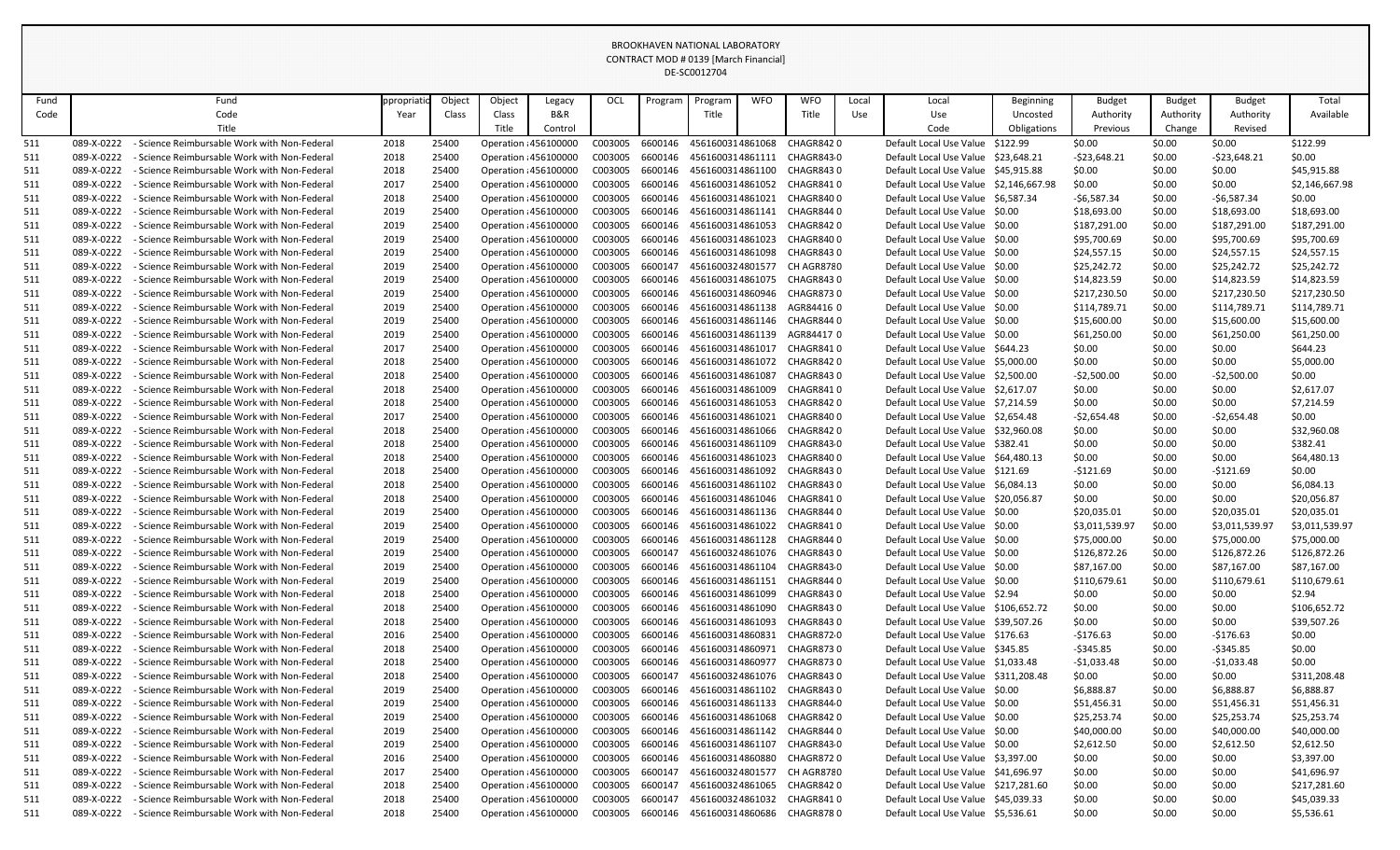|            |            |                                               |           |        |                              |                |         |         | DE-SC0012704     |            |                                    |       |                                        |             |                |               |                |                |
|------------|------------|-----------------------------------------------|-----------|--------|------------------------------|----------------|---------|---------|------------------|------------|------------------------------------|-------|----------------------------------------|-------------|----------------|---------------|----------------|----------------|
| Fund       |            | Fund                                          | ppropriat | Object | Object                       | Legacy         | OCL     | Program | Program          | <b>WFO</b> | <b>WFO</b>                         | Local | Local                                  | Beginning   | <b>Budget</b>  | <b>Budget</b> | <b>Budget</b>  | Total          |
| Code       |            | Code                                          | Year      | Class  | Class                        | <b>B&amp;R</b> |         |         | Title            |            | Title                              | Use   | Use                                    | Uncosted    | Authority      | Authority     | Authority      | Available      |
|            |            | Title                                         |           |        | Title                        | Control        |         |         |                  |            |                                    |       | Code                                   | Obligations | Previous       | Change        | Revised        |                |
| 511        | 089-X-0222 | Science Reimbursable Work with Non-Federal    | 2018      | 25400  | Operation : 456100000        |                | C003005 | 6600146 | 4561600314861114 |            | <b>CHAGR8430</b>                   |       | Default Local Use Value                | \$40,000.00 | \$0.00         | \$0.00        | \$0.00         | \$40,000.00    |
| <u>511</u> | 089-X-0222 | - Science Reimbursable Work with Non-Federal  | 2018      | 25400  | Operation : 456100000        |                | C003005 | 6600146 | 4561600314861079 |            | CHAGR8430                          |       | Default Local Use Value                | \$41,439.06 | \$0.00         | \$0.00        | \$0.00         | \$41,439.06    |
| 511        | 089-X-0222 | - Science Reimbursable Work with Non-Federal  | 2019      | 25400  | Operation : 456100000        |                | C003005 | 6600146 | 4561600314861115 |            | CHAGR8430                          |       | Default Local Use Value \$0.00         |             | \$20,000.00    | \$0.00        | \$20,000.00    | \$20,000.00    |
| 511        | 089-X-0222 | - Science Reimbursable Work with Non-Federal  | 2019      | 25400  | Operation : 456100000        |                | C003005 | 6600146 | 4561600314861089 |            | CHAGR8430                          |       | Default Local Use Value \$0.00         |             | \$9,708.74     | \$0.00        | \$9,708.74     | \$9,708.74     |
| 511        | 089-X-0222 | Science Reimbursable Work with Non-Federal    | 2018      | 25400  | Operation : 456100000        |                | C003005 | 6600146 | 4561600314861107 |            | CHAGR8430                          |       | Default Local Use Value \$37,074.29    |             | \$0.00         | \$0.00        | \$0.00         | \$37,074.29    |
| 511        | 089-X-0222 | Science Reimbursable Work with Non-Federal    | 2018      | 25400  | Operation : 456100000        |                | C003005 | 6600146 | 4561600314860969 |            | CHAGR8730                          |       | Default Local Use Value                | \$72,150.96 | \$0.00         | \$0.00        | \$0.00         | \$72,150.96    |
| 511        | 089-X-0222 | - Science Reimbursable Work with Non-Federal  | 2016      | 25400  | Operation : 456100000        |                | C003005 | 6600146 | 4561600314860871 |            | CHAGR8720                          |       | Default Local Use Value \$13,578.50    |             | \$0.00         | \$0.00        | \$0.00         | \$13,578.50    |
| 511        | 089-X-0222 | - Science Reimbursable Work with Non-Federal  | 2018      | 25400  | Operation : 456100000        |                | C003005 | 6600146 | 4561600314861052 |            | CHAGR8410                          |       | Default Local Use Value \$599,176.00   |             | \$0.00         | \$0.00        | \$0.00         | \$599,176.00   |
| 511        | 089-X-0222 | - Science Reimbursable Work with Non-Federal  | 2019      | 25400  | Operation : 456100000        |                | C003005 | 6600146 | 4561600314861009 |            | CHAGR8410                          |       | Default Local Use Value \$0.00         |             | \$4,382.92     | \$0.00        | \$4,382.92     | \$4,382.92     |
| 511        | 089-X-0222 | Science Reimbursable Work with Non-Federal    | 2019      | 25400  | Operation : 456100000        |                | C003005 | 6600146 | 4561600314861063 |            | CHAGR8420                          |       | Default Local Use Value \$0.00         |             | \$78,927.49    | \$0.00        | \$78,927.49    | \$78,927.49    |
| 511        | 089-X-0222 | - Science Reimbursable Work with Non-Federal  | 2019      | 25400  | Operation : 456100000        |                | C003005 | 6600146 | 4561600314861066 |            | CHAGR8420                          |       | Default Local Use Value \$0.00         |             | \$31,567.19    | \$0.00        | \$31,567.19    | \$31,567.19    |
| 511        | 089-X-0222 | Science Reimbursable Work with Non-Federal    | 2017      | 25400  | Operation : 456100000        |                | C003005 | 6600146 | 4561600314860928 |            | CHAGR8730                          |       | Default Local Use Value \$34,457.69    |             | \$0.00         | \$0.00        | \$0.00         | \$34,457.69    |
| 511        | 089-X-0222 | - Science Reimbursable Work with Non-Federal  | 2017      | 25400  | Operation : 456100000        |                | C003005 | 6600147 | 4561600324860800 |            | CHAGR8710                          |       | Default Local Use Value \$683.29       |             | $-5683.29$     | \$0.00        | $-5683.29$     | \$0.00         |
| 511        | 089-X-0222 | Science Reimbursable Work with Non-Federal    | 2018      | 25400  | Operation : 456100000        |                | C003005 | 6600146 | 4561600314861056 |            | CHAGR8400                          |       | Default Local Use Value \$4,070.82     |             | -\$4,070.82    | \$0.00        | $-54,070.82$   | \$0.00         |
| <u>511</u> | 089-X-0222 | Science Reimbursable Work with Non-Federal    | 2018      | 25400  | Operation : 456100000        |                | C003005 | 6600146 | 4561600314861088 |            | CHAGR8430                          |       | Default Local Use Value \$58,118.62    |             | \$0.00         | \$0.00        | \$0.00         | \$58,118.62    |
| 511        | 089-X-0222 | - Science Reimbursable Work with Non-Federal  | 2018      | 25400  | Operation : 456100000        |                | C003005 | 6600146 | 4561600314861089 |            | CHAGR8430                          |       | Default Local Use Value \$163.45       |             | \$0.00         | \$0.00        | \$0.00         | \$163.45       |
| 511        | 089-X-0222 | - Science Reimbursable Work with Non-Federal  | 2018      | 25400  | Operation : 456100000        |                | C003005 | 6600146 | 4561600314861098 |            | CHAGR8430                          |       | Default Local Use Value \$25,008.55    |             | \$0.00         | \$0.00        | \$0.00         | \$25,008.55    |
| <u>511</u> | 089-X-0222 | Science Reimbursable Work with Non-Federal    | 2018      | 25400  | Operation : 456100000        |                | C003005 | 6600146 | 4561600314860936 |            | CHAGR8720                          |       | Default Local Use Value \$6,000.07     |             | \$0.00         | \$0.00        | \$0.00         | \$6,000.07     |
| 511        | 089-X-0222 | - Science Reimbursable Work with Non-Federal  | 2018      | 25400  | Operation : 456100000        |                | C003005 | 6600146 | 4561600314861096 |            | CHAGR8430                          |       | Default Local Use Value \$9,631.18     |             | -\$9,631.18    | \$0.00        | $-59,631.18$   | \$0.00         |
| 511        | 089-X-0222 | Science Reimbursable Work with Non-Federal    | 2019      | 25400  | Operation : 456100000        |                | C003005 | 6600146 | 4561600314861130 |            | CHAGR8440                          |       | Default Local Use Value \$0.00         |             | \$101,014.94   | \$0.00        | \$101,014.94   | \$101,014.94   |
| 511        | 089-X-0222 | - Science Reimbursable Work with Non-Federal  | 2019      | 25400  | Operation : 456100000        |                | C003005 | 6600146 | 4561600314861134 |            | CHAGR8440                          |       | Default Local Use Value \$0.00         |             | \$37,880.62    | \$0.00        | \$37,880.62    | \$37,880.62    |
| 511        | 089-X-0222 | Science Reimbursable Work with Non-Federal    | 2019      | 25400  | Operation : 456100000        |                | C003005 | 6600146 | 4561600314861100 |            | CHAGR8430                          |       | Default Local Use Value \$0.00         |             | \$50,507.48    | \$0.00        | \$50,507.48    | \$50,507.48    |
| <u>511</u> | 089-X-0222 | Science Reimbursable Work with Non-Federal    | 2019      | 25400  | Operation : 456100000        |                | C003005 | 6600146 | 4561600314861109 |            | CHAGR8430                          |       | Default Local Use Value \$0.00         |             | \$21,897.14    | \$0.00        | \$21,897.14    | \$21,897.14    |
| <u>511</u> | 089-X-0222 | - Science Reimbursable Work with Non-Federal  | 2019      | 25400  | <b>Operation : 456100000</b> |                | C003005 | 6600146 | 4561600314861121 |            | CHAGR8440                          |       | Default Local Use Value \$0.00         |             | \$1,426.86     | \$0.00        | \$1,426.86     | \$1,426.86     |
| 511        | 089-X-0222 | - Science Reimbursable Work with Non-Federal  | 2019      | 25400  | Operation : 456100000        |                | C003005 | 6600146 | 4561600314861132 |            | CHAGR8440                          |       | Default Local Use Value \$0.00         |             | \$12,250.00    | \$0.00        | \$12,250.00    | \$12,250.00    |
| 511        | 089-X-0222 | - Science Reimbursable Work with Non-Federal  | 2019      | 25400  | Operation : 456100000        |                | C003005 | 6600146 | 4561600314861135 |            | CHAGR8440                          |       | Default Local Use Value \$0.00         |             | \$147,109.00   | \$0.00        | \$147,109.00   | \$147,109.00   |
| 511        | 089-X-0222 | - Science Reimbursable Work with Non-Federal  | 2018      | 25400  | Operation : 456100000        |                | C003005 |         |                  |            | 6600147 4561600324860813 CHAGR8720 |       | Default Local Use Value \$116,420.64   |             | \$0.00         | \$0.00        | \$0.00         | \$116,420.64   |
| 511        | 089-X-0222 | - Science Reimbursable Work with Non-Federal  | 2018      | 25400  | Operation : 456100000        |                | C003005 | 6600146 | 4561600314861060 |            | CHAGR8420                          |       | Default Local Use Value \$19,067.88    |             | $-$19,067.88$  | \$0.00        | $-$19,067.88$  | \$0.00         |
| 511        | 089-X-0222 | - Science Reimbursable Work with Non-Federal  | 2018      | 25400  | Operation : 456100000        |                | C003005 | 6600146 | 4561600314861075 |            | CHAGR8430                          |       | Default Local Use Value \$21,730.69    |             | \$0.00         | \$0.00        | \$0.00         | \$21,730.69    |
| 511        | 089-X-0222 | - Science Reimbursable Work with Non-Federal  | 2018      | 25400  | Operation : 456100000        |                | C003005 | 6600147 | 4561600324801577 |            | CH AGR8780                         |       | Default Local Use Value \$50,485.44    |             | \$0.00         | \$0.00        | \$0.00         | \$50,485.44    |
| 511        | 089-X-0222 | - Science Reimbursable Work with Non-Federal  | 2018      | 25400  | Operation : 456100000        |                | C003005 | 6600146 | 4561600314861030 |            | CHAGR8400                          |       | Default Local Use Value \$914.45       |             | \$0.00         | \$0.00        | \$0.00         | \$914.45       |
| 511        | 089-X-0222 | - Science Reimbursable Work with Non-Federal  | 2018      | 25400  | Operation : 456100000        |                | C003005 | 6600147 | 4561600324860984 |            | CHAGR8400                          |       | Default Local Use Value \$67.81        |             | \$0.00         | \$0.00        | \$0.00         | \$67.81        |
| 511        | 089-X-0222 | - Science Reimbursable Work with Non-Federal  | 2015      | 25400  | Operation : 456100000        |                | C003005 | 6600146 | 4561600314860880 |            | <b>CHAGR8720</b>                   |       | Default Local Use Value \$2,596.52     |             | \$0.00         | \$0.00        | \$0.00         | \$2,596.52     |
| 511        | 089-X-0222 | - Science Reimbursable Work with Non-Federal  | 2018      | 25400  | Operation : 456100000        |                | C003005 | 6600146 | 4561600314861022 |            | CHAGR8410                          |       | Default Local Use Value \$2,548,416.05 |             | \$0.00         | \$0.00        | \$0.00         | \$2,548,416.05 |
| 511        | 089-X-0222 | - Science Reimbursable Work with Non-Federal  | 2018      | 25400  | Operation : 456100000        |                | C003005 | 6600146 | 4561600314861120 |            | CHAGR8430                          |       | Default Local Use Value \$91,831.68    |             | \$0.00         | \$0.00        | \$0.00         | \$91,831.68    |
| 511        | 089-X-0222 | - Science Reimbursable Work with Non-Federal  | 2019      | 25400  | Operation : 456100000        |                | C003005 | 6600146 | 4561600314860936 |            | CHAGR8720                          |       | Default Local Use Value \$0.00         |             | \$2,999.88     | \$0.00        | \$2,999.88     | \$2,999.88     |
| 511        | 089-X-0222 | - Science Reimbursable Work with Non-Federal  | 2017      | 25400  | Operation : 456100000        |                | C003005 | 6600147 | 4561600324861015 |            | CHAGR8400                          |       | Default Local Use Value \$903,389.83   |             | \$0.00         | \$0.00        | \$0.00         | \$903,389.83   |
| 511        | 089-X-0222 | - Science Reimbursable Work with Non-Federal  | 2017      | 25400  | Operation : 456100000        |                | C003005 | 6600146 | 4561600314860949 |            | CHAGR8730                          |       | Default Local Use Value \$8,967.69     |             | \$0.00         | \$0.00        | \$0.00         | \$8,967.69     |
| 511        | 089-X-0222 | - Science Reimbursable Work with Non-Federal  | 2018      | 25400  | Operation : 456100000        |                | C003005 | 6600146 | 4561600314861101 |            | CHAGR8430                          |       | Default Local Use Value \$40,689.65    |             | \$0.00         | \$0.00        | \$0.00         | \$40,689.65    |
| 511        | 089-X-0222 | - Science Reimbursable Work with Non-Federal  | 2018      | 25400  | <b>Operation : 456100000</b> |                | C003005 | 6600146 | 4561600314860946 |            | CHAGR8730                          |       | Default Local Use Value \$899.96       |             | \$0.00         | \$0.00        | \$0.00         | \$899.96       |
| 511        | 089-X-0222 | - Science Reimbursable Work with Non-Federal  | 2018      | 25400  | Operation : 456100000        |                | C003005 | 6600146 | 4561600314861063 |            | CHAGR8420                          |       | Default Local Use Value \$22,087.46    |             | \$0.00         | \$0.00        | \$0.00         | \$22,087.46    |
| 511        | 089-X-0222 | - Science Reimbursable Work with Non-Federal  | 2017      | 25400  | Operation : 456100000        |                | C003005 | 6600146 | 4561600314860936 |            | CHAGR8720                          |       | Default Local Use Value \$1,926.60     |             | \$0.00         | \$0.00        | \$0.00         | \$1,926.60     |
| 511        | 089-X-0222 | Science Reimbursable Work with Non-Federal    | 2018      | 25400  | Operation : 456100000        |                | C003005 | 6600146 | 4561600314861020 |            | CHAGR8400                          |       | Default Local Use Value \$1,704.11     |             | -\$1,481.04    | \$0.00        | $-51,481.04$   | \$223.07       |
| 511        | 089-X-0222 | - Science Reimbursable Work with Non-Federal  | 2018      | 25400  | Operation : 456100000        |                | C003005 | 6600146 | 4561600314861121 |            | CHAGR8440                          |       | Default Local Use Value \$24,271.84    |             | \$0.00         | \$0.00        | \$0.00         | \$24,271.84    |
| 511        | 089-X-0222 | - Science Reimbursable Work with Non-Federal  | 2014      | 25400  | Operation : 456100000        |                | C003005 | 6600146 | 4561600314860871 |            | CHAGR8720                          |       | Default Local Use Value \$119,776.80   |             | \$0.00         | \$0.00        | \$0.00         | \$119,776.80   |
| 511        | 089-X-0222 | - Science Reimbursable Work with Non-Federal  | 2019      | 25400  | <b>Operation : 456100000</b> |                | C003005 | 6600147 | 4561600324861032 |            | CHAGR8410                          |       | Default Local Use Value \$0.00         |             | \$30,445.41    | \$0.00        | \$30,445.41    | \$30,445.41    |
| 511        | 089-X-0222 | - Science Reimbursable Work with Non-Federal  | 2019      | 25400  | Operation : 456100000        |                | C003005 | 6600146 | 4561600314861052 |            | CHAGR8410                          |       | Default Local Use Value \$0.00         |             | \$6,426,214.24 | \$0.00        | \$6,426,214.24 | \$6,426,214.24 |
| 511        | 089-X-0222 | - Science Reimbursable Work with Non-Federal  | 2019      | 25400  | Operation : 456100000        |                | C003005 | 6600146 | 4561600314861099 |            | CHAGR8430                          |       | Default Local Use Value \$0.00         |             | \$126,268.68   | \$0.00        | \$126,268.68   | \$126,268.68   |
| 511        | 089-X-0222 | Science Reimbursable Work with Non-Federal    | 2019      | 25400  | Operation : 456100000        |                | C003005 | 6600146 | 4561600314860969 |            | CHAGR8730                          |       | Default Local Use Value \$0.00         |             | \$312,149.04   | \$0.00        | \$312,149.04   | \$312,149.04   |
| 512        | 089-X-0222 | - Science Reimbursable Work with Other Federa | 2015      | 25400  | Operation : 456100000        |                | C003005 | 6600072 | 4561403574860914 |            | CHAGR1930                          |       | Default Local Use Value \$260.99       |             | \$0.00         | \$0.00        | \$0.00         | \$260.99       |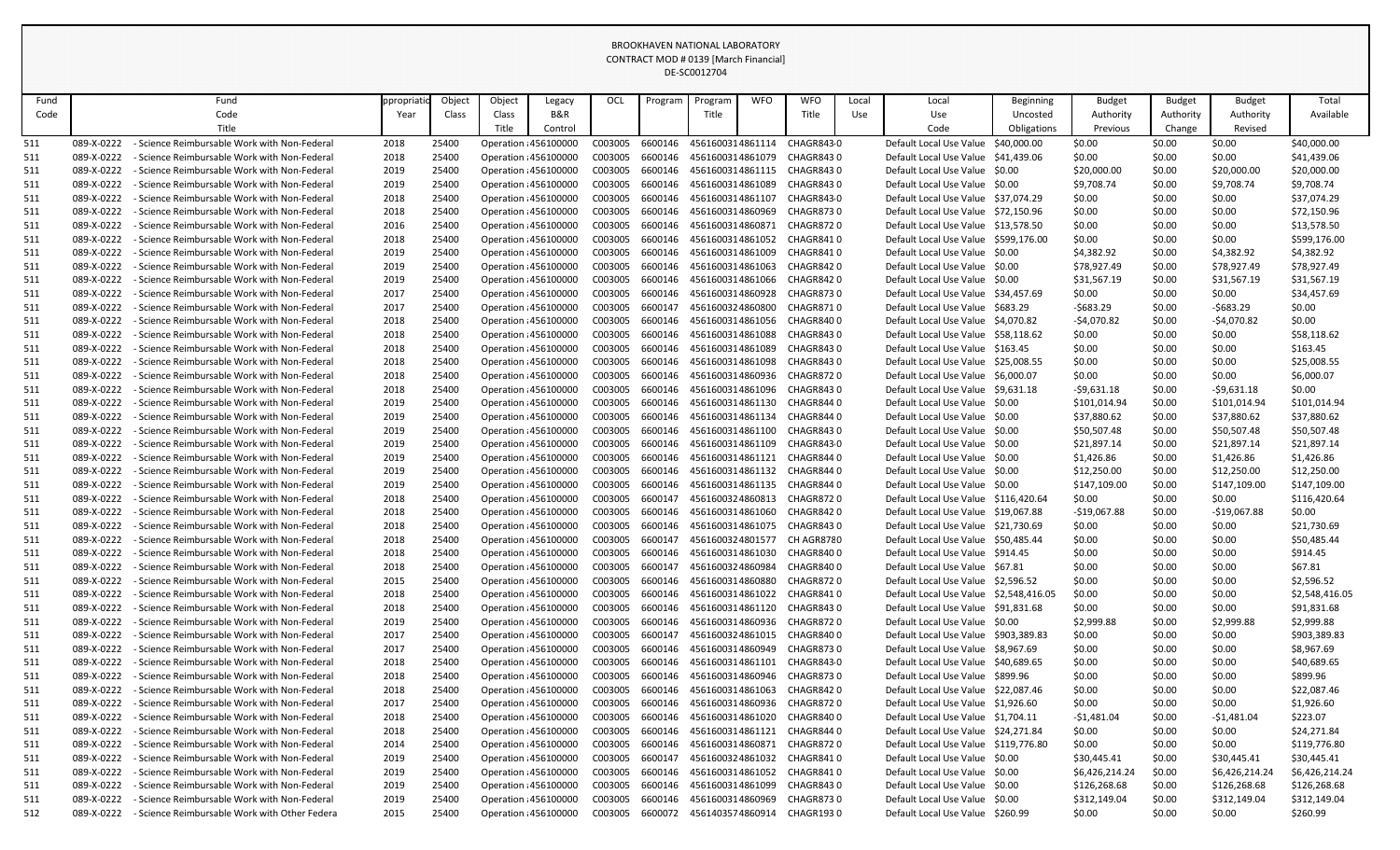|            |                          |                                                                                                |              |                |                                                |                |                    |                    | DE-SC0012704                         |            |                                     |       |                                                                           |                  |                  |                  |                              |                          |
|------------|--------------------------|------------------------------------------------------------------------------------------------|--------------|----------------|------------------------------------------------|----------------|--------------------|--------------------|--------------------------------------|------------|-------------------------------------|-------|---------------------------------------------------------------------------|------------------|------------------|------------------|------------------------------|--------------------------|
| Fund       |                          | Fund                                                                                           | ppropriat    | Object         | Object                                         | Legacy         | OCL                | Program            | Program                              | <b>WFO</b> | <b>WFO</b>                          | Local | Local                                                                     | <b>Beginning</b> | <b>Budget</b>    | <b>Budget</b>    | <b>Budget</b>                | Total                    |
| Code       |                          | Code                                                                                           | Year         | Class          | Class                                          | <b>B&amp;R</b> |                    |                    | Title                                |            | Title                               | Use   | Use                                                                       | Uncosted         | Authority        | Authority        | Authority                    | Available                |
|            |                          | Title                                                                                          |              |                | Title                                          | Control        |                    |                    |                                      |            |                                     |       | Code                                                                      | Obligations      | Previous         | Change           | Revised                      |                          |
| 512        | 089-X-0222               | Science Reimbursable Work with Other Federa                                                    | 2012         | 25400          | Operation : 456100000                          |                | C003005            | 6600053            | 4561402204804168                     |            | CH AGRY1(0                          |       | Default Local Use Value                                                   | \$3,309.73       | \$0.00           | \$0.00           | \$0.00                       | \$3,309.73               |
| 512        | 089-X-0222               | - Science Reimbursable Work with Other Federa                                                  | 2015         | 25400          | Operation : 456100000                          |                | C003005            | 6600050            | 4561401964860927                     |            | CHARGNNI 0                          |       | Default Local Use Value                                                   | \$354.45         | \$0.00           | \$0.00           | \$0.00                       | \$354.45                 |
| 512        | 089-X-0222               | - Science Reimbursable Work with Other Federa                                                  | 2016         | 25400          | Operation : 456100000                          |                | C003005            | 6600099            | 4561403744860724                     |            | CH189V6190                          |       | Default Local Use Value                                                   | \$3,761.11       | \$0.00           | \$0.00           | \$0.00                       | \$3,761.11               |
| 512        | 089-X-0222               | - Science Reimbursable Work with Other Federa                                                  | 2014         | 25400          | Operation : 456100000                          |                | C003005            | 6600066            | 4561403514860917                     |            | CHAGR1930                           |       | Default Local Use Value \$840,986.71                                      |                  | \$0.00           | \$0.00           | \$0.00                       | \$840,986.71             |
| 512        | 089-X-0222               | - Science Reimbursable Work with Other Federa                                                  | 2011         | 25400          | Operation : 456100000                          |                | C003005            | 6600096            | 4561403714860532                     |            | CH189J4140                          |       | Default Local Use Value \$3,429.21                                        |                  | \$0.00           | \$0.00           | \$0.00                       | \$3,429.21               |
| 512        | 089-X-0222               | - Science Reimbursable Work with Other Federa                                                  | 2018         | 25400          | Operation : 456100000                          |                | C003005            | 6600069            | 4561403544860930                     |            | CHAGRAID <sub>10</sub>              |       | Default Local Use Value                                                   | \$242,718.45     | \$0.00           | \$0.00           | \$0.00                       | \$242,718.45             |
| 512        | 089-X-0222               | - Science Reimbursable Work with Other Federa                                                  | 2013         | 25400          | Operation : 456100000                          |                | C003005            | 6600066            | 4561403514860844                     |            | CHAGRSIA/0                          |       | Default Local Use Value \$3,808.15                                        |                  | \$0.00           | \$0.00           | \$0.00                       | \$3,808.15               |
| 512        | 089-X-0222               | - Science Reimbursable Work with Other Federa                                                  | 2017         | 25400          | Operation : 456100000                          |                | C003005            | 6600050            | 4561401964860991                     |            | CHAGRNNI0                           |       | Default Local Use Value \$76,278.33                                       |                  | \$0.00           | \$0.00           | \$0.00                       | \$76,278.33              |
| 512        | 089-X-0222               | - Science Reimbursable Work with Other Federa                                                  | 2018         | 25400          | Operation : 456100000                          |                | C003005            | 6600053            | 4561402204860902                     |            | CHAGRP410                           |       | Default Local Use Value \$3,011,272.60                                    |                  | \$0.00           | \$0.00           | S0.00                        | \$3,011,272.60           |
| 512        | 089-X-0222               | Science Reimbursable Work with Other Federa                                                    | 2018         | 25400          | Operation : 456100000                          |                | C003005            | 6600050            | 4561401964860932                     |            | CHAGRNN(0                           |       | Default Local Use Value \$60.98                                           |                  | $-$ \$60.98      | \$0.00           | $-560.98$                    | \$0.00                   |
| 512        | 089-X-0222               | - Science Reimbursable Work with Other Federa                                                  | 2019         | 25400          | Operation : 456100000                          |                | C003005            | 6600050            | 4561401964861073                     |            | CHAGR80H0                           |       | Default Local Use Value \$0.00                                            |                  | \$202,912.62     | \$0.00           | \$202,912.62                 | \$202,912.62             |
| 512        | 089-X-0222               | - Science Reimbursable Work with Other Federa                                                  | 2017         | 25400          | Operation : 456100000                          |                | C003005            | 660000             | 4561400504861041                     |            | CHAGR2010                           |       | Default Local Use Value \$109.78                                          |                  | \$0.00           | \$0.00           | \$0.00                       | \$109.78                 |
| 512        | 089-X-0222               | - Science Reimbursable Work with Other Federa                                                  | 2017         | 25400          | Operation : 456100000                          |                | C003005            | 6600066            | 4561403514861057                     |            | CH1931CP:0                          |       | Default Local Use Value \$4,474,778.1                                     |                  | \$0.00           | \$0.00           | \$0.00                       | \$4,474,778.10           |
| 512        | 089-X-0222               | Science Reimbursable Work with Other Federa                                                    | 2018         | 25400          | Operation : 456100000                          |                | C003005            | 6600050            | 4561401964860942                     |            | CHAGRNNJ0                           |       | Default Local Use Value \$143,017.14                                      |                  | \$0.00           | \$0.00           | \$0.00                       | \$143,017.14             |
| 512        | 089-X-0222               | - Science Reimbursable Work with Other Federa                                                  | 2014         | 25400          | Operation : 456100000                          |                | C003005            | 6600073            | 4561403583011110                     |            | CRAGRS-OI0                          |       | Default Local Use Value \$121.25                                          |                  | \$0.00           | \$0.00           | \$0.00                       | \$121.25                 |
| 512        | 089-X-0222               | - Science Reimbursable Work with Other Federa                                                  | 2014         | 25400          | Operation : 456100000                          |                | C003005            | 6600073            | 4561403584860852                     |            | CHAGR0170                           |       | Default Local Use Value                                                   | \$83,084.91      | \$0.00           | \$0.00           | \$0.00                       | \$83,084.91              |
| 512        | 089-X-0222               | - Science Reimbursable Work with Other Federa                                                  | 2016         | 25400          | Operation : 456100000                          |                | C003005            | 6600099            | 4561403744860760                     |            | CH189N6910                          |       | Default Local Use Value \$13,279.83                                       |                  | \$0.00           | \$0.00           | \$0.00                       | \$13,279.83              |
| 512        | 089-X-0222               | - Science Reimbursable Work with Other Federa                                                  | 2016         | 25400          | Operation : 456100000                          |                | C003005            | 6600066            | 4561403514860970                     |            | CHAGR1930                           |       | Default Local Use Value \$1,288,712.72                                    |                  | \$0.00           | \$0.00           | \$0.00                       | \$1,288,712.72           |
| 512        | 089-X-0222               | - Science Reimbursable Work with Other Federa                                                  | 2014         | 25400          | Operation : 456100000                          |                | C003005            | 6600099            | 4561403744860657                     |            | CH189V61!0                          |       | Default Local Use Value \$29,137.54                                       |                  | \$0.00           | \$0.00           | \$0.00                       | \$29,137.54              |
| 512        | 089-X-0222               | Science Reimbursable Work with Other Federa                                                    | 2018         | 25400          | Operation : 456100000                          |                | C003005            | 6600050            | 4561401964860979                     |            | CHAGRNNJ0                           |       | Default Local Use Value \$7,179,609.54                                    |                  | \$0.00           | \$0.00           | \$0.00                       | \$7,179,609.54           |
| 512        | 089-X-0222               | - Science Reimbursable Work with Other Federa                                                  | 2015         | 25400          | Operation : 456100000                          |                | C003005            | 6600099            | 4561403744860622                     |            | CH189N68!0                          |       | Default Local Use Value \$561.39                                          |                  | \$0.00           | \$0.00           | \$0.00                       | \$561.39                 |
| 512        | 089-X-0222               | Science Reimbursable Work with Other Federa                                                    | 2015         | 25400          | Operation : 456100000                          |                | C003005            | 6600007            | 4561400504860959                     |            | CHAGR2010                           |       | Default Local Use Value \$473.17                                          |                  | \$0.00           | \$0.00           | \$0.00                       | \$473.17                 |
| 512        | 089-X-0222               | - Science Reimbursable Work with Other Federa                                                  | 2013         | 25400          | Operation : 456100000                          |                | C003005            | 6600007            | 4561400504860561                     |            | CHAGR9EW0                           |       | Default Local Use Value \$11,621.01                                       |                  | \$0.00           | \$0.00           | \$0.00                       | \$11,621.01              |
| 512        | 089-X-0222               | - Science Reimbursable Work with Other Federa                                                  | 2014         | 25400          | Operation : 456100000                          |                | C003005            | 6600053            | 4561402204860836                     |            | CHAGRAGN0                           |       | Default Local Use Value                                                   | S767.68          | \$0.00           | \$0.00           | \$0.00                       | \$767.68                 |
| 512        | 089-X-0222               | - Science Reimbursable Work with Other Federa                                                  | 2015         | 25400          | Operation : 456100000                          |                | C003005            | 6600099            | 4561403744860657                     |            | CH189V61!0                          |       | Default Local Use Value \$9,708.74                                        |                  | \$0.00           | \$0.00           | \$0.00                       | \$9,708.74               |
| 512        | 089-X-0222               | - Science Reimbursable Work with Other Federa                                                  | 2016         | 25400          | Operation : 456100000                          |                | C003005            | 6600053            | 4561402204803492                     |            | CH AGRNIF 0                         |       | Default Local Use Value \$455,077.00                                      |                  | \$0.00           | \$0.00           | \$0.00                       | \$455,077.00             |
| 512        | 089-X-0222               | - Science Reimbursable Work with Other Federa                                                  | 2015         | 25400          | Operation : 456100000                          |                | C003005            | 6600067            | 4561403524860964                     |            | CHAGR1930                           |       | Default Local Use Value \$68,048.75                                       |                  | \$0.00           | \$0.00           | \$0.00                       | \$68,048.75              |
| 512        | 089-X-0222               | - Science Reimbursable Work with Other Federa                                                  | 2018         | 25400          | Operation : 456100000                          |                | C003005            | 6600050            | 4561401964860920                     |            | CHAGRRPC0                           |       | Default Local Use Value \$25,684.62                                       |                  | \$0.00           | \$0.00           | \$0.00                       | \$25,684.62              |
| 512        | 089-X-0222               | - Science Reimbursable Work with Other Federa                                                  | 2017         | 25400          | Operation : 456100000                          |                | C003005            | 6600007            | 4561400504861037                     |            | CHAGR17E 0                          |       | Default Local Use Value \$3.72                                            |                  | \$0.00           | \$0.00           | \$0.00                       | \$3.72                   |
| 512        | 089-X-0222               | - Science Reimbursable Work with Other Federa                                                  | 2013         | 25400          | Operation : 456100000                          |                | C003005            | 6600007            | 4561400504860849                     |            | CHAGR2010                           |       | Default Local Use Value \$2,007.03                                        |                  | \$0.00           | \$0.00           | \$0.00                       | \$2,007.03               |
| 512        | 089-X-0222               | - Science Reimbursable Work with Other Federa                                                  | 2016         | 25400          | Operation : 456100000                          |                | C003005            | 6600050            | 4561401964860745                     |            | CHAGRNNJO                           |       | Default Local Use Value \$6,224.31                                        |                  | \$0.00           | \$0.00           | \$0.00                       | \$6,224.31               |
| 512        | 089-X-0222               | - Science Reimbursable Work with Other Federa                                                  | 2018         | 25400          | Operation : 456100000                          |                | C003005            | 6600051            | 4561402004861105                     |            | CHAGR1830                           |       | Default Local Use Value \$63,865.80                                       |                  | \$0.00           | \$0.00           | \$0.00                       | \$63,865.80              |
| 512        | 089-X-0222               | - Science Reimbursable Work with Other Federa                                                  | 2019         | 25400          | Operation : 456100000                          |                | C003005            | 6600007            | 4561400504861131                     |            | CHAGRER20                           |       | Default Local Use Value \$0.00                                            |                  | \$67,502.91      | \$0.00           | \$67,502.91                  | \$67,502.91              |
| 512        | 089-X-0222               | - Science Reimbursable Work with Other Federa                                                  | 2018         | 25400          | Operation : 456100000                          |                | C003005            | 6600050            | 4561401964861069                     |            | CHAGR80H0                           |       | Default Local Use Value \$134,939.61                                      |                  | \$0.00           | \$0.00           | \$0.00                       | \$134,939.61             |
| 512        | 089-X-0222               | - Science Reimbursable Work with Other Federa                                                  | 2017         | 25400          | Operation : 456100000                          |                | C003005            | 6600007            | 4561400504860843                     |            | CHAGR2010                           |       | Default Local Use Value \$611.68                                          |                  | \$0.00           | \$0.00           | \$0.00                       | \$611.68                 |
| 512        | 089-X-0222               | - Science Reimbursable Work with Other Federa                                                  | 2017         | 25400          | Operation : 456100000                          |                | C003005            | 6600069            | 4561403544860930                     |            | CHAGRAID <sub>10</sub>              |       | Default Local Use Value \$121,227.96                                      |                  | \$0.00           | \$0.00           | \$0.00                       | \$121,227.96             |
| 512        | 089-X-0222               | - Science Reimbursable Work with Other Federa                                                  | 2015         | 25400          | Operation : 456100000                          |                | C003005            | 6600053            | 4561402204803492                     |            | CH AGRNIF 0                         |       | Default Local Use Value \$822,752.00                                      |                  | \$0.00           | \$0.00           | \$0.00                       | \$822,752.00             |
| 512        | 089-X-0222               | - Science Reimbursable Work with Other Federa                                                  | 2012         | 25400          | Operation : 456100000                          |                | C003005            | 6600053            | 4561402204804149                     |            | CH AGRY1/0                          |       | Default Local Use Value \$4,499.65                                        |                  | \$0.00           | \$0.00           | \$0.00                       | \$4,499.65               |
| 512        | 089-X-0222               | - Science Reimbursable Work with Other Federa<br>- Science Reimbursable Work with Other Federa | 2016         | 25400          | Operation : 456100000                          |                | C003005            | 6600050<br>6600099 | 4561401964860957<br>4561403744860941 |            | CHAGRNNL0<br>CHAGRNRC0              |       | Default Local Use Value \$1,554.98<br>Default Local Use Value \$26,293.22 |                  | -\$1,554.98      | \$0.00           | $-51,554.98$                 | \$0.00                   |
| 512        | 089-X-0222               |                                                                                                | 2016         | 25400          | Operation : 456100000                          |                | C003005            |                    |                                      |            |                                     |       |                                                                           |                  | \$0.00           | \$0.00           | \$0.00                       | \$26,293.22              |
| 512        | 089-X-0222               | - Science Reimbursable Work with Other Federa                                                  | 2016         | 25400          | Operation : 456100000                          |                | C003005            | 6600099            | 4561403744860948                     |            | CHAGRNRC0                           |       | Default Local Use Value \$93,722.24                                       |                  | \$0.00           | \$0.00           | \$0.00                       | \$93,722.24              |
| 512        | 089-X-0222               | - Science Reimbursable Work with Other Federa<br>- Science Reimbursable Work with Other Federa | 2015         | 25400<br>25400 | Operation : 456100000                          |                | C003005<br>C003005 | 6600007<br>6600066 | 4561400504860561<br>4561403514806666 |            | CHAGR9EW0<br>CHAGRRW'O              |       | Default Local Use Value \$1.29                                            |                  | \$0.00<br>\$0.00 | \$0.00           | \$0.00                       | \$1.29<br>\$394,234.20   |
| 512        | 089-X-0222<br>089-X-0222 | - Science Reimbursable Work with Other Federa                                                  | 2005         | 25400          | Operation : 456100000<br>Operation : 456100000 |                | C003005            | 6600069            | 4561403544860930                     |            |                                     |       | Default Local Use Value \$394,234.20<br>Default Local Use Value \$0.00    |                  | \$111,650.49     | \$0.00           | \$0.00                       | \$111,650.49             |
| 512        | 089-X-0222               | - Science Reimbursable Work with Other Federa                                                  | 2019         | 25400          | Operation : 456100000                          |                | C003005            | 6600007            | 4561400504861119                     |            | CHAGRAID <sub>10</sub><br>CHAGRP180 |       | Default Local Use Value \$0.00                                            |                  | \$147,572.82     | \$0.00<br>\$0.00 | \$111,650.49<br>\$147,572.82 | \$147,572.82             |
| 512        |                          | - Science Reimbursable Work with Other Federa                                                  | 2019         | 25400          | Operation : 456100000                          |                | C003005            | 6600007            | 4561400504861054                     |            | CHAGRNA10                           |       | Default Local Use Value \$8,453.63                                        |                  |                  |                  |                              |                          |
| 512        | 089-X-0222<br>089-X-0222 | - Science Reimbursable Work with Other Federa                                                  | 2017         | 25400          | Operation : 456100000                          |                | C003005            | 6600096            | 4561403714860776                     |            | CH189QBV 0                          |       | Default Local Use Value \$9,993.07                                        |                  | \$0.00           | \$0.00<br>\$0.00 | \$0.00                       | \$8,453.63<br>\$9,993.07 |
| 512<br>512 | 089-X-0222               | - Science Reimbursable Work with Other Federa                                                  | 2014<br>2014 | 25400          | Operation : 456100000                          |                | C003005            | 6600099            | 4561403744860697                     |            | CH189N67!0                          |       | Default Local Use Value \$67,304.85                                       |                  | \$0.00<br>\$0.00 | \$0.00           | \$0.00                       | \$67,304.85              |
|            | 089-X-0222               | - Science Reimbursable Work with Other Federa                                                  |              | 25400          | Operation : 456100000                          |                | C003005            | 6600007            | 4561400504861119                     |            | CHAGRP180                           |       | Default Local Use Value \$563,021.60                                      |                  | \$0.00           | \$0.00           | \$0.00<br>\$0.00             |                          |
| 512        |                          | Science Reimbursable Work with Other Federa                                                    | 2018         |                |                                                |                | C003005            | 6600099            | 4561403744860947                     |            |                                     |       |                                                                           |                  |                  |                  |                              | \$563,021.60             |
| 512        | 089-X-0222               |                                                                                                | 2017         | 25400          | Operation : 456100000                          |                |                    |                    |                                      |            | CHAGRNRC0                           |       | Default Local Use Value \$1,430.36                                        |                  | \$0.00           | \$0.00           | \$0.00                       | \$1,430.36               |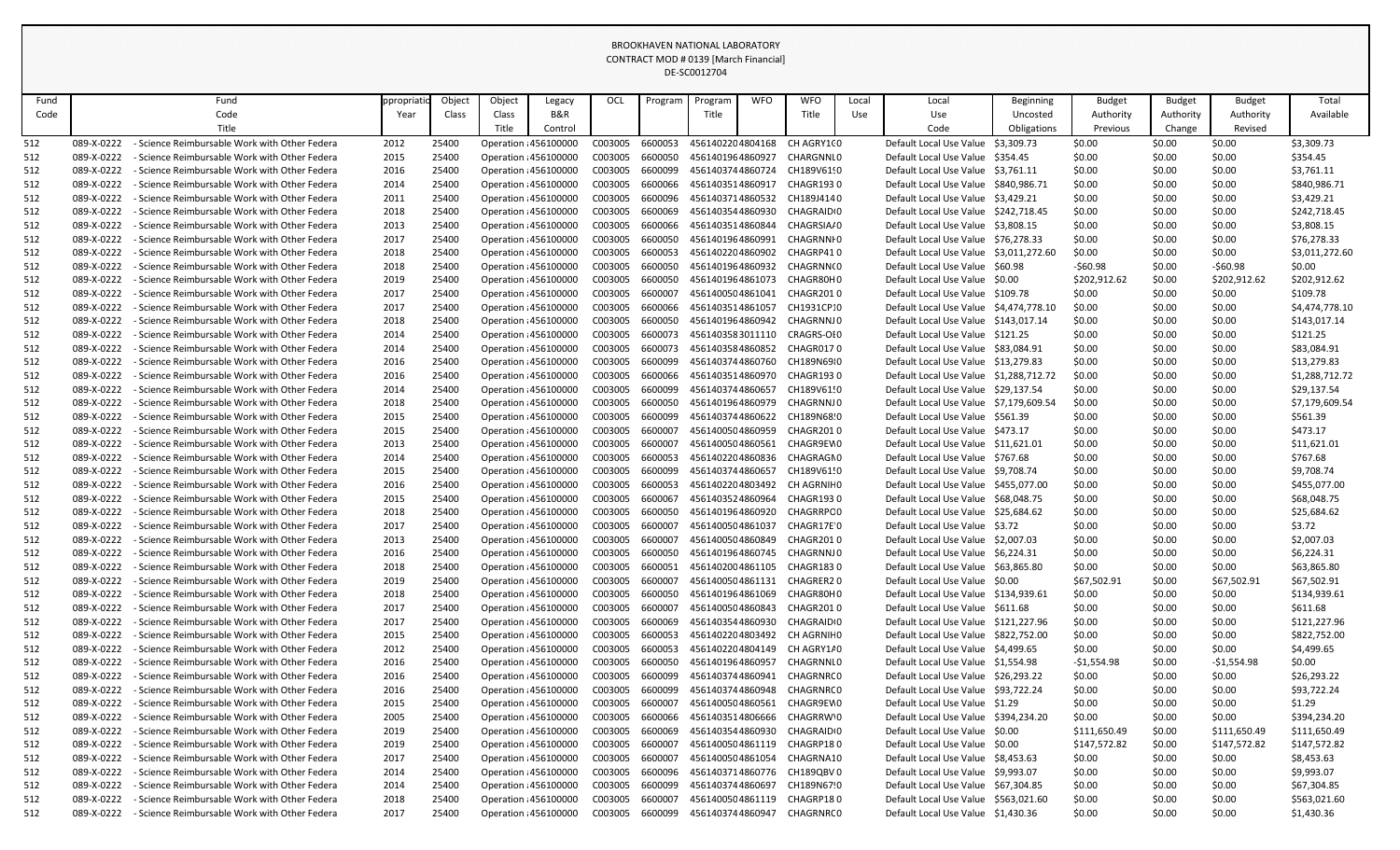|      |            |                                                          |           |        |                       |                       |         |         | DE-SCOUTZ/04     |            |                   |       |                                         |                  |                 |               |                |                 |
|------|------------|----------------------------------------------------------|-----------|--------|-----------------------|-----------------------|---------|---------|------------------|------------|-------------------|-------|-----------------------------------------|------------------|-----------------|---------------|----------------|-----------------|
| Fund |            | Fund                                                     | ppropriat | Object | Object                | Legacy                | OCL     | Program | Program          | <b>WFO</b> | <b>WFO</b>        | Local | Local                                   | <b>Beginning</b> | <b>Budget</b>   | <b>Budget</b> | <b>Budget</b>  | Total           |
| Code |            | Code                                                     | Year      | Class  | Class                 | <b>B&amp;R</b>        |         |         | Title            |            | Title             | Use   | Use                                     | Uncosted         | Authority       | Authority     | Authority      | Available       |
|      |            | Title                                                    |           |        | Title                 | Control               |         |         |                  |            |                   |       | Code                                    | Obligations      | <b>Previous</b> | Change        | Revised        |                 |
| 512  | 089-X-0222 | Science Reimbursable Work with Other Federa              | 2018      | 25400  | Operation : 456100000 |                       | C003005 | 6600096 | 4561403714861125 |            | <b>CHNRC3130</b>  |       | Default Local Use Value                 | \$319,512.42     | \$0.00          | \$0.00        | \$0.00         | \$319,512.42    |
| 512  | 089-X-0222 | - Science Reimbursable Work with Other Federa            | 2011      | 25400  | Operation : 456100000 |                       | C003005 | 6600050 | 4561401964860467 |            | CHAGRNNJ0         |       | Default Local Use Value                 | \$360,508.07     | \$0.00          | \$0.00        | \$0.00         | \$360,508.07    |
| 512  | 089-X-0222 | - Science Reimbursable Work with Other Federa            | 2019      | 25400  | Operation : 456100000 |                       | C003005 | 6600053 | 4561402204861118 |            | CHAGR1R20         |       | Default Local Use Value \$0.00          |                  | \$219,284.00    | \$0.00        | \$219,284.00   | \$219,284.00    |
| 512  | 089-X-0222 | - Science Reimbursable Work with Other Federa            | 2019      | 25400  | Operation : 456100000 |                       | C003005 | 6600050 | 4561401964860979 |            | CHAGRNNJ0         |       | Default Local Use Value \$0.00          |                  | \$3,122,524.28  | \$0.00        | \$3,122,524.28 | \$3,122,524.28  |
| 512  | 089-X-0222 | Science Reimbursable Work with Other Federa              | 2019      | 25400  | Operation : 456100000 |                       | C003005 | 6600096 | 4561403714860873 |            | CHAGRNRC0         |       | Default Local Use Value \$0.00          |                  | \$60,361.17     | \$0.00        | \$60,361.17    | \$60,361.17     |
| 512  | 089-X-0222 | Science Reimbursable Work with Other Federa              | 2018      | 25400  | Operation : 456100000 |                       | C003005 | 6600050 | 4561401964860992 |            | CHAGRNN/0         |       | Default Local Use Value \$27,289.71     |                  | \$0.00          | \$0.00        | \$0.00         | \$27,289.71     |
| 512  | 089-X-0222 | - Science Reimbursable Work with Other Federa            | 2016      | 25400  | Operation : 456100000 |                       | C003005 | 6600066 | 4561403514861012 |            | CHAGR1930         |       | Default Local Use Value \$3,431,271.01  |                  | \$0.00          | \$0.00        | \$0.00         | \$3,431,271.01  |
| 512  | 089-X-0222 | - Science Reimbursable Work with Other Federa            | 2016      | 25400  | Operation : 456100000 |                       | C003005 | 6600096 | 4561403714860773 |            | CH189QBIC0        |       | Default Local Use Value \$813.05        |                  | \$0.00          | \$0.00        | \$0.00         | \$813.05        |
| 512  | 089-X-0222 | - Science Reimbursable Work with Other Federa            | 2013      | 25400  | Operation : 456100000 |                       | C003005 | 6600053 | 4561402204860794 |            | CHAGRAGN0         |       | Default Local Use Value \$8,934.17      |                  | \$0.00          | \$0.00        | \$0.00         | \$8,934.17      |
| 512  | 089-X-0222 | - Science Reimbursable Work with Other Federa            | 2016      | 25400  | Operation : 456100000 |                       | C003005 | 6600099 | 4561403744860817 |            | CH189V64(0        |       | Default Local Use Value \$1,784.78      |                  | \$0.00          | \$0.00        | \$0.00         | \$1,784.78      |
| 512  | 089-X-0222 | Science Reimbursable Work with Other Federa              | 2018      | 25400  | Operation : 456100000 |                       | C003005 | 6600096 | 4561403714861126 |            | <b>CHNRC3130</b>  |       | Default Local Use Value \$961,165.05    |                  | \$0.00          | \$0.00        | \$0.00         | \$961,165.05    |
| 512  | 089-X-0222 | - Science Reimbursable Work with Other Federa            | 2011      | 25400  | Operation : 456100000 |                       | C003005 | 6600050 | 4561401964860463 |            | CHAGRNNJ0         |       | Default Local Use Value \$0.26          |                  | \$0.00          | \$0.00        | \$0.00         | \$0.26          |
| 512  | 089-X-0222 | - Science Reimbursable Work with Other Federa            | 2007      | 25400  | Operation : 456100000 |                       | C003005 | 6600050 | 4561401964860316 |            | CHAGRNNJ0         |       | Default Local Use Value \$20,870.32     |                  | \$0.00          | \$0.00        | \$0.00         | \$20,870.32     |
| 512  | 089-X-0222 | - Science Reimbursable Work with Other Federa            | 2018      | 25400  | Operation : 456100000 |                       | C003005 | 6600050 | 4561401964861025 |            | CHAGRNNI 0        |       | Default Local Use Value \$35,279.75     |                  | \$0.00          | \$0.00        | \$0.00         | \$35,279.75     |
| 512  | 089-X-0222 | - Science Reimbursable Work with Other Federa            | 2019      | 25400  | Operation : 456100000 |                       | C003005 | 6600050 | 4561401964860942 |            | CHAGRNNJ0         |       | Default Local Use Value \$0.00          |                  | \$210,194.17    | \$0.00        | \$210,194.17   | \$210,194.17    |
| 512  | 089-X-0222 | - Science Reimbursable Work with Other Federa            | 2014      | 25400  | Operation : 456100000 |                       | C003005 | 6600007 | 4561400504860561 |            | CHAGR9EW0         |       | Default Local Use Value \$8,737.52      |                  | \$0.00          | \$0.00        | \$0.00         | \$8,737.52      |
| 512  | 089-X-0222 | - Science Reimbursable Work with Other Federa            | 2014      | 25400  | Operation : 456100000 |                       | C003005 | 6600072 | 4561403574860914 |            | CHAGR1930         |       | Default Local Use Value \$6,708.87      |                  | \$0.00          | \$0.00        | \$0.00         | \$6,708.87      |
| 512  | 089-X-0222 | - Science Reimbursable Work with Other Federa            | 2018      | 25400  | Operation : 456100000 |                       | C003005 | 6600050 | 4561401964861073 |            | CHAGR80H0         |       | Default Local Use Value                 | \$143,425.49     | \$0.00          | \$0.00        | \$0.00         | \$143,425.49    |
| 512  | 089-X-0222 | - Science Reimbursable Work with Other Federa            | 2014      | 25400  | Operation : 456100000 |                       | C003005 | 6600053 | 4561402204803492 |            | CH AGRNIF 0       |       | Default Local Use Value \$733,390.21    |                  | $-51,260.68$    | \$0.00        | $-51,260.68$   | \$732,129.53    |
| 512  | 089-X-0222 | - Science Reimbursable Work with Other Federa            | 2017      | 25400  | Operation : 456100000 |                       | C003005 | 6600099 | 4561403744860901 |            | CHAGRNRC0         |       | Default Local Use Value \$34,547.10     |                  | \$0.00          | \$0.00        | \$0.00         | \$34,547.10     |
| 512  | 089-X-0222 | - Science Reimbursable Work with Other Federa            | 2017      | 25400  | Operation : 456100000 |                       | C003005 | 6600100 | 4561403754860765 |            | CH189N75.0        |       | Default Local Use Value \$280.57        |                  | \$0.00          | \$0.00        | \$0.00         | \$280.57        |
| 512  | 089-X-0222 | Science Reimbursable Work with Other Federa              | 2013      | 25400  | Operation : 456100000 |                       | C003005 | 6600067 | 4561403524860796 |            | CHAGRSIA/0        |       | Default Local Use Value \$19.78         |                  | \$0.00          | \$0.00        | \$0.00         | \$19.78         |
| 512  | 089-X-0222 | - Science Reimbursable Work with Other Federa            | 2017      | 25400  | Operation : 456100000 |                       | C003005 | 6600099 | 4561403744860911 |            | CHAGRNRC 0        |       | Default Local Use Value \$119,801.34    |                  | \$0.00          | \$0.00        | \$0.00         | \$119,801.34    |
| 512  | 089-X-0222 | - Science Reimbursable Work with Other Federa            | 2018      | 25400  | Operation : 456100000 |                       | C003005 | 6600050 | 4561401964860991 |            | CHAGRNNI 0        |       | Default Local Use Value                 | \$223,300.97     | \$0.00          | \$0.00        | <b>SO.00</b>   | \$223,300.97    |
| 512  | 089-X-0222 | - Science Reimbursable Work with Other Federa            | 2015      | 25400  | Operation : 456100000 |                       | C003005 | 6600053 | 4561402204860897 |            | CHAGRR210         |       | Default Local Use Value \$6,228.29      |                  | \$0.00          | \$0.00        | \$0.00         | \$6,228.29      |
| 512  | 089-X-0222 | - Science Reimbursable Work with Other Federa            | 2018      | 25400  | Operation : 456100000 |                       | C003005 | 6600007 | 4561400504860850 |            | CHAGR2010         |       | Default Local Use Value                 | \$2,448.77       | \$0.00          | \$0.00        | \$0.00         | \$2,448.77      |
| 512  | 089-X-0222 | - Science Reimbursable Work with Other Federa            | 2005      | 25400  |                       | Operation : 456100000 | C003005 | 6600053 | 4561402204803774 |            | CH AGRRW0         |       | Default Local Use Value \$527,491.57    |                  | \$0.00          | \$0.00        | <b>SO.00</b>   | \$527,491.57    |
| 512  | 089-X-0222 | - Science Reimbursable Work with Other Federa            | 2012      | 25400  | Operation : 456100000 |                       | C003005 | 6600053 | 4561402204860788 |            | CHAGR12F0         |       | Default Local Use Value \$152,272.29    |                  | \$0.00          | \$0.00        | \$0.00         | \$152,272.29    |
| 512  | 089-X-0222 | - Science Reimbursable Work with Other Federa            | 2018      | 25400  | Operation : 456100000 |                       | C003005 | 6600007 | 4561400504861123 |            | CHAGRP180         |       | Default Local Use Value \$85,838.77     |                  | \$0.00          | \$0.00        | \$0.00         | \$85,838.77     |
| 512  | 089-X-0222 | - Science Reimbursable Work with Other Federa            | 2015      | 25400  | Operation : 456100000 |                       | C003005 | 6600099 | 4561403744860913 |            | CHAGRNRC0         |       | Default Local Use Value \$151.73        |                  | \$0.00          | \$0.00        | \$0.00         | \$151.73        |
| 512  | 089-X-0222 | - Science Reimbursable Work with Other Federa            | 2016      | 25400  | Operation : 456100000 |                       | C003005 | 6600099 | 4561403744860894 |            | CHAGRNRC0         |       | Default Local Use Value \$20,943.02     |                  | \$0.00          | \$0.00        | \$0.00         | \$20,943.02     |
| 512  | 089-X-0222 | - Science Reimbursable Work with Other Federa            | 2018      | 25400  | Operation : 456100000 |                       | C003005 | 6600096 | 4561403714860873 |            | CHAGRNRC0         |       | Default Local Use Value \$1,680,118.93  |                  | \$0.00          | \$0.00        | \$0.00         | \$1,680,118.93  |
| 512  | 089-X-0222 | - Science Reimbursable Work with Other Federa            | 2018      | 25400  | Operation : 456100000 |                       | C003005 | 6600066 | 4561403514861127 |            | CH1931CP:0        |       | Default Local Use Value \$12,500,000.00 |                  | \$0.00          | \$0.00        | \$0.00         | \$12,500,000.00 |
| 517  | 089-X-0222 | - Science Reimbursable Work Agreements for Co            | 2018      | 25400  | Operation : 456100000 |                       | C003005 | 6600207 | 456167SC04860834 |            | <b>CHAGR8720</b>  |       | Default Local Use Value \$13,298.02     |                  | \$0.00          | \$0.00        | \$0.00         | \$13,298.02     |
| 517  | 089-X-0222 | - Science Reimbursable Work Agreements for Co            | 2019      | 25400  | Operation : 456100000 |                       | C003005 | 6600207 | 456167SC04860823 |            | <b>CHAGR8720</b>  |       | Default Local Use Value \$0.00          |                  | \$58,252.43     | \$0.00        | \$58,252.43    | \$58,252.43     |
| 517  | 089-X-0222 | - Science Reimbursable Work Agreements for Co            | 2019      | 25400  | Operation : 456100000 |                       | C003005 | 6600207 | 456167SC04861108 |            | CHAGR8430         |       | Default Local Use Value \$0.00          |                  | \$3,602,103.30  | \$0.00        | \$3,602,103.30 | \$3,602,103.30  |
| 517  | 089-X-0222 | - Science Reimbursable Work Agreements for Co            | 2018      | 25400  | Operation : 456100000 |                       | C003005 | 6600207 | 456167SC04861108 |            | CHAGR8430         |       | Default Local Use Value \$7,178,397.68  |                  | \$0.00          | \$0.00        | \$0.00         | \$7,178,397.68  |
| 517  | 089-X-0222 | - Science Reimbursable Work Agreements for Co            | 2018      | 25400  | Operation : 456100000 |                       | C003005 | 6600207 | 456167SC04860823 |            | CHAGR8720         |       | Default Local Use Value \$19,856.98     |                  | \$0.00          | \$0.00        | \$0.00         | \$19,856.98     |
| 517  | 089-X-0222 | - Science Reimbursable Work Agreements for Co            | 2018      | 25400  | Operation : 456100000 |                       | C003005 | 6600207 | 456167SC04861010 |            | CHAGR8730         |       | Default Local Use Value \$51,826.30     |                  | \$0.00          | \$0.00        | \$0.00         | \$51,826.30     |
| 517  | 089-X-0222 | - Science Reimbursable Work Agreements for Co            | 2018      | 25400  | Operation : 456100000 |                       | C003005 | 6600207 | 456167SC04860826 |            | <b>CHAGR8720</b>  |       | Default Local Use Value \$7,745.02      |                  | \$0.00          | \$0.00        | \$0.00         | \$7,745.02      |
| 517  | 089-X-0222 | - Science Reimbursable Work Agreements for Co            | 2019      | 25400  | Operation : 456100000 |                       | C003005 | 6600207 | 456167SC04861010 |            | <b>CHAGR8730</b>  |       | Default Local Use Value \$0.00          |                  | \$3,231,067.96  | \$0.00        | \$3,231,067.96 | \$3,231,067.96  |
| 674  |            | 089-18/19-0228 - DA Primary Fund                         | 2018      | 25400  | Operation : TT0000000 |                       | C003093 | 4500001 | TT10200000       |            | Default WF0       |       | Default Local Use Value \$0.00          |                  | \$55,000.00     | \$0.00        | \$55,000.00    | \$55,000.00     |
| 679  |            | 089-15/16-0228 - DA Transfer from USAID (23 USC 2392)    | 2015      | 25400  |                       | Operation : WA2200000 | C001104 | 2822390 | WA2230100        |            | Default WF 302064 |       | Climate REDI / CEM FY15 \$40,000.00     |                  | \$0.00          | \$0.00        | \$0.00         | \$40,000.00     |
| 681  |            | 089-14/15-0228 - DA IA Transfer from USAID (23 USC 2392) | 2014      | 25400  |                       | Operation : WA2200000 | C001104 | 2822390 | WA2230100        |            | Default WF0       |       | Default Local Use Value \$39,548.18     |                  | \$0.00          | \$0.00        | \$0.00         | \$39,548.18     |
| 692  |            | 089-14/15-0228 - DA Primary Fund (P.L. 113-76 FY14)      | 2014      | 25400  |                       | Operation: WN0000000  | C001118 | 1721222 | WN0219064860825  |            | <b>CHAGR8720</b>  |       | Default Local Use Value \$17,728.79     |                  | \$0.00          | \$0.00        | \$0.00         | \$17,728.79     |
| 900  | 089-X-0240 | - Weapons Activities (WA) Primary Fund (was T            | 2019      | 25400  |                       | Operation : DP0909000 | C002955 | 2223112 | DP090901(0       |            | Default WF0       |       | Default Local Use Value \$0.00          |                  | \$275,000.00    | \$0.00        | \$275,000.00   | \$275,000.00    |
| 900  | 089-X-0240 | Weapons Activities (WA) Primary Fund (was T              | 2015      | 25400  | Operation : DP4000000 |                       | C000925 | 2221775 | DP40150110       |            | Default WF0       |       | Default Local Use Value \$0.01          |                  | \$0.00          | \$0.00        | \$0.00         | \$0.01          |
| 900  | 089-X-0240 | Weapons Activities (WA) Primary Fund (was T              | 2014      | 25400  | Operation : DP1204000 |                       | C000912 | 2220743 | DP120401(0       |            | Default WF0       |       | Default Local Use Value \$836.82        |                  | \$0.00          | \$0.00        | \$0.00         | \$836.82        |
| 900  | 089-X-0240 | Weapons Activities (WA) Primary Fund (was T              | 2018      | 25400  |                       | Operation : DP0909000 | C002955 | 2223112 | DP090901(0       |            | Default WF0       |       | Default Local Use Value \$24,444.15     |                  | \$0.00          | \$0.00        | \$0.00         | \$24,444.15     |
| 900  | 089-X-0240 | Weapons Activities (WA) Primary Fund (was T              | 2014      | 25400  | Operation : DP4000000 |                       | C000925 | 2222480 | DP40110930       |            | Default WF0       |       | Default Local Use Value \$2,057.91      |                  | \$0.00          | \$0.00        | \$0.00         | \$2,057.91      |
|      |            |                                                          |           |        |                       |                       |         |         |                  |            |                   |       |                                         |                  |                 |               |                |                 |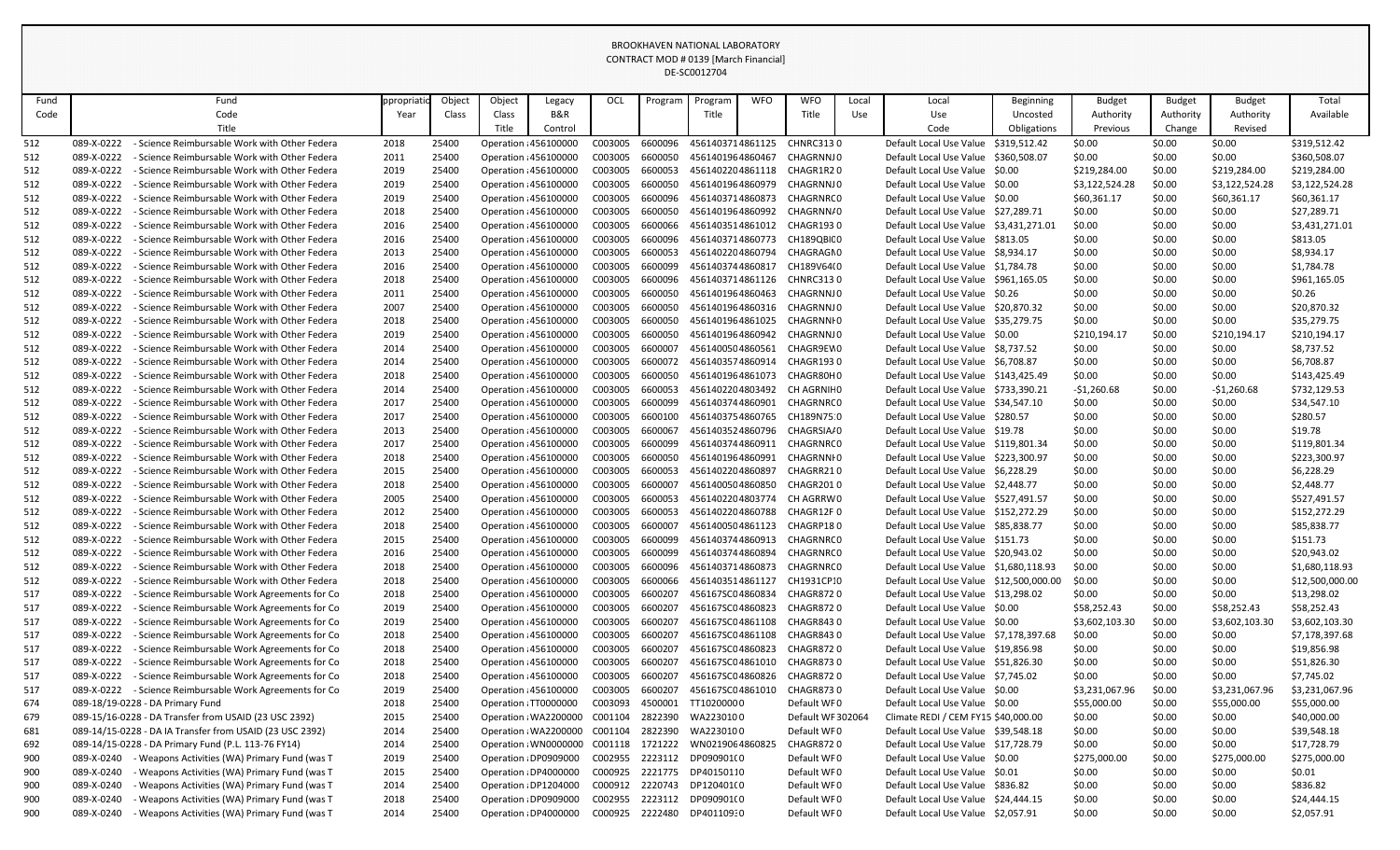|              |                          |                                                                                              |              |                |        |                                                |                    |                    | DE-SC0012704                         |            |                                      |            |                                                                            |             |                  |                  |                  |                            |
|--------------|--------------------------|----------------------------------------------------------------------------------------------|--------------|----------------|--------|------------------------------------------------|--------------------|--------------------|--------------------------------------|------------|--------------------------------------|------------|----------------------------------------------------------------------------|-------------|------------------|------------------|------------------|----------------------------|
| Fund         |                          | Fund                                                                                         | ppropriati   | Object         | Object | Legacy                                         | OCL                | Program            | Program                              | <b>WFO</b> | <b>WFO</b>                           | Local      | Local                                                                      | Beginning   | <b>Budget</b>    | <b>Budget</b>    | <b>Budget</b>    | Total                      |
| Code         |                          | Code                                                                                         | Year         | Class          | Class  | B&R                                            |                    |                    | Title                                |            | Title                                | <b>Use</b> | Use                                                                        | Uncosted    | Authority        | Authority        | Authority        | Available                  |
|              |                          | Title                                                                                        |              |                | Title  | Control                                        |                    |                    |                                      |            |                                      |            | Code                                                                       | Obligations | Previous         | Change           | Revised          |                            |
| 900          | 089-X-0240               | Weapons Activities (WA) Primary Fund (was T                                                  | 2015         | 25400          |        | Operation : DP8000000                          | C002982            | 2222989            | DP800000(0                           |            | Default WF0                          |            | Default Local Use Value                                                    | \$3,252.52  | \$0.00           | \$0.00           | \$0.00           | \$3,252.52                 |
| 910          | 089-X-0240               | WA Reimbursable Work with Other Federal Age                                                  | 2014         | 25400          |        | Operation : 456100000                          | C003005            | 6600084            | 45614036E4841247                     |            | <b>CHAGRHSHO</b>                     |            | Default Local Use Value \$4,212.25                                         |             | \$0.00           | \$0.00           | \$0.00           | \$4,212.25                 |
| 910          | 089-X-0240               | WA Reimbursable Work with Other Federal Age                                                  | 2014         | 25400          |        | Operation : 456100000                          | C003005            | 6600014            | 4561400754860884                     |            | CHAGRW7 <sup>1</sup> 0               |            | Default Local Use Value \$70,657.76                                        |             | \$0.00           | \$0.00           | \$0.00           | \$70,657.76                |
| 910          | 089-X-0240               | WA Reimbursable Work with Other Federal Age                                                  | 2014         | 25400          |        | <b>Operation : 456100000</b>                   | C003005            | 6600084            | 45614036E4860915                     |            | <b>CHAGRHSHO</b>                     |            | Default Local Use Value \$11,352.52                                        |             | \$0.00           | \$0.00           | \$0.00           | \$11,352.52                |
| 910          | 089-X-0240               | WA Reimbursable Work with Other Federal Age                                                  | 2014         | 25400          |        | Operation : 456100000                          | C003005            | 6600072            | 4561403574860787                     |            | CHAGRSIA/0                           |            | Default Local Use Value \$849.00                                           |             | \$0.00           | \$0.00           | \$0.00           | \$849.00                   |
| 910          | 089-X-0240               | WA Reimbursable Work with Other Federal Age                                                  | 2015         | 25400          |        | Operation : 456100000                          | C003005            | 6600014            | 4561400754860884                     |            | CHAGRW7 <sup>2</sup> 0               |            | Default Local Use Value \$97,087.38                                        |             | \$0.00           | \$0.00           | \$0.00           | \$97,087.38                |
| 910          | 089-X-0240               | WA Reimbursable Work with Other Federal Age                                                  | 2017         | 25400          |        | Operation : 456100000                          | C003005            | 6600072            | 4561403574860787                     |            | CHAGRSIA/0                           |            | Default Local Use Value \$0.01                                             |             | \$0.00           | \$0.00           | \$0.00           | \$0.01                     |
| 910          | 089-X-0240               | WA Reimbursable Work with Other Federal Age                                                  | 2014         | 25400          |        | Operation : 456100000                          | C003005            | 6600084            | 45614036E4860789                     |            | CHAGRHSH0                            |            | Default Local Use Value \$4,403.81                                         |             | \$0.00           | \$0.00           | \$0.00           | \$4,403.81                 |
| 910          | 089-X-0240               | WA Reimbursable Work with Other Federal Age                                                  | 2015         | 25400          |        | Operation : 456100000                          | C003005            | 6600084            | 45614036E4860847                     |            | CHAGRHSH0                            |            | Default Local Use Value \$34,200.86                                        |             | \$0.00           | \$0.00           | \$0.00           | \$34,200.86                |
| 1050         | 089-X-0243               | Other Defense Activities (ODA) Primary Fund                                                  | 2018         | 25400          |        | Operation : HQ0000000                          | C002425            | 3184701            | HQ100100(0                           |            | Default WF0                          |            | Default Local Use Value \$9,523.04                                         |             | \$0.00           | \$0.00           | \$0.00           | \$9,523.04                 |
| 1050         | 089-X-0243               | - Other Defense Activities (ODA) Primary Fund                                                | 2019         | 25400          |        | Operation : HQ0000000                          | C002425            | 3184701            | HQ100100(0                           |            | Default WF0                          |            | Default Local Use Value \$0.00                                             |             | \$15,000.00      | \$0.00           | \$15,000.00      | \$15,000.00                |
| 1050         | 089-X-0243               | Other Defense Activities (ODA) Primary Fund                                                  | 2018         | 25400          |        | Operation : HU0000000                          | C002426            | 3184709            | HU200610(0                           |            | Default WF0                          |            | Default Local Use Value \$2,500.00                                         |             | \$0.00           | \$0.00           | \$0.00           | \$2,500.00                 |
| 1055         | 089-X-0243               | ODA Reimbursable Work with Other Federal Ag                                                  | 2015         | 25400          |        | Operation : 456100000                          | C003005            | 6600084            | 45614036E4860923                     |            | CHARGHSH0                            |            | Default Local Use Value \$696.09                                           |             | \$0.00           | \$0.00           | \$0.00           | \$696.09                   |
| 1055         | 089-X-0243<br>089-X-0243 | ODA Reimbursable Work with Other Federal Ag                                                  | 2016         | 25400          |        | Operation : 456100000                          | C003005            | 6600084<br>6600040 | 45614036E4842534<br>4561401424861097 |            | <b>CHAGRHSHO</b><br><b>CHAGREAC0</b> |            | Default Local Use Value \$21,555.93<br>Default Local Use Value \$61,792.34 |             | \$0.00           | \$0.00           | \$0.00           | \$21,555.93                |
| 1055<br>1055 | 089-X-0243               | - ODA Reimbursable Work with Other Federal Ag<br>ODA Reimbursable Work with Other Federal Ag | 2018         | 25400<br>25400 |        | Operation : 456100000<br>Operation : 456100000 | C003005<br>C003005 | 6600084            | 45614036E4860604                     |            | CHAGRHSH0                            |            | Default Local Use Value \$20,000.00                                        |             | \$0.00<br>\$0.00 | \$0.00<br>\$0.00 | \$0.00<br>\$0.00 | \$61,792.34<br>\$20,000.00 |
| 1055         | 089-X-0243               | ODA Reimbursable Work with Other Federal Ag                                                  | 2012<br>2018 | 25400          |        | Operation : 456100000                          | C003005            | 6600109            | 4561400634861078                     |            | CHAGRF4FI0                           |            | Default Local Use Value \$38,994.52                                        |             | \$0.00           | \$0.00           | \$0.00           | \$38,994.52                |
| 1055         | 089-X-0243               | - ODA Reimbursable Work with Other Federal Ag                                                | 2019         | 25400          |        | Operation : 456100000                          | C003005            | 6600084            | 45614036E4861140                     |            | CHAGR70R0                            |            | Default Local Use Value \$0.00                                             |             | \$110,000.00     | \$0.00           | \$110,000.00     | \$110,000.00               |
| 1055         | 089-X-0243               | ODA Reimbursable Work with Other Federal Ag                                                  | 2017         | 25400          |        | Operation : 456100000                          | C003005            | 6600084            | 45614036E4861038                     |            | AGRHSHQF0                            |            | Default Local Use Value \$535.90                                           |             | $-5535.90$       | \$0.00           | $-5535.90$       | \$0.00                     |
| 1055         | 089-X-0243               | ODA Reimbursable Work with Other Federal Ag                                                  | 2018         | 25400          |        | Operation : 456100000                          | C003005            | 6600040            | 4561401424861083                     |            | <b>CHAGREAC0</b>                     |            | Default Local Use Value \$317,094.71                                       |             | \$0.00           | \$0.00           | \$0.00           | \$317,094.71               |
| 1055         | 089-X-0243               | ODA Reimbursable Work with Other Federal Ag                                                  | 2015         | 25400          |        | Operation : 456100000                          | C003005            | 6600084            | 45614036E4860933                     |            | <b>CHAGRHSHO</b>                     |            | Default Local Use Value \$2,147.71                                         |             | \$0.00           | \$0.00           | \$0.00           | \$2,147.71                 |
| 1055         | 089-X-0243               | ODA Reimbursable Work with Other Federal Ag                                                  | 2016         | 25400          |        | Operation : 456100000                          | C003005            | 6600084            | 45614036E4860994                     |            | <b>CHAGRHSHO</b>                     |            | Default Local Use Value \$2,561.17                                         |             | \$0.00           | \$0.00           | \$0.00           | \$2,561.17                 |
| 1055         | 089-X-0243               | - ODA Reimbursable Work with Other Federal Ag                                                | 2017         | 25400          |        | Operation : 456100000                          | C003005            | 6600084            | 45614036E4861048                     |            | <b>CHAGRHSHO</b>                     |            | Default Local Use Value \$286,219.17                                       |             | \$0.00           | \$0.00           | \$0.00           | \$286,219.17               |
| 1055         | 089-X-0243               | ODA Reimbursable Work with Other Federal Ag                                                  | 2017         | 25400          |        | Operation : 456100000                          | C003005            | 6600084            | 45614036E4861024                     |            | <b>CHAGRHSHO</b>                     |            | Default Local Use Value \$437.15                                           |             | \$0.00           | \$0.00           | \$0.00           | \$437.15                   |
| 1055         | 089-X-0243               | ODA Reimbursable Work with Other Federal Ag                                                  | 2018         | 25400          |        | Operation : 456100000                          | C003005            | 6600040            | 4561401424861113                     |            | CHAGREAC0                            |            | Default Local Use Value \$96,227.18                                        |             | \$0.00           | \$0.00           | \$0.00           | \$96,227.18                |
| 1055         | 089-X-0243               | - ODA Reimbursable Work with Other Federal Ag                                                | 2019         | 25400          |        | Operation : 456100000                          | C003005            | 6600084            | 45614036E4861143                     |            | CHAGR70R0                            |            | Default Local Use Value \$0.00                                             |             | \$110,000.00     | \$0.00           | \$110,000.00     | \$110,000.00               |
| 1055         | 089-X-0243               | - ODA Reimbursable Work with Other Federal Ag                                                | 2017         | 25400          |        | Operation : 456100000                          | C003005            | 6600084            | 45614036E4861051                     |            | CHAGRHSH0                            |            | Default Local Use Value \$41,676.76                                        |             | \$0.00           | \$0.00           | \$0.00           | \$41,676.76                |
| 1055         | 089-X-0243               | - ODA Reimbursable Work with Other Federal Ag                                                | 2018         | 25400          |        | Operation : 456100000                          | C003005            | 6600040            | 4561401424861085                     |            | CHAGRNR70                            |            | Default Local Use Value \$418,837.42                                       |             | \$0.00           | \$0.00           | \$0.00           | \$418,837.42               |
| 1055         | 089-X-0243               | ODA Reimbursable Work with Other Federal Ag                                                  | 2018         | 25400          |        | Operation : 456100000                          | C003005            | 6600040            | 4561401424861055                     |            | CHAGRNCS0                            |            | Default Local Use Value \$450,000.00                                       |             | \$0.00           | \$0.00           | \$0.00           | \$450,000.00               |
| 1055         | 089-X-0243               | - ODA Reimbursable Work with Other Federal Ag                                                | 2018         | 25400          |        | Operation : 456100000                          | C003005            | 6600038            | 4561401354861106                     |            | CHAGRHR00                            |            | Default Local Use Value \$320,703.38                                       |             | \$0.00           | \$0.00           | \$0.00           | \$320,703.38               |
| 1055         | 089-X-0243               | - ODA Reimbursable Work with Other Federal Ag                                                | 2017         | 25400          |        | Operation : 456100000                          | C003005            | 6600084            | 45614036E4861049                     |            | CHAGRHSHO                            |            | Default Local Use Value \$1,108.00                                         |             | \$0.00           | \$0.00           | \$0.00           | \$1,108.00                 |
| 1055         | 089-X-0243               | ODA Reimbursable Work with Other Federal Ag                                                  | 2018         | 25400          |        | Operation : 456100000                          | C003005            | 6600040            | 4561401424861095                     |            | CHAGREAC0                            |            | Default Local Use Value \$55,000.00                                        |             | \$0.00           | \$0.00           | \$0.00           | \$55,000.00                |
| 1055         | 089-X-0243               | ODA Reimbursable Work with Other Federal Ag                                                  | 2019         | 25400          |        | Operation : 456100000                          | C003005            | 6600038            | 4561401354861137                     |            | CHAGRHR00                            |            | Default Local Use Value \$0.00                                             |             | \$253,119.42     | \$0.00           | \$253,119.42     | \$253,119.42               |
| 1055         | 089-X-0243               | ODA Reimbursable Work with Other Federal Ag                                                  | 2019         | 25400          |        | Operation : 456100000                          | C003005            | 6600040            | 4561401424861147                     |            | CHAGREAC0                            |            | Default Local Use Value \$0.00                                             |             | \$15,000.00      | \$0.00           | \$15,000.00      | \$15,000.00                |
| 1055         | 089-X-0243               | - ODA Reimbursable Work with Other Federal Ag                                                | 2018         | 25400          |        | Operation : 456100000                          | C003005            | 6600040            | 4561401424861110                     |            | CH16003D.0                           |            | Default Local Use Value \$172,913.16                                       |             | \$0.00           | \$0.00           | \$0.00           | \$172,913.16               |
| 1055         | 089-X-0243               | - ODA Reimbursable Work with Other Federal Ag                                                | 2018         | 25400          |        | Operation : 456100000                          | C003005            | 6600040            | 4561401424861094                     |            | CHAGREAC0                            |            | Default Local Use Value \$150,000.00                                       |             | \$0.00           | \$0.00           | \$0.00           | \$150,000.00               |
| 1055         | 089-X-0243               | - ODA Reimbursable Work with Other Federal Ag                                                | 2015         | 25400          |        | Operation : 456100000                          | C003005            | 6600084            | 45614036E4860960                     |            | CHAGRHSHO                            |            | Default Local Use Value \$120,280.40                                       |             | \$0.00           | \$0.00           | \$0.00           | \$120,280.40               |
| 1055         | 089-X-0243               | - ODA Reimbursable Work with Other Federal Ag                                                | 2016         | 25400          |        | Operation : 456100000                          | C003005            | 6600084            | 45614036E4861008                     |            | CHAGRHSH0                            |            | Default Local Use Value \$25,000.00                                        |             | \$0.00           | \$0.00           | \$0.00           | \$25,000.00                |
| 1055         | 089-X-0243               | - ODA Reimbursable Work with Other Federal Ag                                                | 2018         | 25400          |        | Operation : 456100000                          | C003005            | 6600084<br>6600084 | 45614036E4861051                     |            | CHAGRHSH0                            |            | Default Local Use Value \$221,200.00                                       |             | \$0.00           | \$0.00           | \$0.00           | \$221,200.00               |
| 1055         | 089-X-0243<br>089-X-0243 | ODA Reimbursable Work with Other Federal Ag<br>ODA Reimbursable Work with Other Federal Ag   | 2012         | 25400<br>25400 |        | Operation : 456100000<br>Operation : 456100000 | C003005<br>C003005 | 6600040            | 45614036E4860789<br>4561401424861082 |            | CHAGRHSH0<br>CHAGREAC0               |            | Default Local Use Value \$1,561.80<br>Default Local Use Value \$403.92     |             | \$0.00           | \$0.00<br>\$0.00 | \$0.00           | \$1,561.80<br>\$403.92     |
| 1055         | 089-X-0243               | - ODA Reimbursable Work with Other Federal Ag                                                | 2018         | 25400          |        | Operation : 456100000                          | C003005            | 6600084            | 45614036E4860997                     |            | CHAGRHSH0                            |            | Default Local Use Value \$17,697.10                                        |             | \$0.00<br>\$0.00 | \$0.00           | \$0.00<br>\$0.00 | \$17,697.10                |
| 1055<br>1055 | 089-X-0243               | - ODA Reimbursable Work with Other Federal Ag                                                | 2016<br>2018 | 25400          |        | Operation : 456100000                          | C003005            | 6600084            | 45614036E4861129                     |            | CHAGR70R0                            |            | Default Local Use Value \$200,000.00                                       |             | \$0.00           | \$0.00           | \$0.00           | \$200,000.00               |
| 1055         | 089-X-0243               | - ODA Reimbursable Work with Other Federal Ag                                                | 2011         | 25400          |        | Operation : 456100000                          | C003005            | 6600084            | 45614036E4860604                     |            | CHAGRHSH0                            |            | Default Local Use Value \$25,454.80                                        |             | \$0.00           | \$0.00           | \$0.00           | \$25,454.80                |
| 1055         | 089-X-0243               | ODA Reimbursable Work with Other Federal Ag                                                  | 2015         | 25400          |        | Operation : 456100000                          | C003005            | 6600084            | 45614036E4842545                     |            | CHAGRHSHO                            |            | Default Local Use Value \$156.92                                           |             | \$0.00           | \$0.00           | \$0.00           | \$156.92                   |
| 1055         | 089-X-0243               | - ODA Reimbursable Work with Other Federal Ag                                                | 2018         | 25400          |        | Operation : 456100000                          | C003005            | 6600040            | 4561401424861117                     |            | CHAGRNRC0                            |            | Default Local Use Value \$600,000.00                                       |             | \$0.00           | \$0.00           | \$0.00           | \$600,000.00               |
| 1055         | 089-X-0243               | - ODA Reimbursable Work with Other Federal Ag                                                | 2016         | 25400          |        | Operation : 456100000                          | C003005            | 6600084            | 45614036E4860960                     |            | <b>CHAGRHSHO</b>                     |            | Default Local Use Value \$90,000.00                                        |             | \$0.00           | \$0.00           | \$0.00           | \$90,000.00                |
| 1055         | 089-X-0243               | ODA Reimbursable Work with Other Federal Ag                                                  | 2017         | 25400          |        | Operation : 456100000                          | C003005            | 6600040            | 4561401424861055                     |            | CHAGRNCS0                            |            | Default Local Use Value \$175,668.34                                       |             | \$0.00           | \$0.00           | \$0.00           | \$175,668.34               |
| 1055         | 089-X-0243               | ODA Reimbursable Work with Other Federal Ag                                                  | 2018         | 25400          |        | Operation : 456100000                          | C003005            | 6600040            | 4561401424861112                     |            | CHAGREAC0                            |            | Default Local Use Value \$147,799.55                                       |             | \$0.00           | \$0.00           | \$0.00           | \$147,799.55               |
| 1055         | 089-X-0243               | ODA Reimbursable Work with Other Federal Ag                                                  | 2018         | 25400          |        | Operation : 456100000                          | C003005            | 6600084            | 45614036E4861124                     |            | CHAGR70F.0                           |            | Default Local Use Value \$20,000.00                                        |             | \$0.00           | \$0.00           | \$0.00           | \$20,000.00                |
|              |                          |                                                                                              |              |                |        |                                                |                    |                    |                                      |            |                                      |            |                                                                            |             |                  |                  |                  |                            |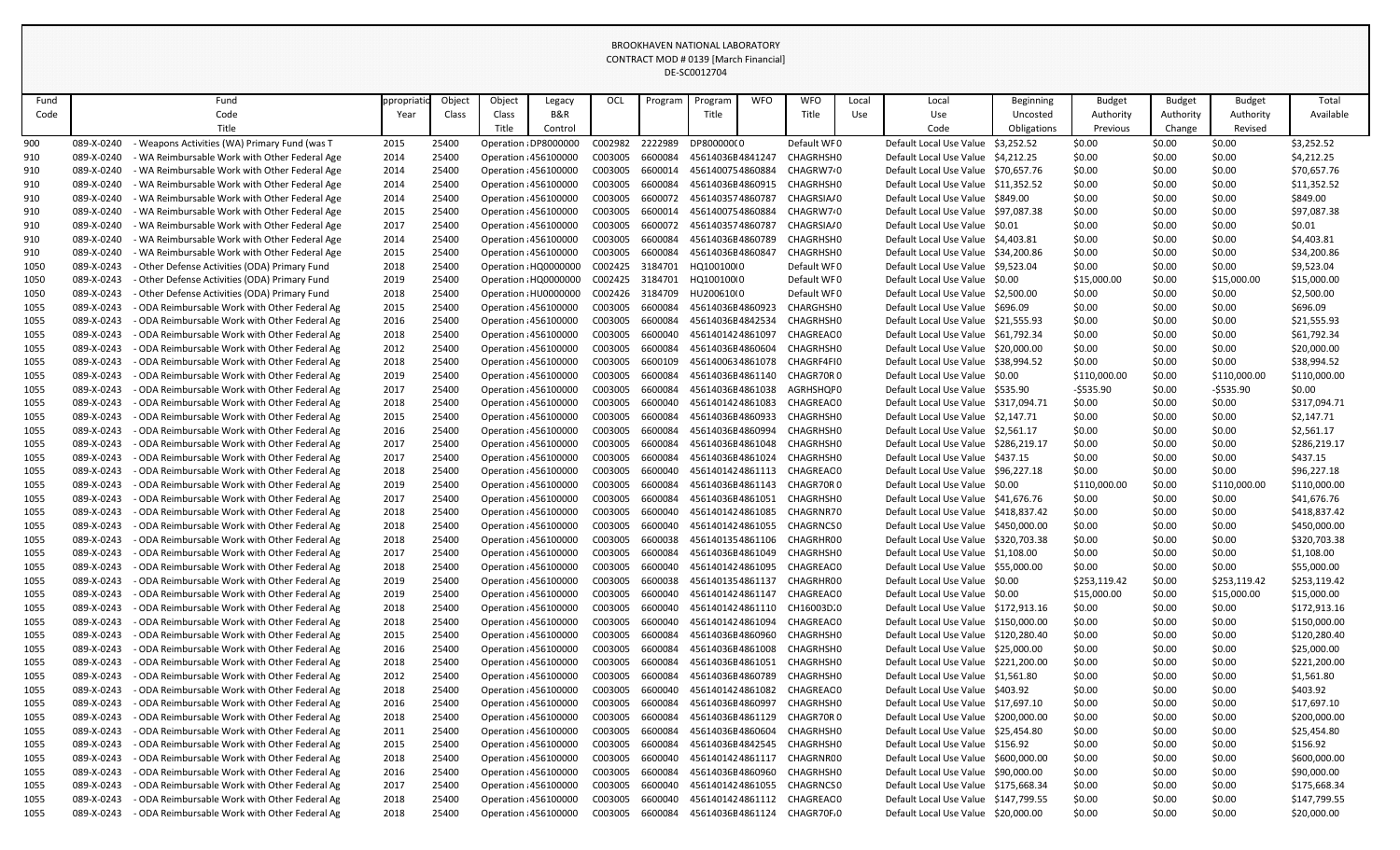|      |                      |                                               |            |        |        |                       |         |         | <b>DE-SCOUTZ704</b> |            |                   |       |                                        |                  |                |               |                |                |
|------|----------------------|-----------------------------------------------|------------|--------|--------|-----------------------|---------|---------|---------------------|------------|-------------------|-------|----------------------------------------|------------------|----------------|---------------|----------------|----------------|
| Fund |                      | Fund                                          | opropriati | Object | Object | Legacy                | OCL     | Program | Program             | <b>WFO</b> | <b>WFO</b>        | Local | Local                                  | <b>Beginning</b> | <b>Budget</b>  | <b>Budget</b> | <b>Budget</b>  | Total          |
| Code |                      | Code                                          | Year       | Class  | Class  | B&R                   |         |         | Title               |            | Title             | Use   | Use                                    | Uncosted         | Authority      | Authority     | Authority      | Available      |
|      |                      | Title                                         |            |        | Title  | Control               |         |         |                     |            |                   |       | Code                                   | Obligations      | Previous       | Change        | Revised        |                |
| 1055 | 089-X-0243           | - ODA Reimbursable Work with Other Federal Ag | 2011       | 25400  |        | Operation : 456100000 | C003005 | 6600020 | 4561400864860694    |            | CHAGRN000         |       | Default Local Use Value                | \$2,572.20       | \$0.00         | \$0.00        | \$0.00         | \$2,572.20     |
| 1055 | 089-X-0243           | - ODA Reimbursable Work with Other Federal Ag | 2019       | 25400  |        | Operation : 456100000 | C003005 | 6600040 | 4561401424861152    |            | CHAGRHQ(0         |       | Default Local Use Value                | S0.00            | \$195,631.07   | \$0.00        | \$195,631.07   | \$195,631.07   |
| 1055 | 089-X-0243           | - ODA Reimbursable Work with Other Federal Ag | 2016       | 25400  |        | Operation : 456100000 | C003005 | 6600040 | 4561401424861013    |            | <b>CHAGRNID 0</b> |       | Default Local Use Value                | \$100,000.00     | \$0.00         | \$0.00        | \$0.00         | \$100,000.00   |
| 1055 | 089-X-0243           | - ODA Reimbursable Work with Other Federal Ag | 2017       | 25400  |        | Operation : 456100000 | C003005 | 6600084 | 45614036E4861005    |            | CHAGRHSH0         |       | Default Local Use Value \$1,681,056.67 |                  | \$0.00         | \$0.00        | \$0.00         | \$1,681,056.67 |
| 1055 | 089-X-0243           | - ODA Reimbursable Work with Other Federal Ag | 2016       | 25400  |        | Operation : 456100000 | C003005 | 6600033 | 4561401244861006    |            | CHAGR1000         |       | Default Local Use Value \$2,259.69     |                  | \$0.00         | \$0.00        | \$0.00         | \$2,259.69     |
| 1055 | 089-X-0243           | - ODA Reimbursable Work with Other Federal Ag | 2018       | 25400  |        | Operation : 456100000 | C003005 | 6600084 | 45614036E4861024    |            | CHAGRHSH0         |       | Default Local Use Value \$15,000.00    |                  | \$0.00         | \$0.00        | \$0.00         | \$15,000.00    |
| 1060 | 089-X-0243           | - ODA Specialized Security Activities Non-Pro | 2017       | 25400  |        | Operation : GD6000000 | C002970 | 3203764 | GD602040(0          |            | Default WF0       |       | Default Local Use Value \$5,100.26     |                  | \$0.00         | \$0.00        | \$0.00         | \$5,100.26     |
| 1060 | 089-X-0243           | - ODA Specialized Security Activities Non-Pro | 2018       | 25400  |        | Operation : GD6000000 | C002970 | 3203764 | GD602040(0          |            | Default WF0       |       | Default Local Use Value \$60,260.00    |                  | \$0.00         | \$0.00        | \$0.00         | \$60,260.00    |
| 1060 | 089-X-0243           | - ODA Specialized Security Activities Non-Pro | 2019       | 25400  |        | Operation : GD6000000 | C002970 | 3203769 | GD602090(0          |            | Default WF0       |       | Default Local Use Value \$0.00         |                  | \$760,920.00   | \$0.00        | \$760,920.00   | \$760,920.00   |
| 1060 | 089-X-0243           | - ODA Specialized Security Activities Non-Pro | 2017       | 25400  |        | Operation : GD6000000 | C002970 | 3203779 | GD605010(0          |            | Default WF0       |       | Default Local Use Value                | \$864.41         | \$0.00         | \$0.00        | \$0.00         | \$864.41       |
| 1060 | 089-X-0243           | ODA Specialized Security Activities Non-Pro   | 2018       | 25400  |        | Operation : GD6000000 | C002970 | 3203761 | GD602010(0          |            | Default WF0       |       | Default Local Use Value \$188,358.94   |                  | \$0.00         | \$0.00        | \$0.00         | \$188,358.94   |
| 1060 | 089-X-0243           | - ODA Specialized Security Activities Non-Pro | 2018       | 25400  |        | Operation : GD6000000 | C002970 | 3203763 | GD602030(0          |            | Default WF0       |       | Default Local Use Value \$273,869.22   |                  | \$0.00         | \$0.00        | \$0.00         | \$273,869.22   |
| 1060 | 089-X-0243           | - ODA Specialized Security Activities Non-Pro | 2018       | 25400  |        | Operation : GD6000000 | C002970 | 3203780 | GD605020(0          |            | Default WF0       |       | Default Local Use Value \$123,011.73   |                  | \$0.00         | \$0.00        | \$0.00         | \$123,011.73   |
| 1060 | 089-X-0243           | - ODA Specialized Security Activities Non-Pro | 2019       | 25400  |        | Operation : GD6000000 | C002970 | 3203761 | GD602010(0          |            | Default WF0       |       | Default Local Use Value \$0.00         |                  | \$326,878.00   | \$0.00        | \$326,878.00   | \$326,878.00   |
| 1060 | 089-X-0243           | - ODA Specialized Security Activities Non-Pro | 2019       | 25400  |        | Operation : GD6000000 | C002970 | 3203762 | GD602020(0          |            | Default WF0       |       | Default Local Use Value \$0.00         |                  | \$163,000.00   | \$0.00        | \$163,000.00   | \$163,000.00   |
| 1060 | 089-X-0243           | - ODA Specialized Security Activities Non-Pro | 2018       | 25400  |        | Operation : GD6000000 | C002970 | 3203769 | GD602090(0          |            | Default WF0       |       | Default Local Use Value \$293,339.45   |                  | \$0.00         | \$0.00        | \$0.00         | \$293,339.45   |
| 1060 | 089-X-0243           | - ODA Specialized Security Activities Non-Pro | 2019       | 25400  |        | Operation : GD6000000 | C002970 | 3203763 | GD602030(0          |            | Default WF0       |       | Default Local Use Value \$0.00         |                  | \$2,631,509.00 | \$0.00        | \$2,631,509.00 | \$2,631,509.00 |
| 1079 | $089 - 16/17 - 0243$ | - ODA Program Direction                       | 2016       | 25400  |        | Operation : CS0000000 | C000892 | 1713352 | CS70000000          |            | Default WF0       |       | Default Local Use Value                | \$5,561.57       | $-55,561.57$   | \$0.00        | $-55,561.57$   | \$0.00         |
| 1551 | 089-X-0309           | Defense Nuclear Nonproliferation (DNN) Prim   | 2018       | 25400  |        | Operation : CT0000000 | C003007 | 2223023 | CT84040100          |            | Default WF0       |       | Default Local Use Value \$2,513.78     |                  | \$0.00         | \$0.00        | \$0.00         | \$2,513.78     |
| 1551 | 089-X-0309           | Defense Nuclear Nonproliferation (DNN) Prim   | 2017       | 25400  |        | Operation : DN1001000 | C003034 | 2223049 | DN100101:0          |            | Default WF0       |       | Default Local Use Value \$140,000.00   |                  | \$0.00         | \$0.00        | \$0.00         | \$140,000.00   |
| 1551 | 089-X-0309           | Defense Nuclear Nonproliferation (DNN) Prim   | 2018       | 25400  |        | Operation : CT0000000 | C003007 | 2223025 | CT84050100          |            | Default WF0       |       | Default Local Use Value \$677.25       |                  | \$0.00         | \$0.00        | \$0.00         | \$677.25       |
| 1551 | 089-X-0309           | Defense Nuclear Nonproliferation (DNN) Prim   | 2018       | 25400  |        | Operation : DN1005000 | C003088 | 2223152 | DN100501(0          |            | Default WF0       |       | Default Local Use Value \$111,905.15   |                  | \$0.00         | \$0.00        | \$0.00         | \$111,905.15   |
| 1551 | 089-X-0309           | Defense Nuclear Nonproliferation (DNN) Prim   | 2014       | 25400  |        | Operation : NN4000000 | C001056 | 2222717 | NN400901+0          |            | Default WF0       |       | Default Local Use Value \$0.00         |                  | \$11.07        | \$0.00        | \$11.07        | \$11.07        |
| 1551 | 089-X-0309           | Defense Nuclear Nonproliferation (DNN) Prim   | 2019       | 25400  |        | Operation : DN4000000 | C003042 | 2223103 | DN400401(0          |            | Default WF0       |       | Default Local Use Value \$0.00         |                  | \$304,170.00   | \$0.00        | \$304,170.00   | \$304,170.00   |
| 1551 | 089-X-0309           | Defense Nuclear Nonproliferation (DNN) Prim   | 2018       | 25400  |        | Operation : DN2010000 | C003118 | 2223180 | DN201000(0          |            | Default WF0       |       | Default Local Use Value \$114,433.87   |                  | \$0.00         | \$0.00        | \$0.00         | \$114,433.87   |
| 1551 | 089-X-0309           | Defense Nuclear Nonproliferation (DNN) Prim   | 2016       | 25400  |        | Operation : DN4000000 | C003042 | 2223105 | DN400403(0          |            | Default WF0       |       | Default Local Use Value                | \$81,275.44      | \$0.00         | \$0.00        | \$0.00         | \$81,275.44    |
| 1551 | 089-X-0309           | - Defense Nuclear Nonproliferation (DNN) Prim | 2018       | 25400  |        | Operation : DN4000000 | C003042 | 2223103 | DN400401(0          |            | Default WF0       |       | Default Local Use Value \$35,435.78    |                  | \$0.00         | \$0.00        | \$0.00         | \$35,435.78    |
| 1551 | 089-X-0309           | - Defense Nuclear Nonproliferation (DNN) Prim | 2015       | 25400  |        | Operation : NN5000000 | C001058 | 2221235 | NN50020200          |            | Default WF0       |       | Default Local Use Value \$1,139,072.07 |                  | $-530,000.00$  | \$0.00        | $-530,000.00$  | \$1,109,072.07 |
| 1551 | 089-X-0309           | Defense Nuclear Nonproliferation (DNN) Prim   | 2019       | 25400  |        | Operation : CT0000000 | C003007 | 2223023 | CT84040100          |            | Default WF0       |       | Default Local Use Value \$0.00         |                  | \$105,000.00   | \$0.00        | \$105,000.00   | \$105,000.00   |
| 1551 | 089-X-0309           | Defense Nuclear Nonproliferation (DNN) Prim   | 2019       | 25400  |        | Operation : DN4000000 | C003042 | 2223094 | DN400101(0          |            | Default WF0       |       | Default Local Use Value \$0.00         |                  | \$824,872.00   | \$0.00        | \$824,872.00   | \$824,872.00   |
| 1551 | 089-X-0309           | Defense Nuclear Nonproliferation (DNN) Prim   | 2018       | 25400  |        | Operation : DN4000000 | C003042 | 2223094 | DN400101(0          |            | Default WF0       |       | Default Local Use Value \$241,179.71   |                  | \$0.00         | \$0.00        | \$0.00         | \$241,179.71   |
| 1551 | 089-X-0309           | Defense Nuclear Nonproliferation (DNN) Prim   | 2017       | 25400  |        | Operation : DN4000000 | C003042 | 2223106 | DN400404(0          |            | Default WF0       |       | Default Local Use Value \$26.66        |                  | \$0.00         | \$0.00        | \$0.00         | \$26.66        |
| 1551 | 089-X-0309           | Defense Nuclear Nonproliferation (DNN) Prim   | 2015       | 25400  |        | Operation : NN5000000 | C001058 | 2221240 | NN500401(0          |            | Default WF0       |       | Default Local Use Value \$10,121.59    |                  | \$0.00         | \$0.00        | \$0.00         | \$10,121.59    |
| 1551 | 089-X-0309           | Defense Nuclear Nonproliferation (DNN) Prim   | 2015       | 25400  |        | Operation : NN4000000 | C001056 | 2222718 | NN40090210          |            | Default WF0       |       | Default Local Use Value \$29.70        |                  | $-529.70$      | \$0.00        | $-529.70$      | \$0.00         |
| 1551 | 089-X-0309           | Defense Nuclear Nonproliferation (DNN) Prim   | 2017       | 25400  |        | Operation : DN3001000 | C003039 | 2223079 | DN300101(0          |            | Default WF0       |       | Default Local Use Value \$10,000.00    |                  | \$0.00         | \$0.00        | \$0.00         | \$10,000.00    |
| 1551 | 089-X-0309           | Defense Nuclear Nonproliferation (DNN) Prim   | 2019       | 25400  |        | Operation : DN1003000 | C003036 | 2223063 | DN100301:0          |            | Default WF0       |       | Default Local Use Value \$0.00         |                  | \$887,411.24   | \$0.00        | \$887,411.24   | \$887,411.24   |
| 1551 | 089-X-0309           | Defense Nuclear Nonproliferation (DNN) Prim   | 2016       | 25400  |        | Operation : DN1001000 | C003034 | 2223049 | DN100101:0          |            | Default WF0       |       | Default Local Use Value \$2,911.08     |                  | \$0.00         | \$0.00        | \$0.00         | \$2,911.08     |
| 1551 | 089-X-0309           | Defense Nuclear Nonproliferation (DNN) Prim   | 2017       | 25400  |        | Operation : DN2000000 | C003038 | 2223076 | DN200100(0          |            | Default WF0       |       | Default Local Use Value \$67,947.41    |                  | \$0.00         | \$0.00        | \$0.00         | \$67,947.41    |
| 1551 | 089-X-0309           | Defense Nuclear Nonproliferation (DNN) Prim   | 2018       | 25400  |        | Operation : DN2012000 | C003120 | 2223182 | DN201201(0          |            | Default WF0       |       | Default Local Use Value \$7,477.00     |                  | \$0.00         | \$0.00        | \$0.00         | \$7,477.00     |
| 1551 | 089-X-0309           | Defense Nuclear Nonproliferation (DNN) Prim   | 2015       | 25400  |        | Operation : NN5000000 | C001058 | 2221234 | NN5002010           |            | Default WF0       |       | Default Local Use Value \$58,896.49    |                  | \$30,000.00    | \$0.00        | \$30,000.00    | \$88,896.49    |
| 1551 | 089-X-0309           | Defense Nuclear Nonproliferation (DNN) Prim   | 2015       | 25400  |        | Operation : NN5000000 | C001058 | 2222810 | NN500204(0          |            | Default WF0       |       | Default Local Use Value \$3,347.69     |                  | \$0.00         | \$0.00        | \$0.00         | \$3,347.69     |
| 1551 | 089-X-0309           | Defense Nuclear Nonproliferation (DNN) Prim   | 2018       | 25400  |        | Operation : CT0000000 | C003007 | 2223144 | CT80000000          |            | Default WF0       |       | Default Local Use Value \$67,478.61    |                  | \$0.00         | \$0.00        | \$0.00         | \$67,478.61    |
| 1551 | 089-X-0309           | Defense Nuclear Nonproliferation (DNN) Prim   | 2019       | 25400  |        | Operation : DN4000000 | C003042 | 2223096 | DN400103(0          |            | Default WF0       |       | Default Local Use Value \$0.00         |                  | \$628,000.00   | \$0.00        | \$628,000.00   | \$628,000.00   |
| 1551 | 089-X-0309           | Defense Nuclear Nonproliferation (DNN) Prim   | 2019       | 25400  |        | Operation : CT0000000 | C003007 | 2223020 | CT84010000          |            | Default WF0       |       | Default Local Use Value \$0.00         |                  | \$2,414,018.00 | \$0.00        | \$2,414,018.00 | \$2,414,018.00 |
| 1551 | 089-X-0309           | Defense Nuclear Nonproliferation (DNN) Prim   | 2018       | 25400  |        | Operation : DN4000000 | C003042 | 2223095 | DN400102(0          |            | Default WF0       |       | Default Local Use Value \$293,029.56   |                  | \$0.00         | \$0.00        | \$0.00         | \$293,029.56   |
| 1551 | 089-X-0309           | Defense Nuclear Nonproliferation (DNN) Prim   | 2018       | 25400  |        | Operation : DN4000000 | C003042 | 2223096 | DN400103(0          |            | Default WF0       |       | Default Local Use Value \$222,697.36   |                  | \$0.00         | \$0.00        | \$0.00         | \$222,697.36   |
| 1551 | 089-X-0309           | Defense Nuclear Nonproliferation (DNN) Prim   | 2014       | 25400  |        | Operation : NN5000000 | C001058 | 2222881 | NN507004(0          |            | Default WF0       |       | Default Local Use Value \$21,819.56    |                  | -\$21,819.56   | \$0.00        | $-521,819.56$  | \$0.00         |
| 1551 | 089-X-0309           | Defense Nuclear Nonproliferation (DNN) Prim   | 2018       | 25400  |        | Operation : DN4000000 | C003042 | 2223102 | DN400302(0          |            | Default WF0       |       | Default Local Use Value \$121,801.18   |                  | \$0.00         | \$0.00        | \$0.00         | \$121,801.18   |
| 1551 | 089-X-0309           | Defense Nuclear Nonproliferation (DNN) Prim   | 2013       | 25400  |        | Operation : NN5000000 | C001058 | 2222811 | NN500304(0          |            | Default WF0       |       | Default Local Use Value \$2,868.79     |                  | \$0.00         | \$0.00        | \$0.00         | \$2,868.79     |
| 1551 | 089-X-0309           | Defense Nuclear Nonproliferation (DNN) Prim   | 2015       | 25400  |        | Operation : NN4000000 | C001056 | 2222733 | NN401204(0          |            | Default WF0       |       | Default Local Use Value \$28,413.25    |                  | \$0.00         | \$0.00        | \$0.00         | \$28,413.25    |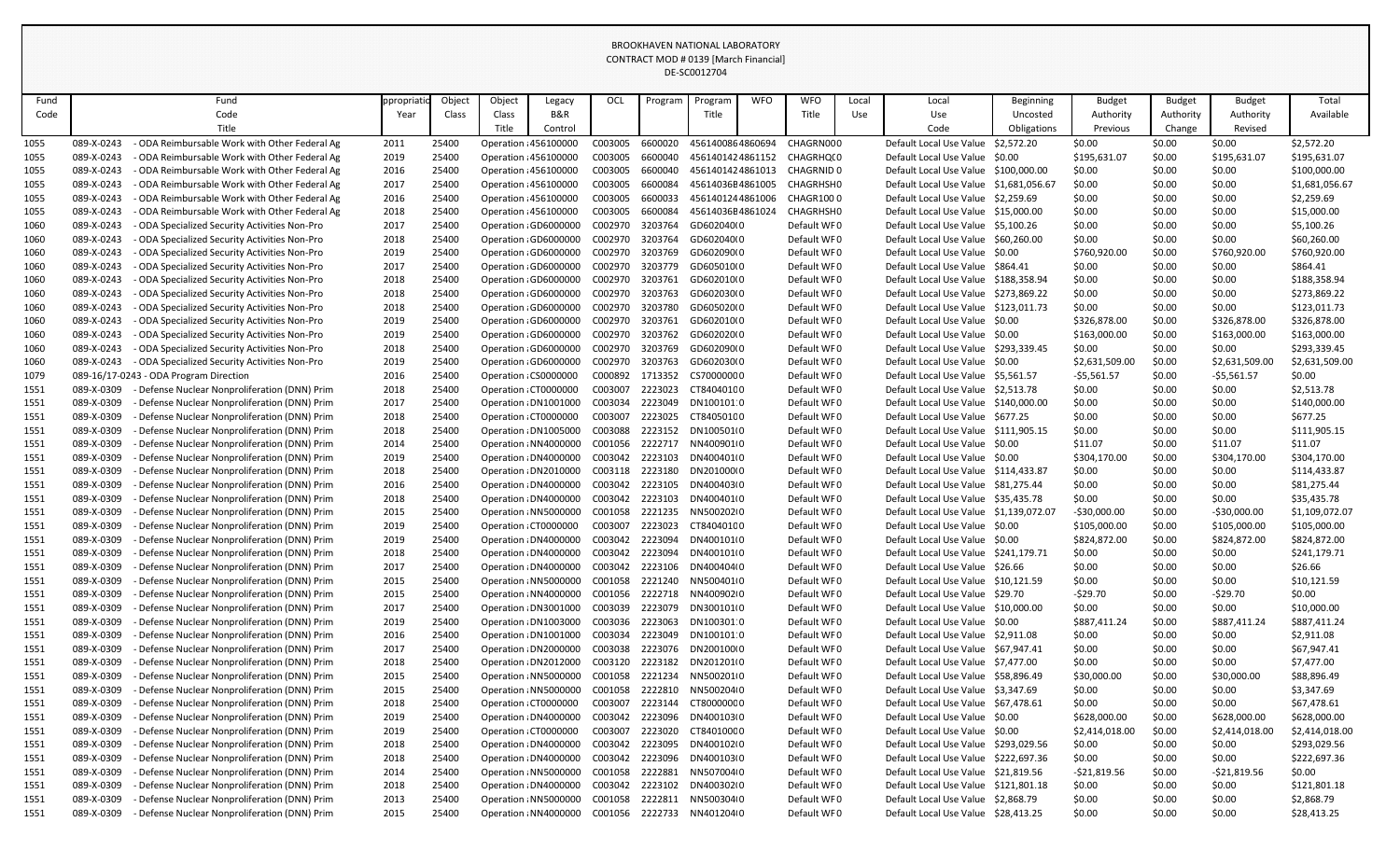|              |                          |                                                                                            |              |                |                                                |                       |                    |                    | DE-SC0012704               |            |                                 |            |                                                |                             |                        |                  |                          |                                |
|--------------|--------------------------|--------------------------------------------------------------------------------------------|--------------|----------------|------------------------------------------------|-----------------------|--------------------|--------------------|----------------------------|------------|---------------------------------|------------|------------------------------------------------|-----------------------------|------------------------|------------------|--------------------------|--------------------------------|
| Fund         |                          | Fund                                                                                       | ppropriatio  | Object         | Object                                         | Legacy                | OCL                | Program            | Program                    | <b>WFO</b> | <b>WFO</b>                      | Local      | Local                                          | <b>Beginning</b>            | <b>Budget</b>          | <b>Budget</b>    | <b>Budget</b>            | Total                          |
| Code         |                          | Code                                                                                       | Year         | Class          | Class                                          | B&R                   |                    |                    | Title                      |            | Title                           | <b>Use</b> | Use                                            | Uncosted                    | Authority              | Authority        | Authority                | Available                      |
|              |                          | Title                                                                                      |              |                | Title                                          | Control               |                    |                    |                            |            |                                 |            | Code                                           | Obligations                 | Previous               | Change           | Revised                  |                                |
| 1551         | 089-X-0309               | Defense Nuclear Nonproliferation (DNN) Prim                                                | 2013         | 25400          |                                                | Operation : NN4000000 | C001056            | 2222721            | NN401001(0                 |            | Default WF0                     |            | Default Local Use Value                        | \$29.02                     | $-529.02$              | \$0.00           | $-529.02$                | \$0.00                         |
| 1551         | 089-X-0309               | Defense Nuclear Nonproliferation (DNN) Prim                                                | 2018         | 25400          | Operation: CT0000000                           |                       | C003007            | 2223014            | CT81010000                 |            | Default WF0                     |            | Default Local Use Value \$40,583.15            |                             | \$0.00                 | \$0.00           | \$0.00                   | \$40,583.15                    |
| 1551         | 089-X-0309               | Defense Nuclear Nonproliferation (DNN) Prim                                                | 2015         | 25400          |                                                | Operation : NN5000000 | C001058            | 2222881            | NN507004(0                 |            | Default WF0                     |            | Default Local Use Value \$15,000.00            |                             | $-59,011.41$           | \$0.00           | $-59,011.41$             | \$5,988.59                     |
| 1551         | 089-X-0309               | Defense Nuclear Nonproliferation (DNN) Prim                                                | 2015         | 25400          |                                                | Operation : NN5000000 | C001058            | 2221243            | NN500501:0                 |            | Default WF0                     |            | Default Local Use Value \$48,416.10            |                             | \$0.00                 | \$0.00           | \$0.00                   | \$48,416.10                    |
| 1551         | 089-X-0309               | Defense Nuclear Nonproliferation (DNN) Prim                                                | 2016         | 25400          |                                                | Operation : DN1001000 | C003034            | 2223053            | DN100102:0                 |            | Default WF0                     |            | Default Local Use Value \$544,016.73           |                             | \$0.00                 | \$0.00           | \$0.00                   | \$544,016.73                   |
| 1551         | 089-X-0309               | Defense Nuclear Nonproliferation (DNN) Prim                                                | 2019         | 25400          |                                                | Operation : DN2012000 | C003120            | 2223182            | DN201201(0                 |            | Default WF0                     |            | Default Local Use Value \$0.00                 |                             | \$429,133.00           | \$0.00           | \$429,133.00             | \$429,133.00                   |
| 1551         | 089-X-0309               | Defense Nuclear Nonproliferation (DNN) Prim                                                | 2019         | 25400          |                                                | Operation : DN4000000 | C003042            | 2223101            | DN400301(0                 |            | Default WF0                     |            | Default Local Use Value \$0.00                 |                             | \$185,000.00           | \$0.00           | \$185,000.00             | \$185,000.00                   |
| 1551         | 089-X-0309               | Defense Nuclear Nonproliferation (DNN) Prim                                                | 2019         | 25400          | Operation : CT0000000                          |                       | C003007            | 2223144            | CT80000000                 |            | Default WF0                     |            | Default Local Use Value \$0.00                 |                             | \$150,000.00           | \$0.00           | \$150,000.00             | \$150,000.00                   |
| 1551         | 089-X-0309               | Defense Nuclear Nonproliferation (DNN) Prim                                                | 2013         | 25400          |                                                | Operation : NN4000000 | C001056            | 2222717            | NN4009010                  |            | Default WF0                     |            | Default Local Use Value \$0.00                 |                             | \$29.02                | \$0.00           | \$29.02                  | \$29.02                        |
| 1551         | 089-X-0309               | Defense Nuclear Nonproliferation (DNN) Prim                                                | 2017         | 25400          |                                                | Operation : DN2000000 | C003038            | 2223154            | DN20060010                 |            | Default WF0                     |            | Default Local Use Value \$225.25               |                             | \$0.00                 | \$0.00           | \$0.00                   | \$225.25                       |
| 1551         | 089-X-0309               | Defense Nuclear Nonproliferation (DNN) Prim                                                | 2015         | 25400          |                                                | Operation : NN9100000 | C002938            | 2222883            | NN91000000                 |            | Default WF0                     |            | Default Local Use Value \$625.62               |                             | \$0.00                 | \$0.00           | \$0.00                   | \$625.62                       |
| 1551         | 089-X-0309               | Defense Nuclear Nonproliferation (DNN) Prim                                                | 2015         | 25400          |                                                | Operation : NN9300000 | C002936            | 2222890            | NN93010000                 |            | Default WF0                     |            | Default Local Use Value \$4.21                 |                             | $-54.21$               | \$0.00           | $-54.21$                 | \$0.00                         |
| 1551         | 089-X-0309               | Defense Nuclear Nonproliferation (DNN) Prim                                                | 2018         | 25400          | Operation: CT0000000                           |                       | C003007            | 2223020            | CT84010000                 |            | Default WF0                     |            | Default Local Use Value \$1,415,004.85         |                             | \$0.00                 | \$0.00           | \$0.00                   | \$1,415,004.85                 |
| 1551         | 089-X-0309               | Defense Nuclear Nonproliferation (DNN) Prim                                                | 2019         | 25400          |                                                | Operation: DN4000000  | C003042            | 2223095            | DN400102(0                 |            | Default WF0                     |            | Default Local Use Value \$0.00                 |                             | \$1,096,000.00         | \$0.00           | \$1,096,000.00           | \$1,096,000.00                 |
| 1551         | 089-X-0309               | Defense Nuclear Nonproliferation (DNN) Prim                                                | 2019         | 25400          |                                                | Operation : DN4000000 | C003042            | 2223102            | DN400302(0                 |            | Default WF0                     |            | Default Local Use Value \$0.00                 |                             | \$631,000.00           | \$0.00           | \$631,000.00             | \$631,000.00                   |
| 1551         | 089-X-0309               | Defense Nuclear Nonproliferation (DNN) Prim                                                | 2019         | 25400          |                                                | Operation : DN4000000 | C003042            | 2223106            | DN400404(0                 |            | Default WF0                     |            | Default Local Use Value \$0.00                 |                             | \$100,000.00           | \$0.00           | \$100,000.00             | \$100,000.00                   |
| 1551         | 089-X-0309               | Defense Nuclear Nonproliferation (DNN) Prim                                                | 2014         | 25400          |                                                | Operation : NN4000000 | C001056            | 2222722            | NN401002 0                 |            | Default WF0                     |            | Default Local Use Value \$11.07                |                             | $-511.07$              | \$0.00           | $-511.07$                | \$0.00                         |
| 1551         | 089-X-0309               | Defense Nuclear Nonproliferation (DNN) Prim                                                | 2015         | 25400          |                                                | Operation: NN4000000  | C001056            | 2222730            | NN401201+0                 |            | Default WF0                     |            | Default Local Use Value \$160.47               |                             | $-5160.47$             | \$0.00           | $-$160.47$               | \$0.00                         |
| 1551         | 089-X-0309               | Defense Nuclear Nonproliferation (DNN) Prim                                                | 2015         | 25400          |                                                | Operation : NN2000000 | C001052            | 2221132            | NN20010000                 |            | Default WF0                     |            | Default Local Use Value \$338.56               |                             | \$0.00                 | \$0.00           | \$0.00                   | \$338.56                       |
| 1551         | 089-X-0309               | Defense Nuclear Nonproliferation (DNN) Prim                                                | 2018         | 25400          |                                                | Operation : DN1003000 | C003036            | 2223063            | DN100301:0                 |            | Default WF0                     |            | Default Local Use Value \$931,325.42           |                             | \$0.00                 | \$0.00           | \$0.00                   | \$931,325.42                   |
| 1551         | 089-X-0309               | Defense Nuclear Nonproliferation (DNN) Prim                                                | 2018         | 25400          |                                                | Operation : DN1006000 | C003089            | 2223153            | DN100601(0                 |            | Default WF0                     |            | Default Local Use Value \$34,738.39            |                             | \$0.00                 | \$0.00           | \$0.00                   | \$34,738.39                    |
| 1551         | 089-X-0309               | Defense Nuclear Nonproliferation (DNN) Prim                                                | 2015         | 25400          |                                                | Operation : NN4000000 | C001056            | 2222732            | NN401203(0                 |            | Default WF0                     |            | Default Local Use Value \$7.25                 |                             | $-57.25$               | \$0.00           | $-57.25$                 | \$0.00                         |
| 1551         | 089-X-0309               | Defense Nuclear Nonproliferation (DNN) Prim                                                | 2015         | 25400          |                                                | Operation : NN4000000 | C001056            | 2222719            | NN400903(0                 |            | Default WF0                     |            | Default Local Use Value \$98.26                |                             | $-598.26$              | \$0.00           | $-598.26$                | \$0.00                         |
| 1551         | 089-X-0309               | Defense Nuclear Nonproliferation (DNN) Prim                                                | 2017         | 25400          |                                                | Operation : DN3001000 | C003039            | 2223080            | DN300102(0                 |            | Default WF0                     |            | Default Local Use Value \$7,011.34             |                             | \$0.00                 | \$0.00           | \$0.00                   | \$7,011.34                     |
| 1551         | 089-X-0309               | Defense Nuclear Nonproliferation (DNN) Prim                                                | 2014         | 25400          |                                                | Operation: NN5000000  | C001058            | 2221231            | NN50010100                 |            | Default WF0                     |            | Default Local Use Value \$2.69                 |                             | \$0.00                 | \$0.00           | \$0.00                   | \$2.69                         |
| 1551         | 089-X-0309               | Defense Nuclear Nonproliferation (DNN) Prim                                                | 2015         | 25400          |                                                | Operation: NN4000000  | C001056            | 2222717            | NN4009010                  |            | Default WF0                     |            | Default Local Use Value \$235.76               |                             | \$295.68               | \$0.00           | \$295.68                 | \$531.44                       |
| 1551         | 089-X-0309               | Defense Nuclear Nonproliferation (DNN) Prim                                                | 2019         | 25400          |                                                | Operation : DN2010000 |                    |                    | C003118 2223180 DN201000(0 |            | Default WF0                     |            | Default Local Use Value \$0.00                 |                             | \$1,090,000.00         | \$0.00           | \$1,090,000.00           | \$1,090,000.00                 |
| 1551         | 089-X-0309               | Defense Nuclear Nonproliferation (DNN) Prim                                                | 2019         | 25400          |                                                | Operation : DN1006000 | C003089            | 2223153            | DN100601(0                 |            | Default WF0                     |            | Default Local Use Value \$0.00                 |                             | \$75,000.00            | \$0.00           | \$75,000.00              | \$75,000.00                    |
| 1557         | 089-X-0309               | - DNN Second Line of Defense International Co                                              | 2012         | 25400          |                                                | Operation : NN5000000 | C001058            | 2222290            | NN501000(0                 |            | Default WF0                     |            | Default Local Use Value \$42,854.56            |                             | \$0.00                 | \$0.00           | \$0.00                   | \$42,854.56                    |
| 1650         |                          | 089-X-0313 - Federal Salaries and Expenses (OA) (was AD)                                   | 2010         | 25400          | Operation : PS0000000                          |                       | C001075            | 2221514            | PS02021320                 |            | Default WF0                     |            | Default Local Use Value \$31,245.57            |                             | \$0.00                 | \$0.00           | \$0.00                   | \$31,245.57                    |
| 1689         |                          | 089-14/15-0313 - Federal Salaries and Expenses (P.L. 113-76                                | 2014         | 25400          | Operation : PS0000000                          |                       | C001075            | 2222565            | PS02022000                 |            | Default WF0                     |            | Default Local Use Value \$2,021.13             |                             | \$0.00                 | \$0.00           | \$0.00                   | \$2,021.13                     |
| 1751         | 089-X-0315               | - Non-Defense Environmental Cleanup (NDEC) Pr                                              | 2019         | 25400          | Operation : EZ5000000                          |                       | C002226            | 1110983            | EZ50124100                 |            | Default WF0                     |            | Default Local Use Value \$0.00                 |                             | \$79,000.00            | \$0.00           | \$79,000.00              | \$79,000.00                    |
| 1751         | 089-X-0315               | Non-Defense Environmental Cleanup (NDEC) Pr                                                | 2013         | 25400          | Operation : EZ5000000                          |                       | C002226            | 1110981            | EZ50123000                 |            | Default WF0                     |            | Default Local Use Value \$368,597.47           |                             | \$0.00                 | \$0.00           | \$0.00                   | \$368,597.47                   |
| 1751         | 089-X-0315               | Non-Defense Environmental Cleanup (NDEC) Pr                                                | 2015         | 25400          | Operation : EZ5000000                          |                       | C002226            | 1110981            | EZ50123000                 |            | Default WF0                     |            | Default Local Use Value \$47.62                |                             | \$0.00                 | \$0.00           | \$0.00                   | \$47.62                        |
| 2300         | 089-X-4180               | - Isotope Production and Distribution Fund (P                                              | 2018         | 25400          | Operation : ST0000000                          |                       | C001087            | 2720716            | ST50020000                 |            | Default WF0                     |            | Default Local Use Value \$33,063.17            |                             | \$0.00                 | \$0.00           | \$0.00                   | \$33,063.17                    |
| 2300         | 089-X-4180               | Isotope Production and Distribution Fund (P                                                | 2019         | 25400          | Operation : ST0000000                          |                       | C001087            | 2924306            | ST60010310                 |            | Default WF0                     |            | Default Local Use Value \$0.00                 |                             | \$3,549,000.00         | \$0.00           | \$3,549,000.00           | \$3,549,000.00                 |
| 2300         | 089-X-4180               | Isotope Production and Distribution Fund (P                                                | 2018         | 25400          | Operation : ST0000000                          |                       | C001087            | 2924424            | ST50010400                 |            | Default WF0                     |            | Default Local Use Value                        | \$921,000.00                | \$0.00                 | \$0.00           | \$0.00                   | \$921,000.00                   |
| 2300         | 089-X-4180<br>089-X-4180 | Isotope Production and Distribution Fund (P<br>Isotope Production and Distribution Fund (P | 2018         | 32003<br>25400 | Accelerator ST0000000<br>Operation : ST0000000 |                       | C001087            | 2924281<br>2720718 | ST60010340<br>ST60010200   |            | Default WF485395<br>Default WF0 |            | <b>CHAIP</b><br>Default Local Use Value \$0.00 | \$1,970,000.00              | \$0.00<br>\$532,000.00 | \$0.00<br>\$0.00 | \$0.00<br>\$532,000.00   | \$1,970,000.00<br>\$532,000.00 |
| 2300         | 089-X-4180               |                                                                                            | 2019         | 25400          |                                                |                       | C001087            | 2924424            |                            |            | Default WF0                     |            |                                                |                             |                        |                  |                          |                                |
| 2300<br>2300 | 089-X-4180               | Isotope Production and Distribution Fund (P<br>Isotope Production and Distribution Fund (P | 2017<br>2015 | 32003          | Operation : ST0000000<br>Accelerator ST0000000 |                       | C001087<br>C001087 | 2924281            | ST50010400<br>ST60010340   |            | Default WF485395                |            | Default Local Use Value<br><b>CHAIP</b>        | \$244,681.97<br>\$70,203.23 | \$0.00<br>\$0.00       | \$0.00<br>\$0.00 | \$0.00<br>\$0.00         | \$244,681.97<br>\$70,203.23    |
|              | 089-X-4180               | Isotope Production and Distribution Fund (P                                                |              | 25400          | Operation : ST0000000                          |                       |                    | 2720714            | ST50010200                 |            | Default WF0                     |            | Default Local Use Value                        | \$70,772.18                 | \$0.00                 | \$0.00           |                          | \$70,772.18                    |
| 2300<br>2300 | 089-X-4180               | Isotope Production and Distribution Fund (P                                                | 2014<br>2018 | 25400          | Operation : ST0000000                          |                       | C001087<br>C001087 | 2924306            | ST60010310                 |            | Default WF0                     |            | Default Local Use Value \$2,070,079.86         |                             | \$1,080,000.00         | \$0.00           | \$0.00<br>\$1,080,000.00 | \$3,150,079.86                 |
| 2300         | 089-X-4180               | Isotope Production and Distribution Fund (P                                                | 2019         | 25400          | Operation : ST0000000                          |                       | C001087            | 2924280            | ST60010320                 |            | Default WF0                     |            | Default Local Use Value \$0.00                 |                             | \$1,842,000.00         | \$0.00           | \$1,842,000.00           | \$1,842,000.00                 |
| 2300         | 089-X-4180               | Isotope Production and Distribution Fund (P                                                | 2018         | 25400          | Operation : ST0000000                          |                       | C001087            | 2924281            | ST60010340                 |            | Default WF0                     |            | Default Local Use Value \$794,983.94           |                             | \$0.00                 | \$0.00           | \$0.00                   | \$794,983.94                   |
| 2300         | 089-X-4180               | Isotope Production and Distribution Fund (P                                                | 2016         | 25400          | Operation : ST0000000                          |                       | C001087            | 2924282            | ST60010360                 |            | Default WF0                     |            | Default Local Use Value \$18,396.78            |                             | \$0.00                 | \$0.00           | \$0.00                   | \$18,396.78                    |
| 2300         | 089-X-4180               | Isotope Production and Distribution Fund (P                                                | 2018         | 25400          | Operation : ST0000000                          |                       | C001087            | 2720714            | ST50010200                 |            | Default WF0                     |            | Default Local Use Value \$289,000.00           |                             | \$0.00                 | \$0.00           | \$0.00                   | \$289,000.00                   |
| 2300         | 089-X-4180               | Isotope Production and Distribution Fund (P                                                | 2018         | 25400          | Operation : ST0000000                          |                       | C001087            | 2720718            | ST60010200                 |            | Default WF0                     |            | Default Local Use Value \$460,780.05           |                             | \$300,000.00           | \$0.00           | \$300,000.00             | \$760,780.05                   |
| 2300         | 089-X-4180               | Isotope Production and Distribution Fund (P                                                | 2019         | 25400          | Operation : ST0000000                          |                       | C001087            | 2720715            | ST50010300                 |            | Default WF0                     |            | Default Local Use Value \$0.00                 |                             | \$614,000.00           | \$0.00           | \$614,000.00             | \$614,000.00                   |
| 2300         | 089-X-4180               | Isotope Production and Distribution Fund (P                                                | 2018         | 25400          | Operation : ST0000000                          |                       | C001087            | 2924280            | ST60010320                 |            | Default WF0                     |            | Default Local Use Value \$1,029,775.87         |                             | \$800,000.00           | \$0.00           | \$800,000.00             | \$1,829,775.87                 |
|              |                          |                                                                                            |              |                |                                                |                       |                    |                    |                            |            |                                 |            |                                                |                             |                        |                  |                          |                                |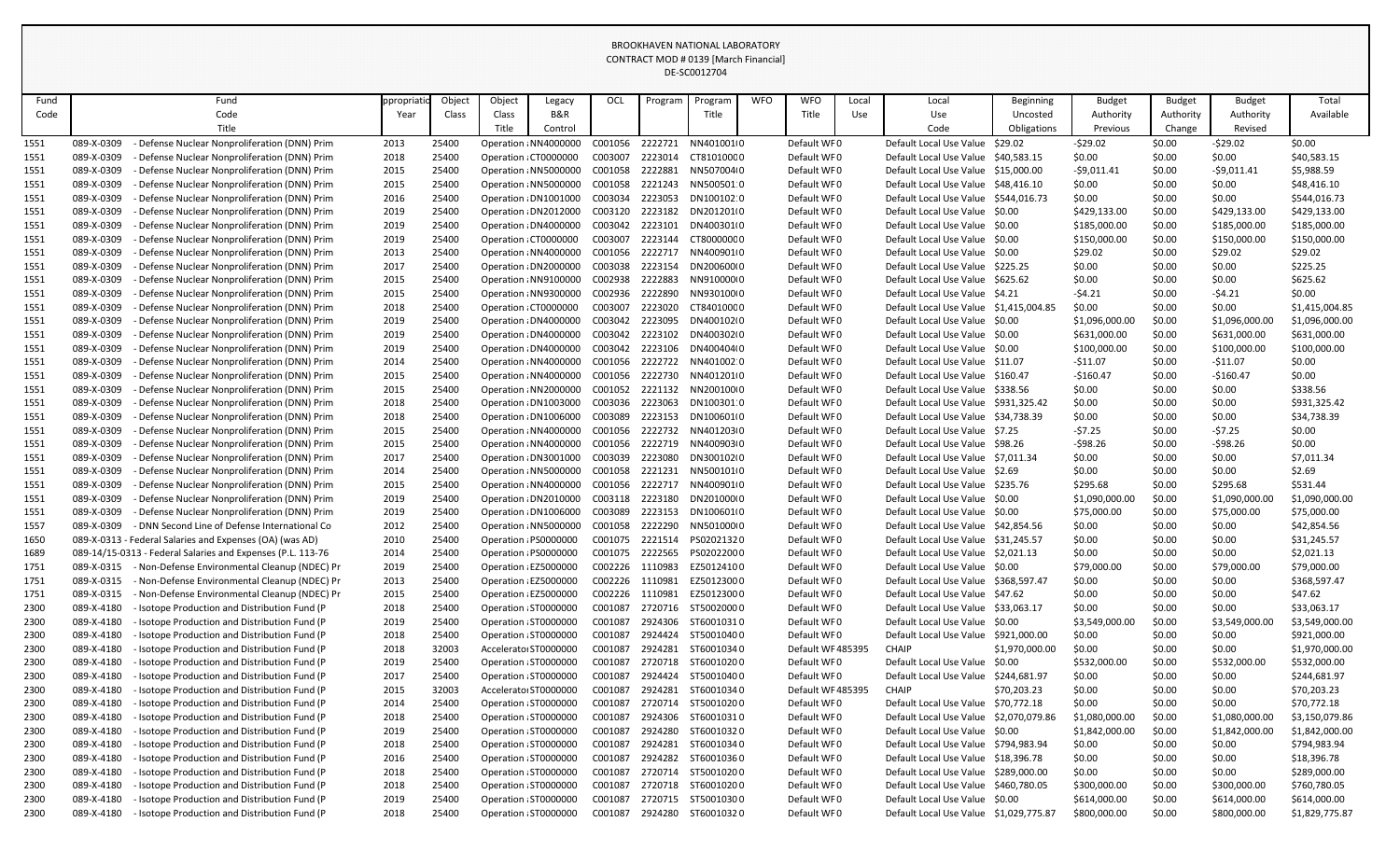|      |                                                             |             |        |        |                       |                 |         | DE-SC0012704 |            |             |       |                                        |                  |               |               |               |                |
|------|-------------------------------------------------------------|-------------|--------|--------|-----------------------|-----------------|---------|--------------|------------|-------------|-------|----------------------------------------|------------------|---------------|---------------|---------------|----------------|
| Fund | Fund                                                        | ppropriatio | Object | Object | Legacy                | OCL             | Program | Program      | <b>WFO</b> | <b>WFO</b>  | Local | Local                                  | <b>Beginning</b> | <b>Budget</b> | <b>Budget</b> | <b>Budget</b> | Total          |
| Code | Code                                                        | Year        | Class  | Class  | B&R                   |                 |         | Title        |            | Title       | Use   | Use                                    | Uncosted         | Authority     | Authority     | Authority     | Available      |
|      | Title                                                       |             |        | Title  | Control               |                 |         |              |            |             |       | Code                                   | Obligations      | Previous      | Change        | Revised       |                |
| 2300 | - Isotope Production and Distribution Fund (P<br>089-X-4180 | 2018        | 25400  |        | Operation : ST0000000 | C001087         | 2720715 | ST50010300   |            | Default WF0 |       | Default Local Use Value \$547,559.87   |                  | \$250,000.00  | \$0.00        | \$250,000.00  | \$797,559.87   |
| 5300 | 089-X-0318 - Electricity Delivery                           | 2016        | 25400  |        | Operation : TE1200000 | C002799         | 3123792 | TE12010000   |            | Default WF0 |       | Default Local Use Value \$2,262.82     |                  | \$0.00        | \$0.00        | \$0.00        | \$2,262.82     |
| 5300 | 089-X-0318 - Electricity Delivery                           | 2016        | 25400  |        | Operation : TE1300000 | C002800         | 3123804 | TE13020000   |            | Default WF0 |       | Default Local Use Value \$200.26       |                  | \$0.00        | \$0.00        | \$0.00        | \$200.26       |
| 5300 | 089-X-0318 - Electricity Delivery                           | 2016        | 25400  |        | Operation : TE1100000 | C002798         | 3123789 | TE11010000   |            | Default WF0 |       | Default Local Use Value \$136.88       |                  | \$0.00        | \$0.00        | \$0.00        | \$136.88       |
| 5300 | 089-X-0318 - Electricity Delivery                           | 2018        | 25400  |        | Operation : TE1100000 | C002798         | 3123785 | TE11030000   |            | Default WF0 |       | Default Local Use Value \$700,000.00   |                  | \$0.00        | \$0.00        | \$0.00        | \$700,000.00   |
| 5300 | 089-X-0318 - Electricity Delivery                           | 2016        | 25400  |        | Operation : TE1100000 | C002798         | 3123802 | TE11040000   |            | Default WF0 |       | Default Local Use Value \$136,065.59   |                  | \$0.00        | \$0.00        | \$0.00        | \$136,065.59   |
| 5300 | 089-X-0318 - Electricity Delivery                           | 2016        | 25400  |        | Operation : TE1200000 | C002799         | 3123810 | TE12040000   |            | Default WF0 |       | Default Local Use Value \$205.91       |                  | \$0.00        | \$0.00        | \$0.00        | \$205.91       |
| 5300 | 089-X-0318 - Electricity Delivery                           | 2016        | 25400  |        | Operation : TE1200000 | C002799         | 3123812 | TE12060000   |            | Default WF0 |       | Default Local Use Value \$22.70        |                  | \$0.00        | \$0.00        | \$0.00        | \$22.70        |
| 5300 | 089-X-0318 - Electricity Delivery                           | 2019        | 25400  |        | Operation : TE1100000 | C002798         | 3123785 | TE11030000   |            | Default WF0 |       | Default Local Use Value \$0.00         |                  | \$700,000.00  | \$0.00        | \$700,000.00  | \$700,000.00   |
| 5300 | 089-X-0318 - Electricity Delivery                           | 2017        | 25400  |        | Operation : TE1100000 | C002798         | 3123816 | TE11040100   |            | Default WF0 |       | Default Local Use Value \$14,277.03    |                  | \$0.00        | \$0.00        | \$0.00        | \$14,277.03    |
| 5300 | 089-X-0318 - Electricity Delivery                           | 2016        | 25400  |        | Operation : TF0000000 | C002802         | 3123796 | TF00000000   |            | Default WF0 |       | Default Local Use Value \$121.66       |                  | \$0.00        | \$0.00        | \$0.00        | \$121.66       |
| 5300 | 089-X-0318 - Electricity Delivery                           | 2016        | 25400  |        | Operation : TE1300000 | C002800         | 3123815 | TE13050000   |            | Default WF0 |       | Default Local Use Value \$117.37       |                  | \$0.00        | \$0.00        | \$0.00        | \$117.37       |
| 5300 | 089-X-0318 - Electricity Delivery                           | 2017        | 25400  |        | Operation : TE1300000 | C002800         | 3123803 | TE13010000   |            | Default WF0 |       | Default Local Use Value \$15,077.50    |                  | \$0.00        | \$0.00        | \$0.00        | \$15,077.50    |
| 5300 | 089-X-0318 - Electricity Delivery                           | 2017        | 25400  |        | Operation : TE1200000 | C002799         | 3123809 | TE12030000   |            | Default WF0 |       | Default Local Use Value \$621.94       |                  | \$0.00        | \$0.00        | \$0.00        | \$621.94       |
| 5300 | 089-X-0318 - Electricity Delivery                           | 2017        | 25400  |        | Operation : TE1400000 | C002801         | 3123795 | TE14000000   |            | Default WF0 |       | Default Local Use Value \$260.97       |                  | \$0.00        | \$0.00        | \$0.00        | \$260.97       |
| 5300 | 089-X-0318 - Electricity Delivery                           | 2018        | 25400  |        | Operation : TE1200000 | C002799         | 3123811 | TE12050000   |            | Default WF0 |       | Default Local Use Value \$85,000.00    |                  | \$0.00        | \$0.00        | \$0.00        | \$85,000.00    |
| 5300 | 089-X-0318 - Electricity Delivery                           | 2017        | 25400  |        | Operation : TE1100000 | C002798         | 3123785 | TE11030000   |            | Default WF0 |       | Default Local Use Value \$216,741.77   |                  | \$0.00        | \$0.00        | \$0.00        | \$216,741.77   |
| 5300 | 089-X-0318 - Electricity Delivery                           | 2017        | 25400  |        | Operation : TE1200000 | C002799         | 3123811 | TE12050000   |            | Default WF0 |       | Default Local Use Value \$24,915.99    |                  | \$0.00        | \$0.00        | \$0.00        | \$24,915.99    |
| 5350 | 089-X-0319<br>- Nuclear Energy (NE) Primary Fund (P.L. 110- | 2016        | 25400  |        | Operation : AF0400000 | C002768         | 2720880 | AF04400000   |            | Default WF0 |       | Default Local Use Value \$69.67        |                  | \$0.00        | \$0.00        | \$0.00        | \$69.67        |
| 5350 | 089-X-0319<br>- Nuclear Energy (NE) Primary Fund (P.L. 110- | 2017        | 25400  |        | Operation : AF5800000 | C000822         | 2720625 | AF58550000   |            | Default WF0 |       | Default Local Use Value \$349.62       |                  | \$0.00        | \$0.00        | \$0.00        | \$349.62       |
| 5350 | 089-X-0319<br>Nuclear Energy (NE) Primary Fund (P.L. 110-   | 2017        | 25400  |        | Operation : AF5800000 | C000822         | 2720965 | AF58610100   |            | Default WF0 |       | Default Local Use Value \$880.51       |                  | \$0.00        | \$0.00        | \$0.00        | \$880.51       |
| 5350 | 089-X-0319<br>Nuclear Energy (NE) Primary Fund (P.L. 110-   | 2018        | 25400  |        | Operation : AF5800000 | C000822         | 2720874 | AF58320200   |            | Default WF0 |       | Default Local Use Value \$44,460.21    |                  | \$0.00        | \$0.00        | \$0.00        | \$44,460.21    |
| 5350 | 089-X-0319<br>Nuclear Energy (NE) Primary Fund (P.L. 110-   | 2018        | 25400  |        | Operation : AF5800000 | C000822         | 2720875 | AF58320300   |            | Default WF0 |       | Default Local Use Value \$536,000.00   |                  | \$0.00        | \$0.00        | \$0.00        | \$536,000.00   |
| 5350 | 089-X-0319<br>Nuclear Energy (NE) Primary Fund (P.L. 110-   | 2018        | 25400  |        | Operation : NT0000000 | C003240         | 2720928 | NT050300(0   |            | Default WF0 |       | Default Local Use Value \$274,950.00   |                  | \$0.00        | \$0.00        | \$0.00        | \$274,950.00   |
| 5350 | 089-X-0319<br>Nuclear Energy (NE) Primary Fund (P.L. 110-   | 2019        | 25400  |        | Operation : RC0000000 | C003241         | 2720978 | RC050400C0   |            | Default WF0 |       | Default Local Use Value \$0.00         |                  | \$0.00        | \$102,000.00  | \$102,000.00  | \$102,000.00   |
| 5350 | 089-X-0319<br>Nuclear Energy (NE) Primary Fund (P.L. 110-   | 2018        | 25400  |        | Operation : AF5800000 | C000822         | 2720955 | AF58320400   |            | Default WF0 |       | Default Local Use Value \$600,000.00   |                  | \$0.00        | \$0.00        | \$0.00        | \$600,000.00   |
| 5350 | 089-X-0319<br>- Nuclear Energy (NE) Primary Fund (P.L. 110- | 2019        | 25400  |        | Operation : RC0000000 | C003241 2720992 |         | RC060300C0   |            | Default WF0 |       | Default Local Use Value \$0.00         |                  | \$100,000.00  | \$0.00        | \$100,000.00  | \$100,000.00   |
| 5350 | 089-X-0319<br>Nuclear Energy (NE) Primary Fund (P.L. 110-   | 2018        | 25400  |        | Operation : NT0000000 | C003240         | 2720882 | NT040200(0   |            | Default WF0 |       | Default Local Use Value \$82,982.75    |                  | \$0.00        | \$0.00        | \$0.00        | \$82,982.75    |
| 5350 | 089-X-0319<br>Nuclear Energy (NE) Primary Fund (P.L. 110-   | 2017        | 25400  |        | Operation : AF5800000 | C000822         | 2720875 | AF58320300   |            | Default WF0 |       | Default Local Use Value \$95,817.94    |                  | \$0.00        | \$0.00        | \$0.00        | \$95,817.94    |
| 5350 | 089-X-0319<br>Nuclear Energy (NE) Primary Fund (P.L. 110-   | 2013        | 25400  |        | Operation : NT0000000 | C003240         | 2720775 | NT010400(0   |            | Default WF0 |       | Default Local Use Value \$15,625.67    |                  | $-$15,625.67$ | \$0.00        | $-$15,625.67$ | \$0.00         |
| 5350 | 089-X-0319<br>Nuclear Energy (NE) Primary Fund (P.L. 110-   | 2018        | 25400  |        | Operation : AF5800000 | C000822         | 2720703 | AF58350000   |            | Default WF0 |       | Default Local Use Value \$9,411.85     |                  | \$0.00        | \$0.00        | \$0.00        | \$9,411.85     |
| 5350 | 089-X-0319<br>Nuclear Energy (NE) Primary Fund (P.L. 110-   | 2014        | 25400  |        | Operation : AF5800000 | C000822         | 2720875 | AF58320300   |            | Default WF0 |       | Default Local Use Value \$225,721.21   |                  | \$0.00        | \$0.00        | \$0.00        | \$225,721.21   |
| 5350 | 089-X-0319<br>Nuclear Energy (NE) Primary Fund (P.L. 110-   | 2017        | 25400  |        | Operation : RC0000000 | C003241         | 2720918 | RC04240000   |            | Default WF0 |       | Default Local Use Value \$368.52       |                  | \$0.00        | \$0.00        | \$0.00        | \$368.52       |
| 5350 | 089-X-0319<br>Nuclear Energy (NE) Primary Fund (P.L. 110-   | 2019        | 25400  |        | Operation : AF5800000 | C000822         | 2720667 | AF58100000   |            | Default WF0 |       | Default Local Use Value \$0.00         |                  | \$421,600.00  | \$0.00        | \$421,600.00  | \$421,600.00   |
| 5350 | 089-X-0319<br>Nuclear Energy (NE) Primary Fund (P.L. 110-   | 2019        | 25400  |        | Operation : AF5800000 | C000822         | 2720703 | AF58350000   |            | Default WF0 |       | Default Local Use Value \$0.00         |                  | \$50,000.00   | \$0.00        | \$50,000.00   | \$50,000.00    |
| 5350 | 089-X-0319<br>Nuclear Energy (NE) Primary Fund (P.L. 110-   | 2019        | 25400  |        | Operation : AF5800000 | C000822         | 2720875 | AF58320300   |            | Default WF0 |       | Default Local Use Value \$0.00         |                  | \$32,750.00   | \$0.00        | \$32,750.00   | \$32,750.00    |
| 5350 | 089-X-0319<br>Nuclear Energy (NE) Primary Fund (P.L. 110-   | 2018        | 25400  |        | Operation : AF5800000 | C000822         | 2720667 | AF58100000   |            | Default WF0 |       | Default Local Use Value \$66,204.83    |                  | \$0.00        | \$0.00        | \$0.00        | \$66,204.83    |
| 5350 | 089-X-0319<br>Nuclear Energy (NE) Primary Fund (P.L. 110-   | 2018        | 25400  |        | Operation : RC0000000 | C003241         | 2720978 | RC05040000   |            | Default WF0 |       | Default Local Use Value \$1,959.17     |                  | \$0.00        | \$0.00        | \$0.00        | \$1,959.17     |
| 5350 | 089-X-0319<br>Nuclear Energy (NE) Primary Fund (P.L. 110-   | 2019        | 25400  |        | Operation : AF5800000 | C000822         | 2720874 | AF58320200   |            | Default WF0 |       | Default Local Use Value \$0.00         |                  | \$261,054.00  | \$0.00        | \$261,054.00  | \$261,054.00   |
| 5450 | Energy Efficiency and Renewable Energy (EER<br>089-X-0321   | 2018        | 25400  |        | Operation : SL0000000 | C002911         | 1005622 | SL02000000   |            | Default WF0 |       | Default Local Use Value \$20,000.00    |                  | \$0.00        | \$0.00        | \$0.00        | \$20,000.00    |
| 5450 | Energy Efficiency and Renewable Energy (EER<br>089-X-0321   | 2014        | 25400  |        | Operation : BM0100000 | C000846         | 1009218 | BM0107000    |            | Default WF0 |       | Default Local Use Value \$1,252.09     |                  | \$0.00        | \$0.00        | \$0.00        | \$1,252.09     |
| 5450 | Energy Efficiency and Renewable Energy (EER<br>089-X-0321   | 2016        | 25400  |        | Operation: VT0000000  | C001096         | 1005556 | VT13010000   |            | Default WF0 |       | Default Local Use Value \$5,774.29     |                  | \$0.00        | \$0.00        | \$0.00        | \$5,774.29     |
| 5450 | 089-X-0321<br>Energy Efficiency and Renewable Energy (EER   | 2018        | 25400  |        | Operation : BT0000000 | C000848         | 1004210 | BT01010000   |            | Default WF0 |       | Default Local Use Value \$31,868.07    |                  | \$0.00        | \$0.00        | \$0.00        | \$31,868.07    |
| 5450 | Energy Efficiency and Renewable Energy (EER<br>089-X-0321   | 2018        | 25400  |        | Operation: VT0000000  | C001096         | 1005554 | VT12010000   |            | Default WF0 |       | Default Local Use Value \$2,563,089.11 |                  | \$0.00        | \$0.00        | \$0.00        | \$2,563,089.11 |
| 5450 | 089-X-0321<br>Energy Efficiency and Renewable Energy (EER   | 2016        | 25400  |        | Operation : PG0000000 | C002840         | 1005604 | PG040000(0   |            | Default WF0 |       | Default Local Use Value \$40,972.14    |                  | \$0.00        | \$0.00        | \$0.00        | \$40,972.14    |
| 5450 | 089-X-0321<br>Energy Efficiency and Renewable Energy (EER   | 2018        | 25400  |        | Operation : HT0000000 | C002796         | 1009190 | HT01000000   |            | Default WF0 |       | Default Local Use Value \$500,000.00   |                  | \$0.00        | \$0.00        | \$0.00        | \$500,000.00   |
| 5450 | Energy Efficiency and Renewable Energy (EER<br>089-X-0321   | 2017        | 25400  |        | Operation : SL0000000 | C002911         | 1005616 | SL03000000   |            | Default WF0 |       | Default Local Use Value \$1,144,050.20 |                  | \$0.00        | \$0.00        | \$0.00        | \$1,144,050.20 |
| 5450 | 089-X-0321<br>Energy Efficiency and Renewable Energy (EER   | 2018        | 25400  |        | Operation : GT0000000 | C002910         | 1005623 | GT02000000   |            | Default WF0 |       | Default Local Use Value \$142,141.00   |                  | \$0.00        | \$0.00        | \$0.00        | \$142,141.00   |
| 5450 | Energy Efficiency and Renewable Energy (EER<br>089-X-0321   | 2017        | 25400  |        | Operation : VT0000000 | C001096         | 1005556 | VT130100C0   |            | Default WF0 |       | Default Local Use Value \$7,401.00     |                  | \$0.00        | \$0.00        | \$0.00        | \$7,401.00     |
| 5450 | Energy Efficiency and Renewable Energy (EER<br>089-X-0321   | 2016        | 25400  |        | Operation : ED0000000 | C000949         | 1009209 | ED270100(0   |            | Default WF0 |       | Default Local Use Value \$491,168.00   |                  | \$0.00        | \$0.00        | \$0.00        | \$491,168.00   |